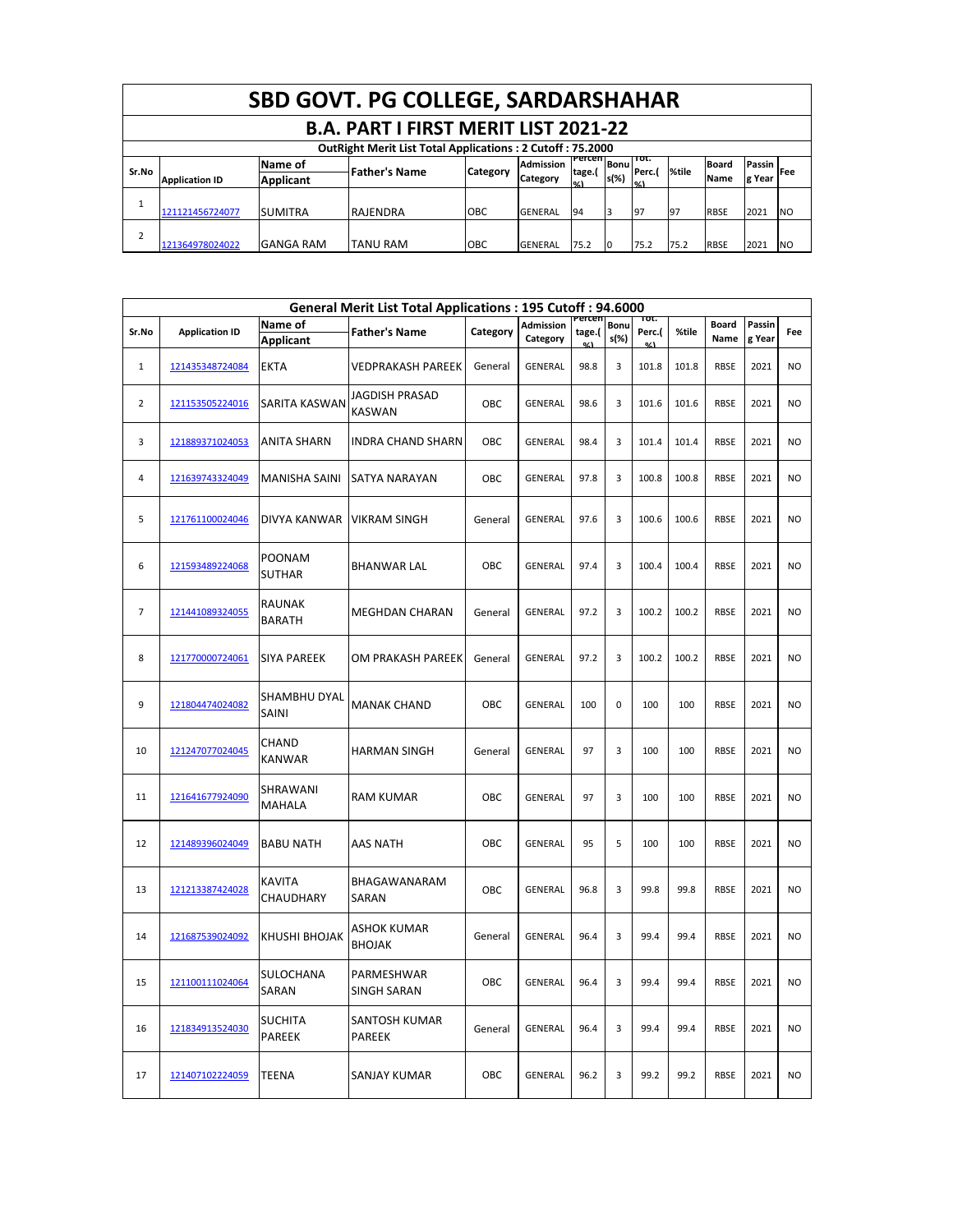| 18 | 121572456224060 | VIMALA                          | <b>SHRAWAN KUMAR</b>           | OBC        | <b>GENERAL</b> | 96   | 3 | 99   | 99   | <b>RBSE</b>     | 2021 | <b>NO</b>      |
|----|-----------------|---------------------------------|--------------------------------|------------|----------------|------|---|------|------|-----------------|------|----------------|
| 19 | 121113739324097 | YASHODA<br><b>SUTHAR</b>        | <b>RAJENDRA SUTHAR</b>         | OBC        | <b>GENERAL</b> | 96   | 3 | 99   | 99   | <b>RBSE</b>     | 2021 | NO.            |
| 20 | 121893052524040 | <b>MANISHA RANI</b>             | <b>BHANWAR JI</b>              | OBC        | <b>GENERAL</b> | 95.6 | 3 | 98.6 | 98.6 | Punjab<br>Board | 2021 | N <sub>O</sub> |
| 21 | 121826165824000 | <b>KUSUM SAINI</b>              | <b>SHYAMLAL MALI</b>           | OBC        | GENERAL        | 95.6 | 3 | 98.6 | 98.6 | <b>RBSE</b>     | 2021 | <b>NO</b>      |
| 22 | 121647216924054 | <b>POONAM</b><br><b>MEGHWAL</b> | LUNA RAM<br>MEGHWAL            | SC         | GENERAL        | 95.6 | 3 | 98.6 | 98.6 | <b>RBSE</b>     | 2021 | <b>NO</b>      |
| 23 | 121920214624026 | NIRMALA<br>SINWAR               | SHUBHKARAN<br><b>SINWAR</b>    | OBC        | GENERAL        | 95.6 | 3 | 98.6 | 98.6 | <b>RBSE</b>     | 2021 | <b>NO</b>      |
| 24 | 121781640824037 | <b>ANSHUL SAINI</b>             | RAMESH KUMAR<br><b>SAINI</b>   | OBC        | <b>GENERAL</b> | 95.6 | 3 | 98.6 | 98.6 | <b>RBSE</b>     | 2021 | <b>NO</b>      |
| 25 | 121772274124058 | <b>EKTA</b>                     | <b>GANESHA RAM</b><br>SARAN    | OBC        | <b>GENERAL</b> | 95.4 | 3 | 98.4 | 98.4 | <b>RBSE</b>     | 2021 | <b>NO</b>      |
| 26 | 121896793824011 | ANJANA NAI                      | <b>BRIJLAL NAI</b>             | OBC        | GENERAL        | 95.4 | 3 | 98.4 | 98.4 | <b>RBSE</b>     | 2021 | <b>NO</b>      |
| 27 | 121860199524082 | MAMTA<br>SHARMA                 | <b>HARIRAM SHARMA</b>          | General    | GENERAL        | 95.4 | 3 | 98.4 | 98.4 | <b>RBSE</b>     | 2021 | <b>NO</b>      |
| 28 | 121310467924086 | POOJA SWAMI                     | <b>RAM SWAROOP</b><br>SWAMI    | OBC        | GENERAL        | 95.4 | 3 | 98.4 | 98.4 | <b>RBSE</b>     | 2021 | <b>NO</b>      |
| 29 | 121499580224000 | POOJA JAKHAR                    | TEJARAM                        | OBC        | GENERAL        | 95.4 | 3 | 98.4 | 98.4 | <b>RBSE</b>     | 2021 | <b>NO</b>      |
| 30 | 121434058824023 | KESHAR<br>MEGHAWAL              | KASHI RAM                      | SC         | <b>GENERAL</b> | 95.4 | 3 | 98.4 | 98.4 | <b>RBSE</b>     | 2021 | N <sub>O</sub> |
| 31 | 121327650724042 | <b>RASHMI PAREEK</b>            | SHARWAN KUMAR<br><b>PAREEK</b> | General    | <b>GENERAL</b> | 95.4 | 3 | 98.4 | 98.4 | <b>RBSE</b>     | 2021 | N <sub>O</sub> |
| 32 | 121501380724050 | CHANDRAKALA<br>PRAJAPAT         | <b>BRAJ LAL</b>                | <b>OBC</b> | <b>GENERAL</b> | 95.4 | 3 | 98.4 | 98.4 | <b>RBSE</b>     | 2021 | NO.            |
| 33 | 121647449624085 | <b>KANCHAN</b><br>SHARMA        | <b>PAWAN KUMAR</b><br>SHARMA   | General    | GENERAL        | 95.4 | 3 | 98.4 | 98.4 | <b>RBSE</b>     | 2021 | <b>NO</b>      |
| 34 | 121990378124079 | <b>SANTOSH</b>                  | <b>SHANKAR LAL</b>             | General    | GENERAL        | 95.2 | 3 | 98.2 | 98.2 | <b>RBSE</b>     | 2021 | NO.            |
| 35 | 121286286624027 | <b>ANITA SARAN</b>              | PRAMESHWAR LAL<br>SARAN        | OBC        | GENERAL        | 95.2 | 3 | 98.2 | 98.2 | <b>RBSE</b>     | 2021 | <b>NO</b>      |
| 36 | 121995080024097 | LALCHAND<br>PAREEK              | KISHNLAL PAREEK                | General    | GENERAL        | 98   | 0 | 98   | 98   | <b>RBSE</b>     | 2021 | <b>NO</b>      |
| 37 | 121735489124066 | <b>REKHA SUTHAR</b>             | VIJAY KUMAR<br><b>SUTHAR</b>   | OBC        | GENERAL        | 95   | 3 | 98   | 98   | <b>RBSE</b>     | 2021 | <b>NO</b>      |
| 38 | 121944187024087 | RADHA PAREEK                    | <b>BHAIRA RAM PAREEK</b>       | General    | GENERAL        | 94.8 | 3 | 97.8 | 97.8 | <b>RBSE</b>     | 2021 | <b>NO</b>      |
| 39 | 121980194724031 | MANJU<br>KHICHAR                | RAJU RAM                       | OBC        | GENERAL        | 94.8 | 3 | 97.8 | 97.8 | RBSE            | 2021 | <b>NO</b>      |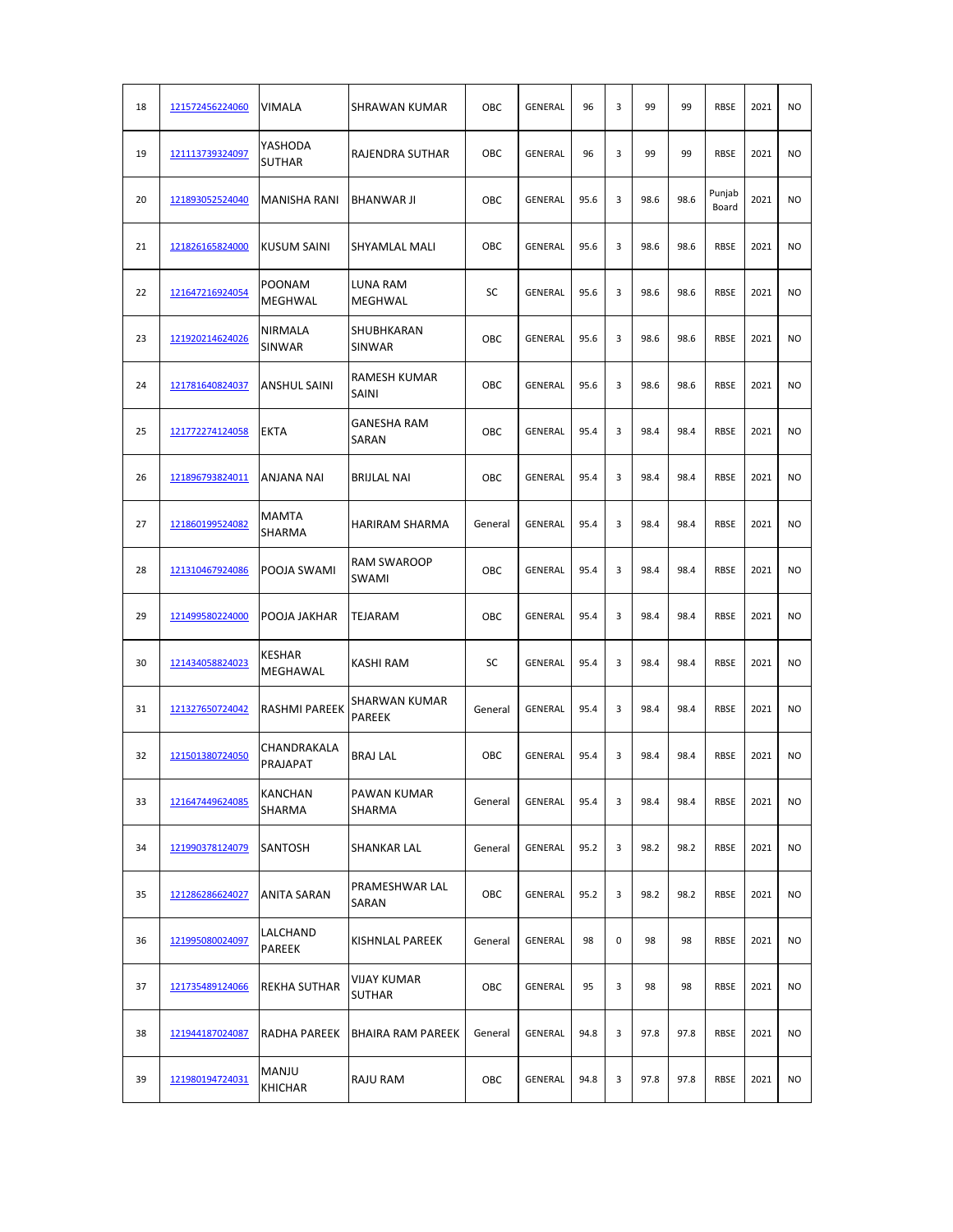| 40 | 121960958924061 | MANISHA<br>SHARMA              | VINOD SHARMA                 | General | <b>GENERAL</b> | 94.8 | 3 | 97.8 | 97.8 | <b>RBSE</b> | 2021 | <b>NO</b>      |
|----|-----------------|--------------------------------|------------------------------|---------|----------------|------|---|------|------|-------------|------|----------------|
| 41 | 121873614924062 | YOGESHWARI                     | <b>BALU RAM</b>              | OBC     | GENERAL        | 94.8 | 3 | 97.8 | 97.8 | <b>RBSE</b> | 2021 | N <sub>O</sub> |
| 42 | 121859588724038 | GAYTRI                         | OMPRAKASH                    | OBC     | GENERAL        | 94.8 | 3 | 97.8 | 97.8 | <b>RBSE</b> | 2021 | N <sub>O</sub> |
| 43 | 121580728024050 | <b>BASU</b>                    | <b>SOHAN RAM</b>             | OBC     | GENERAL        | 94.8 | 3 | 97.8 | 97.8 | <b>RBSE</b> | 2021 | <b>NO</b>      |
| 44 | 121350120724053 | <b>DROPTI</b><br><b>GODARA</b> | RAMESHWAR LAL                | General | GENERAL        | 94.8 | 3 | 97.8 | 97.8 | <b>RBSE</b> | 2021 | <b>NO</b>      |
| 45 | 121637471024058 | MAYA SWAMI                     | MAHENDRA SWAMI               | OBC     | GENERAL        | 94.8 | 3 | 97.8 | 97.8 | <b>RBSE</b> | 2021 | <b>NO</b>      |
| 46 | 121309619224090 | <b>MAMTA</b>                   | DHARMA RAM<br><b>KHICHAR</b> | OBC     | GENERAL        | 94.8 | 3 | 97.8 | 97.8 | <b>RBSE</b> | 2021 | N <sub>O</sub> |
| 47 | 121589704024044 | KAVITA SWAMI                   | <b>RAMKUMAR SWAMI</b>        | OBC     | GENERAL        | 94.6 | 3 | 97.6 | 97.6 | <b>RBSE</b> | 2021 | <b>NO</b>      |
| 48 | 121225472024083 | POOJA GODARA                   | <b>MUKHA RAM</b>             | OBC     | GENERAL        | 94.6 | 3 | 97.6 | 97.6 | <b>RBSE</b> | 2021 | N <sub>O</sub> |
| 49 | 121124836924020 | SUMAN                          | PRABHU RAM SARAN             | OBC     | <b>GENERAL</b> | 94.6 | 3 | 97.6 | 97.6 | <b>RBSE</b> | 2021 | <b>NO</b>      |
| 50 | 121770363024011 | <b>VINOD MAHIYA</b>            | <b>BHANWAR LAL</b>           | OBC     | GENERAL        | 94.6 | 3 | 97.6 | 97.6 | <b>RBSE</b> | 2021 | <b>NO</b>      |
| 51 | 121252212224082 | VIKASH KUMAR                   | SHYONARAYAN                  | OBC     | GENERAL        | 97.4 | 0 | 97.4 | 97.4 | <b>RBSE</b> | 2021 | <b>NO</b>      |
| 52 | 121412637124060 | ARUNA PANDIA                   | RATAN LAL PANDIA             | General | GENERAL        | 97.4 | 0 | 97.4 | 97.4 | <b>RBSE</b> | 2021 | <b>NO</b>      |
| 53 | 121482961224010 | MUKESH<br>MEHRA                | NANDLAL MEHRA                | SC      | GENERAL        | 97.4 | 0 | 97.4 | 97.4 | <b>RBSE</b> | 2021 | N <sub>O</sub> |
| 54 | 121776503924083 | SUMAN<br><b>GHOTIYA</b>        | <b>MANI RAM GHOTIYA</b>      | OBC     | GENERAL        | 94.4 | 3 | 97.4 | 97.4 | RBSE        | 2021 | N <sub>O</sub> |
| 55 | 121383276424022 | DURGA SUTHAR   BHAGIRATH       |                              | OBC     | GENERAL        | 94.4 | 3 | 97.4 | 97.4 | <b>RBSE</b> | 2021 | <b>NO</b>      |
| 56 | 121516660024016 | PRIYANKA                       | RAJENDRA PRASAD<br>KASWAN    | General | GENERAL        | 94.2 | 3 | 97.2 | 97.2 | <b>RBSE</b> | 2021 | <b>NO</b>      |
| 57 | 121262439024030 | SARITA                         | <b>REWANT NATH</b>           | OBC     | GENERAL        | 94   | 3 | 97   | 97   | RBSE        | 2021 | <b>NO</b>      |
| 58 | 121298155824021 | PRIYANKA                       | JAGDISH DELU                 | OBC     | GENERAL        | 94   | 3 | 97   | 97   | RBSE        | 2021 | <b>NO</b>      |
| 59 | 121919080024056 | SONU                           | RAJURAM                      | OBC     | GENERAL        | 94   | 3 | 97   | 97   | RBSE        | 2021 | <b>NO</b>      |
| 60 | 121747625024035 | LAXMI NAI                      | PARBHU RAM NAI               | OBC     | GENERAL        | 94   | 3 | 97   | 97   | <b>RBSE</b> | 2021 | <b>NO</b>      |
| 61 | 121782855524098 | KAVITA                         | TIKU RAM                     | OBC     | GENERAL        | 94   | 3 | 97   | 97   | <b>RBSE</b> | 2021 | <b>NO</b>      |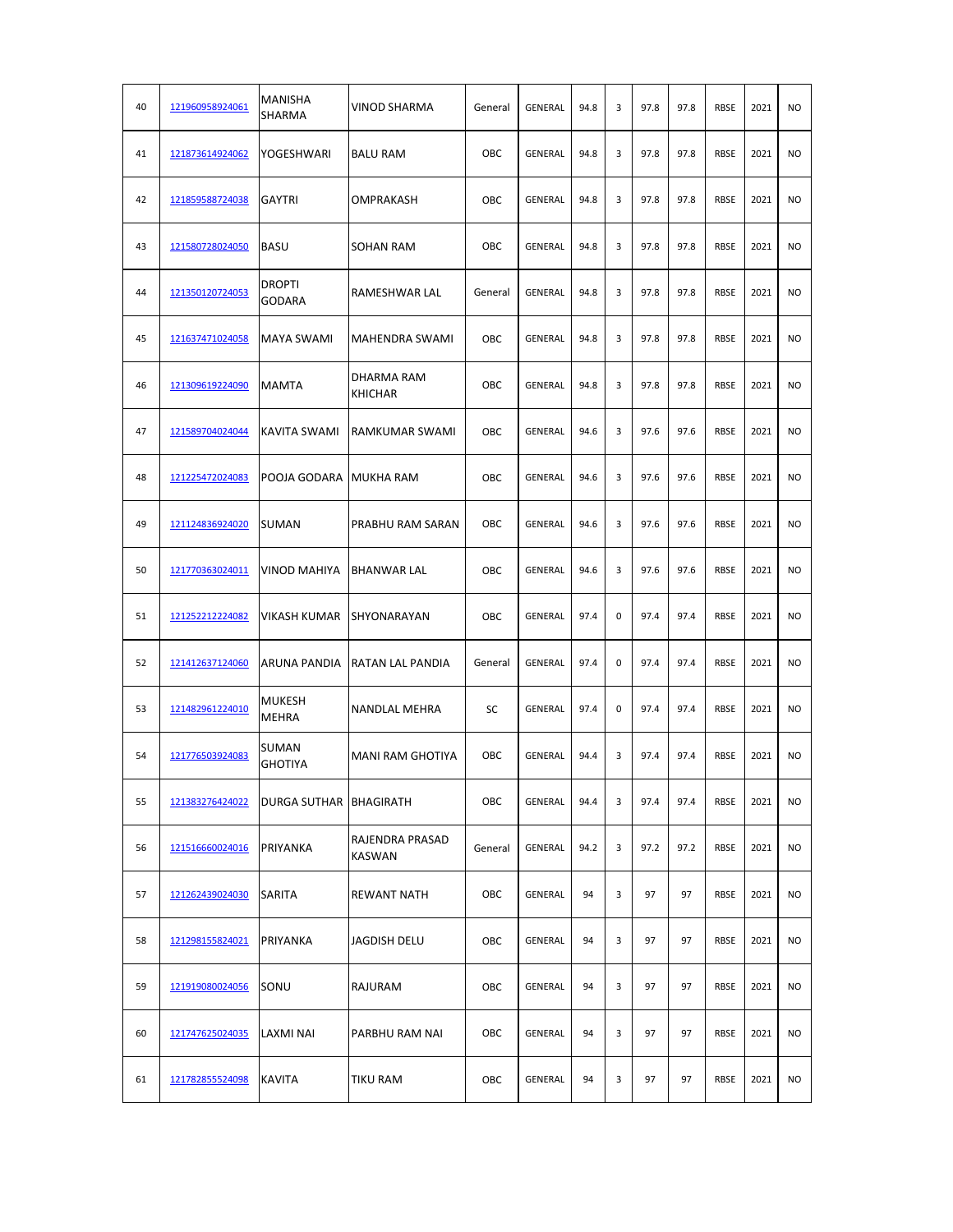| 62 | 121137559924012 | <b>KRISHNA JOSHI</b>           | HULASHMAL JOSHI              | General | GENERAL        | 94   | 3 | 97   | 97   | <b>RBSE</b> | 2021 | <b>NO</b>      |
|----|-----------------|--------------------------------|------------------------------|---------|----------------|------|---|------|------|-------------|------|----------------|
| 63 | 121668035224056 | <b>MAMTA HUDDA</b>             | <b>HETRAM</b>                | OBC     | GENERAL        | 94   | 3 | 97   | 97   | <b>RBSE</b> | 2021 | <b>NO</b>      |
| 64 | 121707134424070 | <b>PUSHPA</b><br>SHARMA        | AASU RAM SHARMA              | General | GENERAL        | 94   | 3 | 97   | 97   | <b>RBSE</b> | 2021 | <b>NO</b>      |
| 65 | 121645874024080 | <b>MAYA SUTHAR</b>             | <b>BHAIRARAM SUTHAR</b>      | OBC     | <b>GENERAL</b> | 94   | 3 | 97   | 97   | <b>RBSE</b> | 2021 | <b>NO</b>      |
| 66 | 121267247124043 | <b>KANTA</b>                   | <b>KISHAN LAL</b>            | SC      | GENERAL        | 94   | 3 | 97   | 97   | <b>RBSE</b> | 2021 | <b>NO</b>      |
| 67 | 121890275424028 | <b>DEEPIKA</b>                 | <b>JAGDISH PRASAD</b>        | OBC     | GENERAL        | 94   | 3 | 97   | 97   | <b>RBSE</b> | 2021 | <b>NO</b>      |
| 68 | 121376768824083 | BHAWNA<br><b>KANWAR</b>        | VIKRAM SINGH                 | General | GENERAL        | 94   | 3 | 97   | 97   | <b>RBSE</b> | 2021 | N <sub>O</sub> |
| 69 | 121554857624087 | <b>POONAM</b><br><b>KUMARI</b> | <b>GIRDHARI LAL</b>          | OBC     | GENERAL        | 94   | 3 | 97   | 97   | <b>RBSE</b> | 2021 | N <sub>O</sub> |
| 70 | 121573661724030 | POOJA JAKHAR                   | <b>MEGHA RAM</b>             | OBC     | GENERAL        | 93.8 | 3 | 96.8 | 96.8 | <b>RBSE</b> | 2021 | <b>NO</b>      |
| 71 | 121511747624087 | POOJA<br>PRAJAPAT              | <b>RAM NIWAS</b><br>PRAJAPAT | OBC     | GENERAL        | 93.8 | 3 | 96.8 | 96.8 | <b>RBSE</b> | 2021 | <b>NO</b>      |
| 72 | 121477340024080 | AFSANA BANO                    | <b>HAKAM ALI</b>             | OBC     | GENERAL        | 93.8 | 3 | 96.8 | 96.8 | <b>RBSE</b> | 2021 | <b>NO</b>      |
| 73 | 121781269024097 | DEEPIKA<br><b>KANWAR</b>       | <b>HIMMAT SINGH</b>          | General | <b>GENERAL</b> | 93.8 | 3 | 96.8 | 96.8 | <b>RBSE</b> | 2021 | <b>NO</b>      |
| 74 | 121696986524020 | NIRMA DARJI                    | <b>GIRDHARI LAL DARJI</b>    | OBC     | GENERAL        | 93.6 | 3 | 96.6 | 96.6 | <b>RBSE</b> | 2021 | N <sub>O</sub> |
| 75 | 121466166024011 | IMARATI                        | <b>MOMAN RAM</b>             | OBC     | GENERAL        | 93.6 | 3 | 96.6 | 96.6 | <b>RBSE</b> | 2021 | N <sub>O</sub> |
| 76 | 121184632624069 | <b>MANOJ JAKHAR</b>            | <b>POKAR RAM</b>             | OBC     | GENERAL        | 93.6 | 3 | 96.6 | 96.6 | <b>RBSE</b> | 2021 | <b>NO</b>      |
| 77 | 121599275424021 | RACHANA<br>PAREEK              | <b>HANSRAJ PAREEK</b>        | General | GENERAL        | 93.6 | 3 | 96.6 | 96.6 | <b>RBSE</b> | 2021 | <b>NO</b>      |
| 78 | 121841282324087 | <b>BASANTI</b>                 | <b>MOHAN LAL</b>             | OBC     | GENERAL        | 93.6 | 3 | 96.6 | 96.6 | <b>RBSE</b> | 2021 | <b>NO</b>      |
| 79 | 121402854824063 | ROSHANI<br>MEGHWAL             | HETRAM MEGHWAL               | SC      | GENERAL        | 93.6 | 3 | 96.6 | 96.6 | <b>RBSE</b> | 2021 | <b>NO</b>      |
| 80 | 121407582624081 | SANTOSH                        | <b>GUGAN RAM</b><br>MEGHWAL  | SC      | GENERAL        | 93.6 | 3 | 96.6 | 96.6 | <b>RBSE</b> | 2021 | <b>NO</b>      |
| 81 | 121435669224067 | POOJA KASWAN                   | <b>KALU RAM</b>              | OBC     | GENERAL        | 93.6 | 3 | 96.6 | 96.6 | <b>RBSE</b> | 2021 | <b>NO</b>      |
| 82 | 121443429824020 | <b>SUMAN</b>                   | HANSRAJ NAI                  | OBC     | GENERAL        | 93.6 | 3 | 96.6 | 96.6 | <b>RBSE</b> | 2021 | <b>NO</b>      |
| 83 | 121938336324039 | VASUNDHARA<br>SIDDH            | GIRDHARI NATH<br>SIDDH       | OBC     | GENERAL        | 93.6 | 3 | 96.6 | 96.6 | <b>RBSE</b> | 2021 | <b>NO</b>      |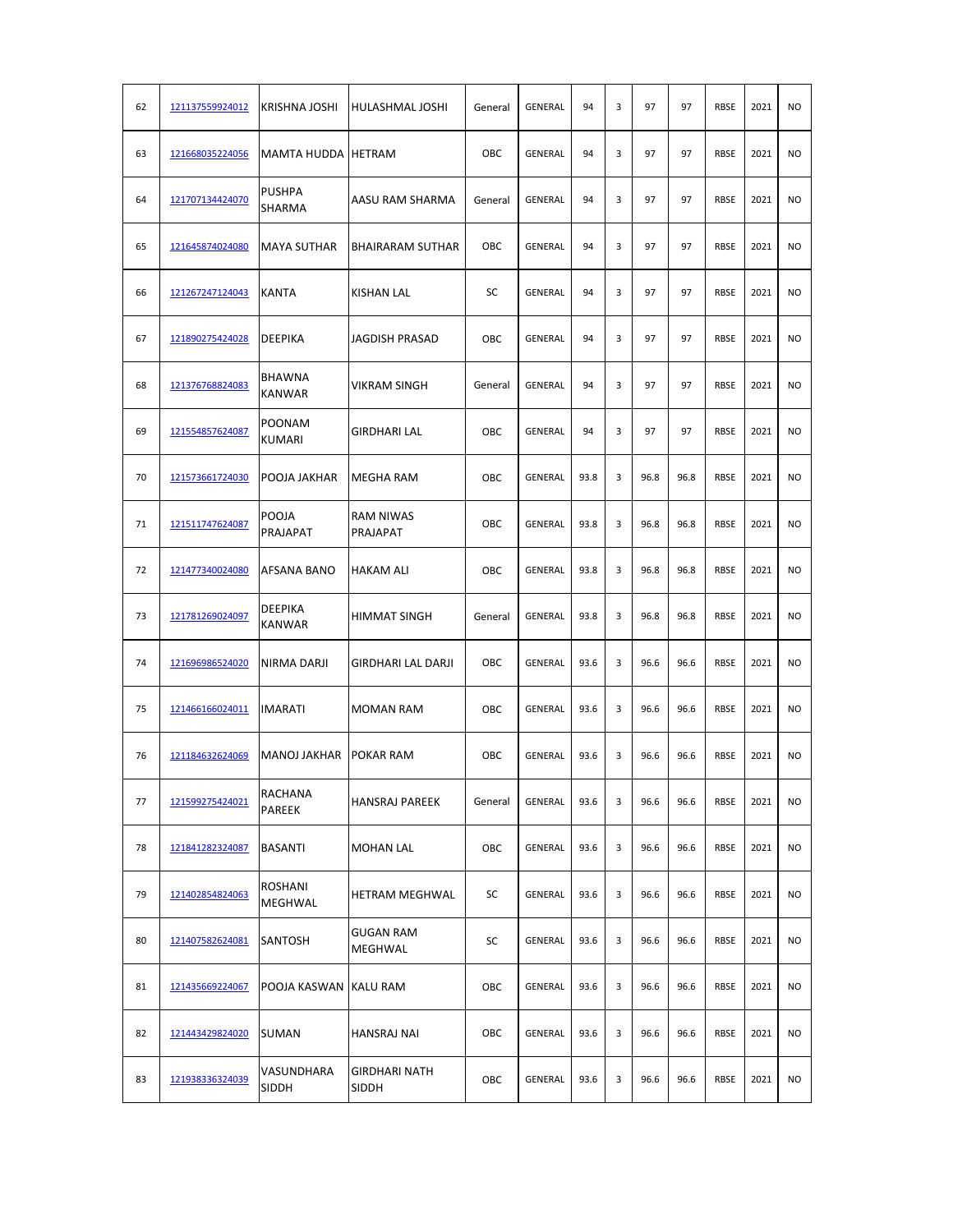| 84  | 121662985024048 | <b>KIRAN</b>             | <b>SHANKAR LAL</b><br><b>SUTHAR</b> | OBC     | GENERAL | 93.6 | 3 | 96.6 | 96.6 | <b>RBSE</b> | 2021 | <b>NO</b>      |
|-----|-----------------|--------------------------|-------------------------------------|---------|---------|------|---|------|------|-------------|------|----------------|
| 85  | 121851964724031 | <b>MAYA SARAN</b>        | <b>BHAGIRATH SARAN</b>              | OBC     | GENERAL | 93.6 | 3 | 96.6 | 96.6 | <b>RBSE</b> | 2021 | <b>NO</b>      |
| 86  | 121386234224058 | <b>RADHA SWAMI</b>       | HAJARI DAS                          | OBC     | GENERAL | 93.6 | 3 | 96.6 | 96.6 | <b>RBSE</b> | 2021 | <b>NO</b>      |
| 87  | 121705259024030 | POOJA SIDDH              | <b>BHANWAR NATH</b>                 | OBC     | GENERAL | 93.6 | 3 | 96.6 | 96.6 | <b>RBSE</b> | 2021 | <b>NO</b>      |
| 88  | 121412523724052 | ARTI SHARMA              | HANSRAJ SHARMA                      | General | GENERAL | 93.6 | 3 | 96.6 | 96.6 | <b>RBSE</b> | 2021 | <b>NO</b>      |
| 89  | 121939768524070 | <b>BABLOO SINGH</b>      | <b>BANNE SINGH</b>                  | OBC     | GENERAL | 96.4 | 0 | 96.4 | 96.4 | <b>RBSE</b> | 2021 | <b>NO</b>      |
| 90  | 121693397424040 | SARITA SARAN             | DIPARAM SARAN                       | OBC     | GENERAL | 93.2 | 3 | 96.2 | 96.2 | <b>RBSE</b> | 2021 | <b>NO</b>      |
| 91  | 121159220824086 | ANUSUIYA<br>SHARMA       | KANHAIYALAL                         | General | GENERAL | 93.2 | 3 | 96.2 | 96.2 | <b>RBSE</b> | 2021 | <b>NO</b>      |
| 92  | 121698943224031 | <b>BHUMIKA</b><br>SHARMA | <b>BANWARI LAL</b><br>SHARMA        | General | GENERAL | 93.2 | 3 | 96.2 | 96.2 | <b>RBSE</b> | 2021 | <b>NO</b>      |
| 93  | 121394671724019 | POOJA SARAN              | RAJU RAM SARAN                      | OBC     | GENERAL | 93.2 | 3 | 96.2 | 96.2 | <b>RBSE</b> | 2021 | <b>NO</b>      |
| 94  | 121661110124046 | <b>JINNAT BANO</b>       | <b>SHARIF KHAN</b>                  | OBC     | GENERAL | 93.2 | 3 | 96.2 | 96.2 | <b>RBSE</b> | 2021 | <b>NO</b>      |
| 95  | 121252057324062 | ANKITA                   | RAMLAL                              | OBC     | GENERAL | 93.2 | 3 | 96.2 | 96.2 | <b>RBSE</b> | 2021 | <b>NO</b>      |
| 96  | 121299553024011 | <b>BHUMIKA</b><br>SHARMA | <b>SURESH KUMAR</b><br>SHARMA       | General | GENERAL | 93.2 | 3 | 96.2 | 96.2 | RBSE        | 2021 | N <sub>O</sub> |
| 97  | 121910626124059 | AAINA NAI                | MAHENDRA KUMAR                      | OBC     | GENERAL | 93.2 | 3 | 96.2 | 96.2 | RBSE        | 2021 | N <sub>O</sub> |
| 98  | 121656462124047 | ANANDI PAREEK SADULA RAM |                                     | General | GENERAL | 93.2 | 3 | 96.2 | 96.2 | <b>RBSE</b> | 2021 | <b>NO</b>      |
| 99  | 121912260424099 | <b>HIMMAT</b><br>KANWAR  | DAPPU SINGH                         | General | GENERAL | 93.2 | 3 | 96.2 | 96.2 | RBSE        | 2021 | <b>NO</b>      |
| 100 | 121202165224024 | PAYAL SONI               | HARI SHANKAR SONI                   | OBC     | GENERAL | 93.2 | 3 | 96.2 | 96.2 | RBSE        | 2021 | <b>NO</b>      |
| 101 | 121275878724081 | BHAWANA                  | ANU SINGH                           | General | GENERAL | 93.2 | 3 | 96.2 | 96.2 | RBSE        | 2021 | <b>NO</b>      |
| 102 | 121283443524051 | <b>MAYA SUTHAR</b>       | <b>HARI RAM SUTHAR</b>              | OBC     | GENERAL | 93.2 | 3 | 96.2 | 96.2 | RBSE        | 2021 | <b>NO</b>      |
| 103 | 121864902424000 | SAMIRAN BANO             | RAMJAN KHAN                         | OBC     | GENERAL | 93.2 | 3 | 96.2 | 96.2 | RBSE        | 2021 | NO.            |
| 104 | 121573368824058 | <b>MEHRAJ GAURI</b>      | MOHAMMAD<br><b>HUSSAIN GAURI</b>    | OBC     | GENERAL | 93.2 | 3 | 96.2 | 96.2 | RBSE        | 2021 | NO.            |
| 105 | 121599119824098 | AAINA JAKHAR             | MOHAN LAL JAKHAR                    | OBC     | GENERAL | 93.2 | 3 | 96.2 | 96.2 | RBSE        | 2021 | NO.            |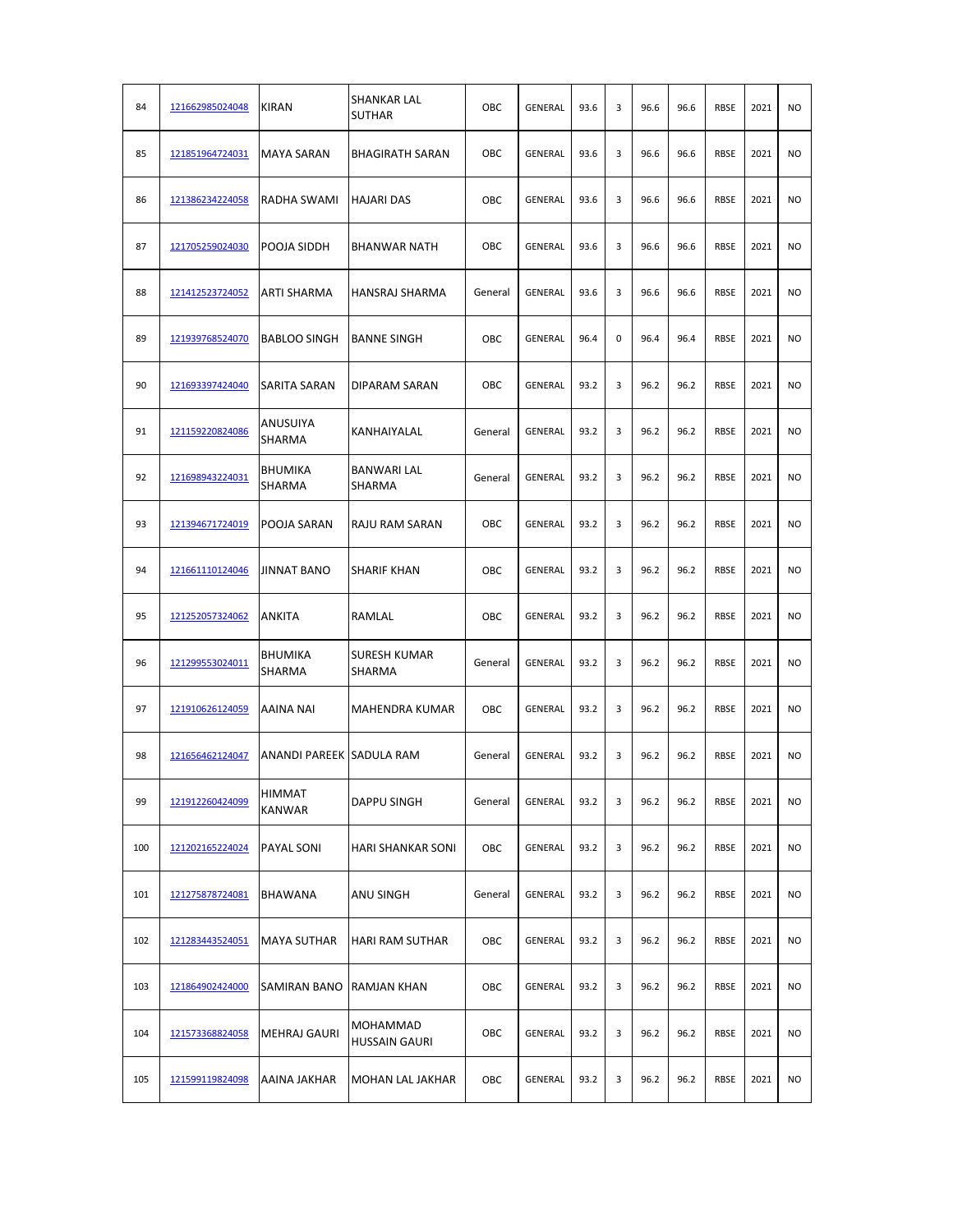| 106 | 121463277224037 | ANITA JOSHI                    | OM PRAKASH JOSHI              | General | <b>GENERAL</b> | 93.2 | 3 | 96.2 | 96.2 | <b>RBSE</b> | 2021 | <b>NO</b>      |
|-----|-----------------|--------------------------------|-------------------------------|---------|----------------|------|---|------|------|-------------|------|----------------|
| 107 | 121497807924080 | <b>URMILA</b><br>SHARMA        | KANHAIYA LAL<br><b>SHARMA</b> | General | GENERAL        | 93   | 3 | 96   | 96   | <b>RBSE</b> | 2021 | N <sub>O</sub> |
| 108 | 121219921124072 | KHUSHBU<br>PAREEK              | <b>KRISHN LAL</b>             | General | GENERAL        | 93   | 3 | 96   | 96   | <b>RBSE</b> | 2021 | N <sub>O</sub> |
| 109 | 121603780724048 | <b>PURUSHOTAM</b>              | <b>MANI RAM</b><br>MEGHWAL    | SC      | GENERAL        | 95.8 | 0 | 95.8 | 95.8 | <b>RBSE</b> | 2021 | <b>NO</b>      |
| 110 | 121496009424012 | RAHUL SAINI                    | <b>SURESH KUMAR</b><br>SAINI  | OBC     | GENERAL        | 95.8 | 0 | 95.8 | 95.8 | <b>RBSE</b> | 2021 | <b>NO</b>      |
| 111 | 121941810324040 | MAMTA<br>SANDELA               | <b>GOPICHAND</b><br>SANDELA   | SC      | GENERAL        | 95.8 | 0 | 95.8 | 95.8 | <b>RBSE</b> | 2021 | <b>NO</b>      |
| 112 | 121812793124090 | NARENDRA<br>SARAN              | <b>TARACHAND SARAN</b>        | OBC     | GENERAL        | 95.8 | 0 | 95.8 | 95.8 | <b>RBSE</b> | 2021 | N <sub>O</sub> |
| 113 | 121317213824079 | LALI SIDDH                     | KAN NATH SIDDH                | OBC     | GENERAL        | 92.8 | 3 | 95.8 | 95.8 | <b>RBSE</b> | 2021 | N <sub>O</sub> |
| 114 | 121717374724083 | KANTA GODARA                   | <b>RAJENDRA PRASAD</b>        | OBC     | GENERAL        | 92.8 | 3 | 95.8 | 95.8 | <b>RBSE</b> | 2021 | N <sub>O</sub> |
| 115 | 121971797924032 | MUKESH                         | <b>RAM LAL</b>                | OBC     | <b>GENERAL</b> | 92.8 | 3 | 95.8 | 95.8 | <b>RBSE</b> | 2021 | <b>NO</b>      |
| 116 | 121995826124079 | RAM PRATAP<br>SIDDH            | <b>REKHNATH SIDDH</b>         | General | GENERAL        | 95.6 | 0 | 95.6 | 95.6 | <b>RBSE</b> | 2021 | NO             |
| 117 | 121221805024033 | <b>HARIOM</b>                  | <b>MANGI LAL</b>              | General | GENERAL        | 95.6 | 0 | 95.6 | 95.6 | <b>RBSE</b> | 2021 | <b>NO</b>      |
| 118 | 121305292324077 | RADHESHYAM<br>SARAN            | KASHIRAM                      | OBC     | GENERAL        | 95.6 | 0 | 95.6 | 95.6 | <b>RBSE</b> | 2021 | <b>NO</b>      |
| 119 | 121427335724021 | ANIL TIWARI                    | HARINARAYAN<br><b>TIWARI</b>  | General | <b>GENERAL</b> | 95.6 | 0 | 95.6 | 95.6 | <b>RBSE</b> | 2021 | <b>NO</b>      |
| 120 | 121320600224029 | <b>POOJA</b>                   | <b>BABU LAL PANDIA</b>        | General | GENERAL        | 92.6 | 3 | 95.6 | 95.6 | <b>RBSE</b> | 2021 | N <sub>O</sub> |
| 121 | 121670512024067 | AHILYA TIWARI                  | JAIKARAN TIWARI               | General | GENERAL        | 92.6 | 3 | 95.6 | 95.6 | <b>RBSE</b> | 2021 | <b>NO</b>      |
| 122 | 121516011424048 | <b>SUMAN</b>                   | RAJENDRA POTALIYA             | OBC     | GENERAL        | 92.6 | 3 | 95.6 | 95.6 | <b>RBSE</b> | 2021 | NO.            |
| 123 | 121626164124013 | REKHA<br>UPADHYAY              | KAMLESH UPADHYAY              | General | GENERAL        | 92.6 | 3 | 95.6 | 95.6 | RBSE        | 2021 | <b>NO</b>      |
| 124 | 121581064324051 | <b>NEETU</b>                   | PRABHU RAM<br><b>SUTHAR</b>   | OBC     | GENERAL        | 92.6 | 3 | 95.6 | 95.6 | RBSE        | 2021 | <b>NO</b>      |
| 125 | 121797230524018 | <b>MONIKA</b><br><b>SUTHAR</b> | MANGILAL SUTHAR               | OBC     | GENERAL        | 92.6 | 3 | 95.6 | 95.6 | RBSE        | 2021 | <b>NO</b>      |
| 126 | 121858399024060 | SANJU KANWAR                   | <b>UMMED SINGH</b>            | General | GENERAL        | 92.6 | 3 | 95.6 | 95.6 | <b>RBSE</b> | 2021 | <b>NO</b>      |
| 127 | 121875454024084 | PRIYANKA                       | <b>KISHAN LAL</b>             | OBC     | GENERAL        | 92.6 | 3 | 95.6 | 95.6 | <b>RBSE</b> | 2021 | NO.            |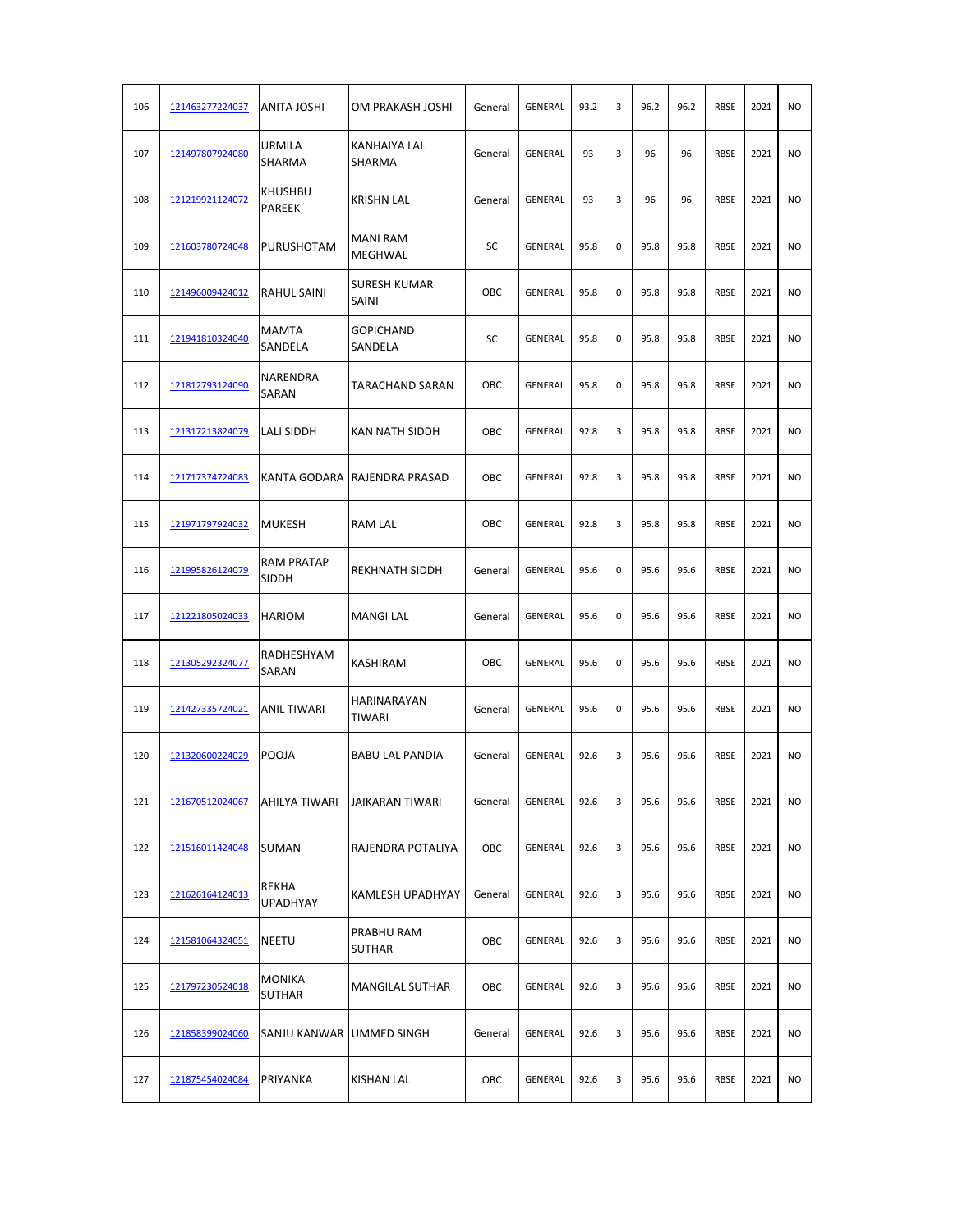| 128 | 121422082724010 | POOJA SWAMI               | MOHAN LAL SWAMI                      | OBC     | GENERAL | 92.4 | 3 | 95.4 | 95.4 | <b>RBSE</b> | 2021 | <b>NO</b>      |
|-----|-----------------|---------------------------|--------------------------------------|---------|---------|------|---|------|------|-------------|------|----------------|
| 129 | 121677473724023 | <b>JYOTI PAREEK</b>       | GIRDHARI LAL                         | General | GENERAL | 92.4 | 3 | 95.4 | 95.4 | <b>RBSE</b> | 2021 | <b>NO</b>      |
| 130 | 121934255824011 | BHAWANA<br>TANWAR         | <b>MAHESH KUMAR</b>                  | OBC     | GENERAL | 92.4 | 3 | 95.4 | 95.4 | <b>RBSE</b> | 2021 | <b>NO</b>      |
| 131 | 121993902124080 | MAYA NAYAK                | RAJI RAM NAYAK                       | SC      | GENERAL | 92.4 | 3 | 95.4 | 95.4 | <b>RBSE</b> | 2021 | <b>NO</b>      |
| 132 | 121913176624065 | TAMANNA<br><b>BANO</b>    | <b>BUNIYAD KHAN</b>                  | OBC     | GENERAL | 92.4 | 3 | 95.4 | 95.4 | <b>RBSE</b> | 2021 | <b>NO</b>      |
| 133 | 121844909424000 | AAINA<br>CHABARWAL        | PAWAN KUMAR                          | OBC     | GENERAL | 92.4 | 3 | 95.4 | 95.4 | <b>RBSE</b> | 2021 | <b>NO</b>      |
| 134 | 121949176724016 | <b>POOJA</b>              | PRABHU DAYAL<br>TETARWAL             | OBC     | GENERAL | 92.4 | 3 | 95.4 | 95.4 | <b>RBSE</b> | 2021 | N <sub>O</sub> |
| 135 | 121722106124015 | MANISHA                   | <b>BHAWANI SINGH</b>                 | General | GENERAL | 92.4 | 3 | 95.4 | 95.4 | <b>RBSE</b> | 2021 | N <sub>O</sub> |
| 136 | 121767922924047 | POOJA PAREEK              | RAJENDAR KUMAR                       | General | GENERAL | 92.4 | 3 | 95.4 | 95.4 | <b>RBSE</b> | 2021 | <b>NO</b>      |
| 137 | 121334372524038 | KOMAL SAINI               | <b>GHANSHYAM SAINI</b>               | OBC     | GENERAL | 92.4 | 3 | 95.4 | 95.4 | <b>RBSE</b> | 2021 | <b>NO</b>      |
| 138 | 121182194024083 | <b>MANJU JAKHAR</b>       | OM PRAKASH JAKHAR                    | OBC     | GENERAL | 92.4 | 3 | 95.4 | 95.4 | <b>RBSE</b> | 2021 | <b>NO</b>      |
| 139 | 121967546224019 | AARTI<br>GOSWAMI          | <b>BISHAN PURI</b><br><b>GOSWAMI</b> | OBC     | GENERAL | 92.4 | 3 | 95.4 | 95.4 | <b>RBSE</b> | 2021 | <b>NO</b>      |
| 140 | 121641680424000 | SAHINA BANO<br>ELAMAN     | DAWAD KHAN                           | OBC     | GENERAL | 92.4 | 3 | 95.4 | 95.4 | <b>RBSE</b> | 2021 | N <sub>O</sub> |
| 141 | 121901674324040 | RAJESH                    | RUGHARAM<br>MEGHWAL                  | SC      | GENERAL | 95.2 | 0 | 95.2 | 95.2 | <b>RBSE</b> | 2021 | N <sub>O</sub> |
| 142 | 121622779324069 | RAMESH<br><b>KUMAR</b>    | SAGAR RAM                            | SC      | GENERAL | 95.2 | 0 | 95.2 | 95.2 | <b>RBSE</b> | 2021 | <b>NO</b>      |
| 143 | 121105776024032 | NIRMALA                   | <b>KUNDAN MAL</b><br>SHARMA          | General | GENERAL | 92.2 | 3 | 95.2 | 95.2 | RBSE        | 2021 | <b>NO</b>      |
| 144 | 121291686224033 | PRIYANKA<br>PRAJAPAT      | KISHORI LAL                          | OBC     | GENERAL | 92.2 | 3 | 95.2 | 95.2 | RBSE        | 2021 | <b>NO</b>      |
| 145 | 121867737424044 | AAINA PAREEK              | RAMNIWAS PAREEK                      | General | GENERAL | 92   | 3 | 95   | 95   | RBSE        | 2021 | <b>NO</b>      |
| 146 | 121283004824095 | KAUSHLYA<br><b>GODARA</b> | RAM LAL GODARA                       | OBC     | GENERAL | 92   | 3 | 95   | 95   | RBSE        | 2021 | <b>NO</b>      |
| 147 | 121181144624026 | RAJU TANDI                | RAMCHANDAR TANDI                     | OBC     | GENERAL | 92   | 3 | 95   | 95   | RBSE        | 2021 | <b>NO</b>      |
| 148 | 121779264624029 | SANGITA NATH              | RUPNATH JOGI                         | OBC     | GENERAL | 92   | 3 | 95   | 95   | RBSE        | 2021 | <b>NO</b>      |
| 149 | 121989809024042 | TAMANNA                   | BHAJAN LAL PAREEK                    | General | GENERAL | 92   | 3 | 95   | 95   | RBSE        | 2021 | <b>NO</b>      |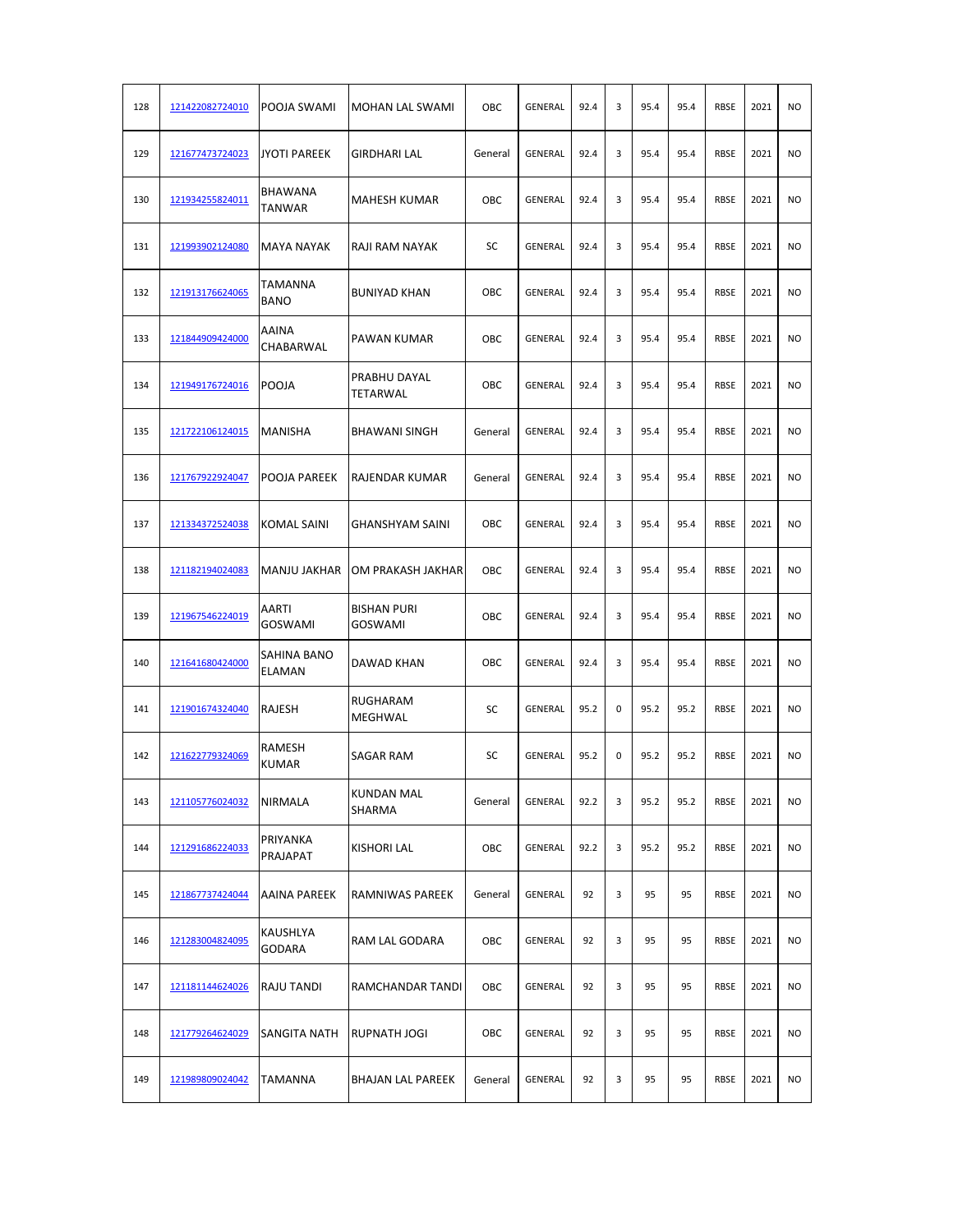| 150 | 121985521024044 | LAXMI JAT                           | <b>HANSRAJ JAT</b>              | OBC     | GENERAL        | 92   | 3 | 95   | 95   | <b>RBSE</b> | 2021 | <b>NO</b>      |
|-----|-----------------|-------------------------------------|---------------------------------|---------|----------------|------|---|------|------|-------------|------|----------------|
| 151 | 121479570624034 | POOJA PAREEK                        | <b>MOHAN LAL PAREEK</b>         | General | GENERAL        | 92   | 3 | 95   | 95   | <b>RBSE</b> | 2021 | <b>NO</b>      |
| 152 | 121923232924040 | <b>NISHA SUTHAR</b>                 | KISHOR KUMAR<br><b>SUTHAR</b>   | OBC     | <b>GENERAL</b> | 92   | 3 | 95   | 95   | <b>RBSE</b> | 2021 | <b>NO</b>      |
| 153 | 121369260224038 | VINOD KUMAR<br>MEGHWAL              | PRABHU RAM                      | SC      | GENERAL        | 94.8 | 0 | 94.8 | 94.8 | <b>RBSE</b> | 2021 | <b>NO</b>      |
| 154 | 121299558324032 | <b>MANISH SINGH</b>                 | PRITHAVI SINGH                  | General | GENERAL        | 94.8 | 0 | 94.8 | 94.8 | <b>RBSE</b> | 2021 | <b>NO</b>      |
| 155 | 121550254024059 | RAKESH KUMAR                        | RAMKUMAR                        | OBC     | GENERAL        | 94.8 | 0 | 94.8 | 94.8 | <b>RBSE</b> | 2021 | N <sub>O</sub> |
| 156 | 121947465124067 | <b>ALKA KARELA</b>                  | GOURISHANKAR                    | SC      | GENERAL        | 91.8 | 3 | 94.8 | 94.8 | <b>RBSE</b> | 2021 | <b>NO</b>      |
| 157 | 121512312824048 | <b>BHAWNA</b><br><b>AGARWAL</b>     | SHRAWAN KUMAR<br>AGARWAL        | General | GENERAL        | 91.8 | 3 | 94.8 | 94.8 | <b>RBSE</b> | 2021 | <b>NO</b>      |
| 158 | 121271279624078 | <b>SUMAN SWAMI</b>                  | <b>KRISHAN SWAMI</b>            | OBC     | GENERAL        | 91.8 | 3 | 94.8 | 94.8 | <b>RBSE</b> | 2021 | <b>NO</b>      |
| 159 | 121447044624084 | <b>ANJU KANWAR</b>                  | <b>MADAN SINGH</b>              | General | GENERAL        | 91.8 | 3 | 94.8 | 94.8 | <b>RBSE</b> | 2021 | <b>NO</b>      |
| 160 | 121543371624027 | KANCHAN<br>KANWAR                   | <b>HANUMAN SINGH</b>            | General | GENERAL        | 91.8 | 3 | 94.8 | 94.8 | <b>RBSE</b> | 2021 | <b>NO</b>      |
| 161 | 121615604024080 |                                     | MONIKA SWAMI MAHENDRA DAS       | OBC     | GENERAL        | 91.8 | 3 | 94.8 | 94.8 | RBSE        | 2021 | N <sub>O</sub> |
| 162 | 121522113824066 | ANJANA                              | <b>JAGDISH PRASAD</b><br>SINWAR | OBC     | GENERAL        | 91.8 | 3 | 94.8 | 94.8 | <b>RBSE</b> | 2021 | NO             |
| 163 | 121829709424079 | <b>BHAGYASHREE</b><br><b>KANWAR</b> | <b>BHAWANI SINGH</b><br>RAJPUT  | General | GENERAL        | 91.8 | 3 | 94.8 | 94.8 | <b>RBSE</b> | 2021 | NO             |
| 164 | 121741942024060 | JASHODA<br>MEGHWAL                  | <b>RAKESH KUMAR</b><br>MEGHWAL  | SC      | GENERAL        | 91.8 | 3 | 94.8 | 94.8 | <b>RBSE</b> | 2021 | <b>NO</b>      |
| 165 | 121815015724084 | ALPA NARNOLIA LALCHAND              |                                 | SC      | GENERAL        | 91.8 | 3 | 94.8 | 94.8 | RBSE        | 2021 | <b>NO</b>      |
| 166 | 121681012224082 | <b>SUBITA</b>                       | HARIRAM                         | OBC     | GENERAL        | 91.8 | 3 | 94.8 | 94.8 | RBSE        | 2021 | <b>NO</b>      |
| 167 | 121613389524096 | <b>SUMAN SINI</b>                   | OM PRAKASH SAINI                | OBC     | GENERAL        | 91.8 | 3 | 94.8 | 94.8 | <b>RBSE</b> | 2021 | <b>NO</b>      |
| 168 | 121279340024057 | <b>SUNIL KUMAR</b>                  | REVNTRAM                        | OBC     | GENERAL        | 94.6 | 0 | 94.6 | 94.6 | <b>RBSE</b> | 2021 | NO.            |
| 169 | 121378468224082 | LAAVANYA<br>SHARMA                  | PANKAJ KUMAR<br>KACHHWAL        | General | GENERAL        | 91.6 | 3 | 94.6 | 94.6 | <b>RBSE</b> | 2021 | <b>NO</b>      |
| 170 | 121814836024028 | POOJA SARAN                         | JAGDISH PRASAD                  | OBC     | GENERAL        | 91.6 | 3 | 94.6 | 94.6 | RBSE        | 2021 | <b>NO</b>      |
| 171 | 121234767724079 | RACHNA<br>KANWAR                    | MANGAL SINGH                    | General | GENERAL        | 91.6 | 3 | 94.6 | 94.6 | RBSE        | 2021 | <b>NO</b>      |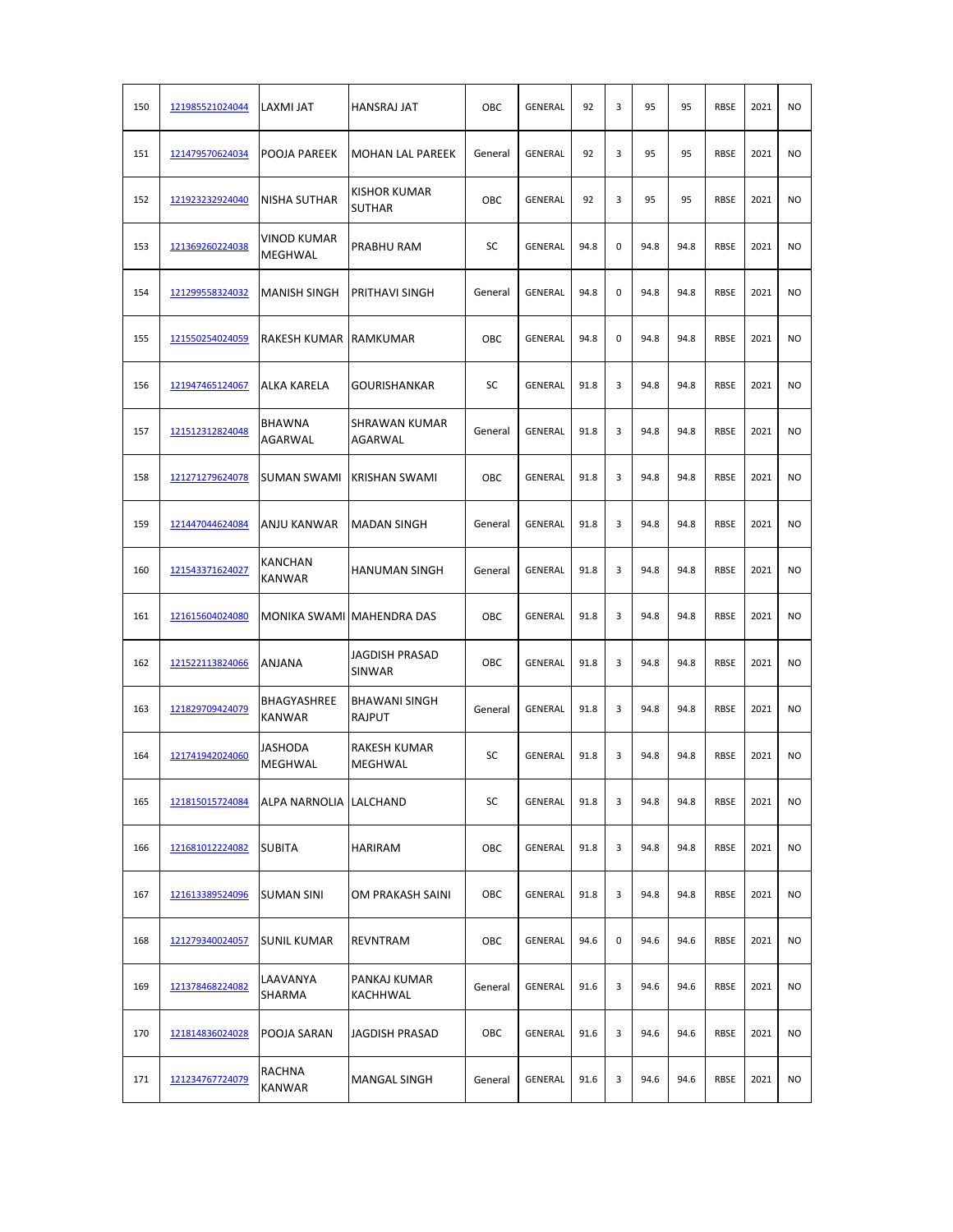| 172 | 121585823324093 | SANJU SUTHAR                         | DUNGAR RAM<br><b>SUTHAR</b>     | OBC     | GENERAL        | 91.6 | 3 | 94.6 | 94.6 | <b>RBSE</b> | 2021 | <b>NO</b>      |
|-----|-----------------|--------------------------------------|---------------------------------|---------|----------------|------|---|------|------|-------------|------|----------------|
| 173 | 121173149824021 | NAJARANA<br><b>BANO</b><br>ALAFKHANI | <b>AYUB KHAN</b>                | OBC     | GENERAL        | 91.6 | 3 | 94.6 | 94.6 | <b>RBSE</b> | 2021 | N <sub>O</sub> |
| 174 | 121171581124045 | MANISHA<br>KANWAR                    | <b>HARFUL SINGH</b>             | General | GENERAL        | 91.6 | 3 | 94.6 | 94.6 | <b>RBSE</b> | 2021 | <b>NO</b>      |
| 175 | 121626219424034 | SUMITRA<br>BIJARANIYA                | SAMUNDRA RAM                    | OBC     | GENERAL        | 91.6 | 3 | 94.6 | 94.6 | <b>RBSE</b> | 2021 | <b>NO</b>      |
| 176 | 121644143924057 | POOJA NAYAK                          | RAGHUVEER NAYAK                 | SC      | GENERAL        | 91.6 | 3 | 94.6 | 94.6 | <b>RBSE</b> | 2021 | <b>NO</b>      |
| 177 | 121676010924070 | ANITA                                | LEKHRAM                         | OBC     | GENERAL        | 91.6 | 3 | 94.6 | 94.6 | <b>RBSE</b> | 2021 | <b>NO</b>      |
| 178 | 121800105824023 | SITA SARAN                           | RAMKARAN                        | OBC     | GENERAL        | 91.6 | 3 | 94.6 | 94.6 | <b>RBSE</b> | 2021 | <b>NO</b>      |
| 179 | 121658428624016 | <b>BHARTI</b><br>PRAJAPAT            | <b>NAND KISHOR</b><br>PARAJAPAT | OBC     | GENERAL        | 91.6 | 3 | 94.6 | 94.6 | <b>RBSE</b> | 2021 | <b>NO</b>      |
| 180 | 121121173724044 | RAZIYA BANO                          | RAMJAN KHAN                     | OBC     | GENERAL        | 91.6 | 3 | 94.6 | 94.6 | <b>RBSE</b> | 2021 | N <sub>O</sub> |
| 181 | 121277980724092 | POOJA<br><b>CHOUDHARY</b>            | <b>MAHENDRA SINGH</b><br>JHORAR | OBC     | <b>GENERAL</b> | 91.6 | 3 | 94.6 | 94.6 | <b>RBSE</b> | 2021 | <b>NO</b>      |
| 182 | 121589495824089 | MONIKA<br><b>POONIYA</b>             | GIRDHARILAL<br><b>POONIYA</b>   | OBC     | GENERAL        | 91.6 | 3 | 94.6 | 94.6 | <b>RBSE</b> | 2021 | <b>NO</b>      |
| 183 | 121442637524050 | AARATI PAREEK                        | <b>INDERCHAND PAREEK</b>        | General | GENERAL        | 91.6 | 3 | 94.6 | 94.6 | <b>RBSE</b> | 2021 | <b>NO</b>      |
| 184 | 121474265424050 | PRATIBHA<br>PAREEK                   | VINOD KUMAR<br>PAREEK           | General | GENERAL        | 91.6 | 3 | 94.6 | 94.6 | <b>RBSE</b> | 2021 | <b>NO</b>      |
| 185 | 121265514324090 | SAYMA BANO                           | <b>KURSED KHAN</b>              | OBC     | <b>GENERAL</b> | 91.6 | 3 | 94.6 | 94.6 | <b>RBSE</b> | 2021 | <b>NO</b>      |
| 186 | 121710947524065 | <b>MAMTA</b><br>SAHARAN              | <b>HARIRAM SAHARAN</b>          | OBC     | <b>GENERAL</b> | 91.6 | 3 | 94.6 | 94.6 | RBSE        | 2021 | N <sub>O</sub> |
| 187 | 121355664924038 | VASUNDHARA                           | MALA RAM                        | General | GENERAL        | 91.6 | 3 | 94.6 | 94.6 | <b>RBSE</b> | 2021 | NO             |
| 188 | 121705888024034 | <b>RENU KANWAR</b>                   | <b>SAMUNDRA SINGH</b>           | General | GENERAL        | 91.6 | 3 | 94.6 | 94.6 | <b>RBSE</b> | 2021 | NO.            |
| 189 | 121525284524053 | AARTI SWAMI                          | PARAMANAND<br>SWAMI             | OBC     | GENERAL        | 91.6 | 3 | 94.6 | 94.6 | RBSE        | 2021 | <b>NO</b>      |
| 190 | 121946659924045 | <b>HARSHITA DIXIT</b>                | <b>RAJESH KUMAR</b>             | General | GENERAL        | 91.6 | 3 | 94.6 | 94.6 | RBSE        | 2021 | <b>NO</b>      |
| 191 | 121842527324069 | AINA                                 | SHRAVAN KUMAR                   | General | GENERAL        | 91.6 | 3 | 94.6 | 94.6 | RBSE        | 2021 | <b>NO</b>      |
| 192 | 121895782924065 | AASTHA PAREEK                        | <b>GOPI CHAND PAREEK</b>        | General | GENERAL        | 91.6 | 3 | 94.6 | 94.6 | <b>RBSE</b> | 2021 | <b>NO</b>      |
| 193 | 121554894624035 | LAXMI DUDI                           | PARMESAVAR LAL<br><b>DUDI</b>   | OBC     | GENERAL        | 91.6 | 3 | 94.6 | 94.6 | RBSE        | 2021 | NO.            |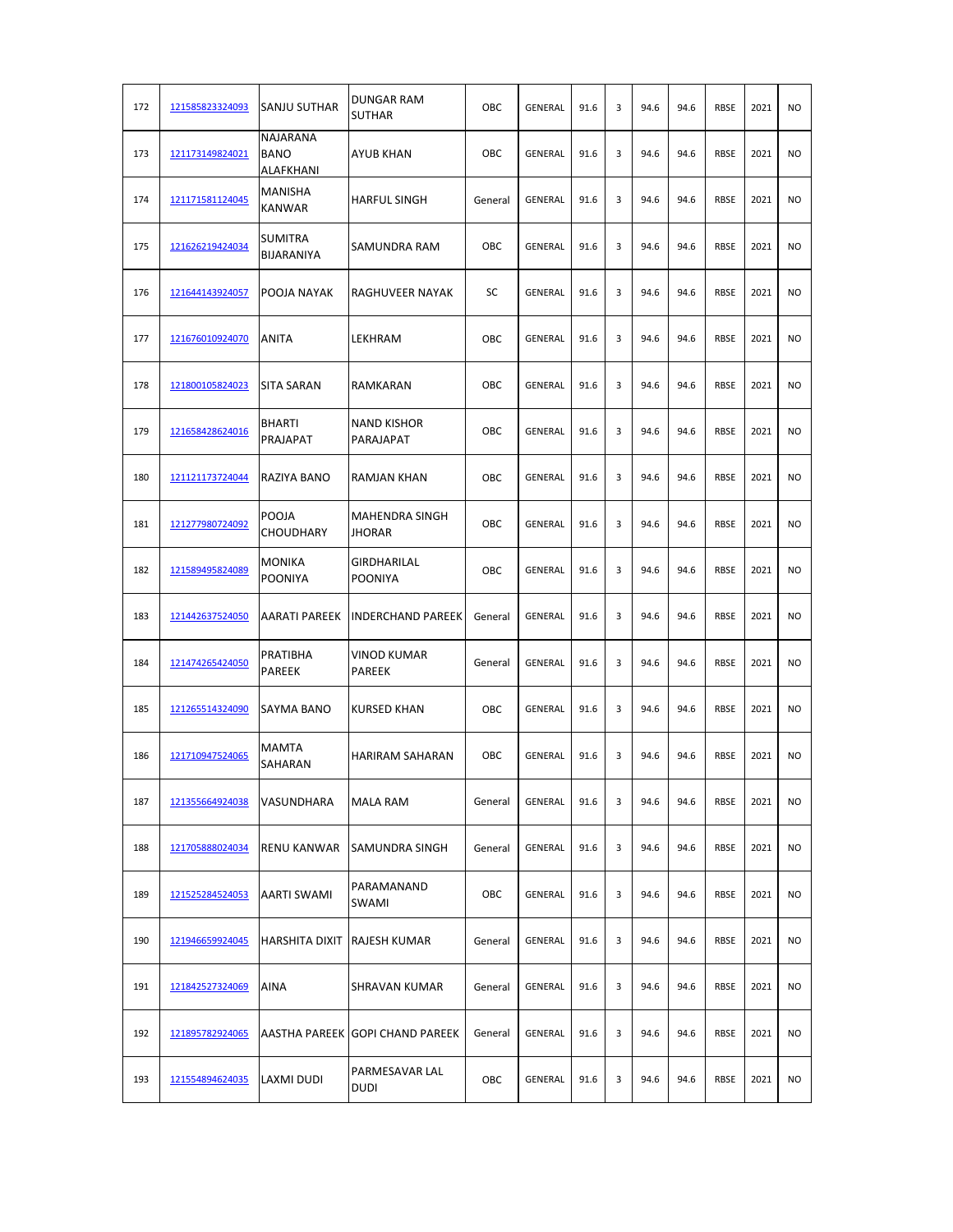| 194 | 121750016924098 | <b>INEHA JOSHI</b>             | <b>BABULAL</b> | General | GENERAL | 91.6 | 94.6 | 94.6 | <b>RBSE</b> | 2021 | N <sub>O</sub> |
|-----|-----------------|--------------------------------|----------------|---------|---------|------|------|------|-------------|------|----------------|
| 195 | 121374731524031 | <b>PUSHPA</b><br><b>KANWAR</b> | ICHANDU SINGH  | OBC     | GENERAL | 91.6 | 94.6 | 94.6 | <b>RBSE</b> | 2021 | N <sub>O</sub> |

|                |                       |                                 | Divyang Ortho Merit List Total Applications: 6 Cutoff: 64.0000 |            |                              |                              |                     |                      |       |                             |                  |           |
|----------------|-----------------------|---------------------------------|----------------------------------------------------------------|------------|------------------------------|------------------------------|---------------------|----------------------|-------|-----------------------------|------------------|-----------|
| Sr.No          |                       | Name of                         | <b>Father's Name</b>                                           | Category   | <b>Admission</b><br>Category | <b>Percen</b><br>tage.(<br>% | <b>Bonu</b><br>s(%) | Tot.<br>Perc.(<br>%) | %tile | <b>Board</b><br><b>Name</b> | Passin<br>g Year | Fee       |
|                | <b>Application ID</b> | Applicant                       |                                                                |            |                              |                              |                     |                      |       |                             |                  |           |
| 1              | 121253766024022       | RAVI BHOJAK                     | <b>HANUMAN BHOJAK</b>                                          | OBC        | <b>GENERAL</b>               | 84.4                         | lo                  | 84.4                 | 84.4  | <b>RBSE</b>                 | 2021             | <b>NO</b> |
| $\overline{2}$ | 121898854024054       | <b>DEEN DAYAL</b>               | <b>MANGILAL</b>                                                | General    | <b>GENERAL</b>               | 81.2                         | lo                  | 81.2                 | 81.2  | <b>RBSE</b>                 | 2021             | <b>NO</b> |
| 3              | 121456735724062       | <b>SUNIL</b>                    | <b>IMARTA RAM</b>                                              | <b>OBC</b> | <b>GENERAL</b>               | 80.8                         | lo                  | 80.8                 | 80.8  | <b>RBSE</b>                 | 2021             | <b>NO</b> |
| 4              | 121205884224050       | <b>ASHOK KUMAR</b>              | <b>MAHAVEER DAS</b>                                            | OBC        | <b>GENERAL</b>               | 79.4                         | lo                  | 79.4                 | 79.4  | <b>RBSE</b>                 | 2021             | <b>NO</b> |
| 5              | 121590863524061       | <b>NEETU PAREEK</b>             | <b>OMPRAKASH PAREEK</b>                                        | General    | <b>GENERAL</b>               | 70.4                         | 13                  | 73.4                 | 73.4  | <b>RBSE</b>                 | 2021             | <b>NO</b> |
| 6              | 121338717224023       | <b>SUMAN</b><br><b>PRAJAPAT</b> | <b>JAISARAM PRAJAPAT</b>                                       | OBC        | <b>GENERAL</b>               | 61                           | 3                   | 64                   | 64    | <b>CBSE</b>                 | 2021             | <b>NO</b> |

|                | <b>EWS Merit List Total Applications: 54 Cutoff: 88.0000</b> |                    |                       |          |                  |               |             |             |       |              |        |            |  |  |
|----------------|--------------------------------------------------------------|--------------------|-----------------------|----------|------------------|---------------|-------------|-------------|-------|--------------|--------|------------|--|--|
| Sr.No          |                                                              | Name of            |                       |          | <b>Admission</b> | <b>Percen</b> | <b>Bonu</b> | Tot.        |       | <b>Board</b> | Passin |            |  |  |
|                | <b>Application ID</b>                                        | <b>Applicant</b>   | <b>Father's Name</b>  | Category | Category         | tage.(<br>%)  | s(%)        | Perc.(<br>% | %tile | Name         | g Year | <b>Fee</b> |  |  |
| 1              | 121397458624071                                              | <b>ANURADHA</b>    | <b>DEVILAL PAREEK</b> | General  | <b>EWS</b>       | 91.4          | 13          | 94.4        | 94.4  | <b>RBSE</b>  | 2021   | <b>NO</b>  |  |  |
| $\overline{2}$ | 121870801124030                                              | <b>DIVYA BHATI</b> | <b>PRATAP SINGH</b>   | General  | <b>EWS</b>       | 90.8          | 3           | 93.8        | 93.8  | <b>RBSE</b>  | 2021   | <b>NO</b>  |  |  |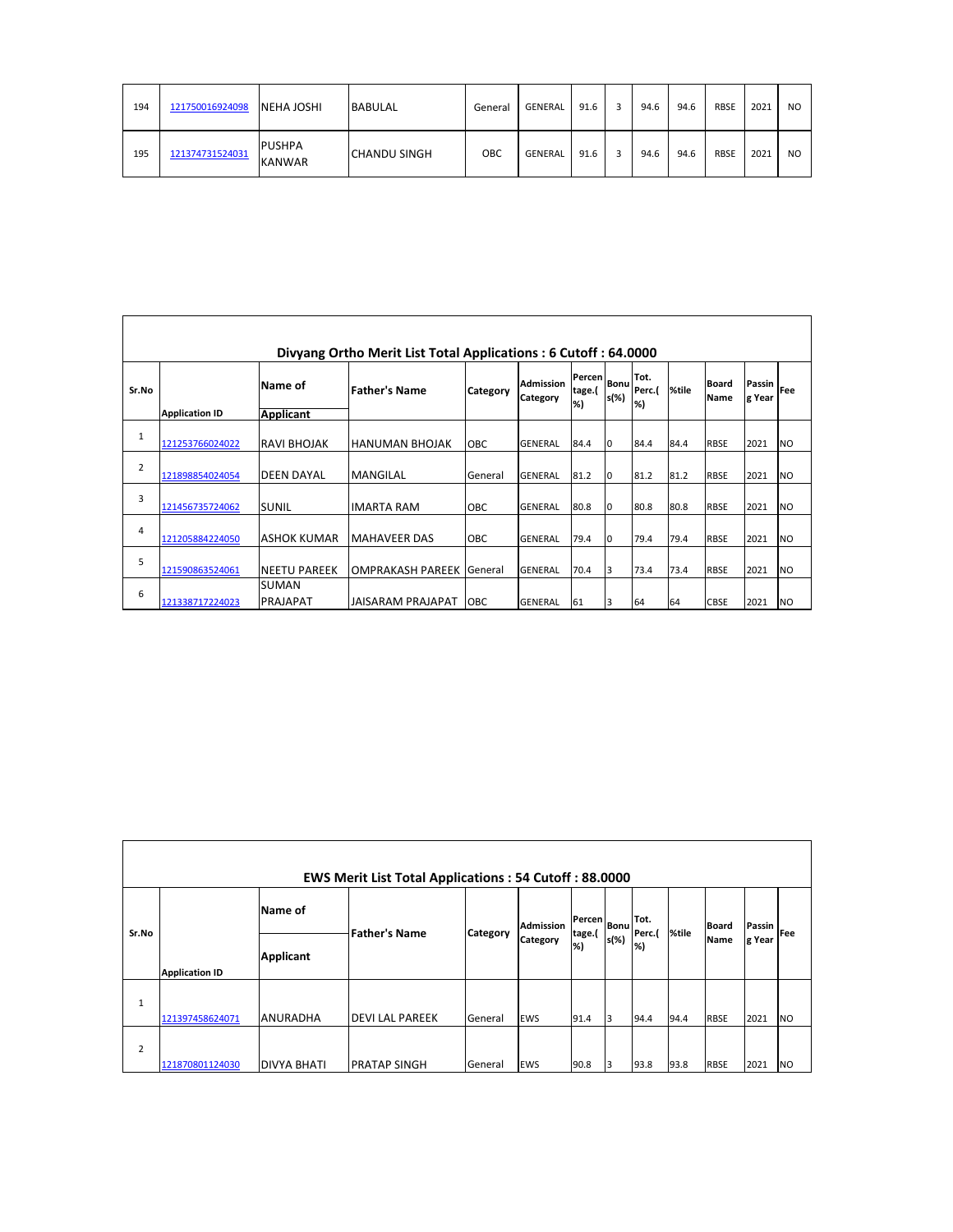| 3              | 121363456924016        | SANJAY                                        | SURESH KUMAR<br>TIWARI             | General | EWS        | 93.6 | 0 | 93.6 | 93.6 | <b>RBSE</b> | 2021 | N <sub>O</sub> |
|----------------|------------------------|-----------------------------------------------|------------------------------------|---------|------------|------|---|------|------|-------------|------|----------------|
| 4              | 121286168324054        | ANJALI PAREEK                                 | PANNALAL PANDIYA                   | General | EWS        | 90.2 | 3 | 93.2 | 93.2 | <b>RBSE</b> | 2021 | <b>NO</b>      |
| 5              | 121237435124053        | <b>NEERAJ</b><br>SHARMA                       | <b>INDRA CHAND</b><br>SHARMA       | General | EWS        | 92.8 | 0 | 92.8 | 92.8 | <b>RBSE</b> | 2021 | <b>NO</b>      |
| 6              |                        |                                               |                                    |         |            |      |   |      |      |             |      |                |
| $\overline{7}$ | 121467799924034        | SAROJ                                         | RAMANAND PUROHIT General           |         | <b>EWS</b> | 89.8 | 3 | 92.8 | 92.8 | <b>RBSE</b> | 2021 | <b>NO</b>      |
| 8              | 121333024424044        | MAYA SHARMA                                   | SANWAR MAL                         | General | EWS        | 89.8 | 3 | 92.8 | 92.8 | <b>RBSE</b> | 2021 | <b>NO</b>      |
| 9              | 121150757224020        | SUMAN PAREEK<br><b>MANISH</b><br><b>KUMAR</b> | <b>BAJRANG LAL</b><br>DALEEP KUMAR | General | EWS        | 89.8 | 3 | 92.8 | 92.8 | <b>RBSE</b> | 2021 | <b>NO</b>      |
|                | 121283611524023        | SHARMA                                        | SHARMA                             | General | EWS        | 92.6 | 0 | 92.6 | 92.6 | <b>RBSE</b> | 2021 | NO             |
| 10             | 121211210824019        | <b>BHAWANI</b>                                | <b>GANESH SINGH</b>                | General | <b>EWS</b> | 89.6 | 3 | 92.6 | 92.6 | <b>RBSE</b> | 2021 | <b>NO</b>      |
| 11             | 121748428024056        | <b>VISHAL PAREEK</b>                          | OM PRAKASH PAREEK General          |         | <b>EWS</b> | 92.4 | 0 | 92.4 | 92.4 | <b>RBSE</b> | 2021 | <b>NO</b>      |
| 12             | <u>121165321924099</u> | <b>AJAY SINGH</b>                             | ARJUN SINGH                        | General | <b>EWS</b> | 92.4 | 0 | 92.4 | 92.4 | <b>RBSE</b> | 2021 | <b>NO</b>      |
| 13             |                        | YOGENDRA                                      |                                    |         |            |      |   |      |      |             |      |                |
| 14             | 121899163124091        | SINGH<br><b>HARSHIKA</b>                      | JATAN SINGH<br><b>BABU SINGH</b>   | General | EWS        | 92.4 | 0 | 92.4 | 92.4 | <b>RBSE</b> | 2021 | <b>NO</b>      |
| 15             | 121899068824014        | <b>KANWAR</b>                                 | RATHORE                            | General | EWS        | 89   | 3 | 92   | 92   | <b>RBSE</b> | 2021 | <b>NO</b>      |
|                | 121133896424053        | LAXMAN SINGH                                  | KISHOR SINGH                       | General | EWS        | 91.8 | 0 | 91.8 | 91.8 | <b>RBSE</b> | 2021 | <b>NO</b>      |
| 16             | 121931264724043        | <b>VIRENDRA</b><br>SINGH                      | <b>ANOP SINGH</b>                  | General | EWS        | 91.6 | 0 | 91.6 | 91.6 | <b>RBSE</b> | 2021 | <b>NO</b>      |
| 17             | 121760941524011        | KARAN SINGH<br>RAJPUROHIT                     | MANGI LAL                          | General | EWS        | 91.6 | 0 | 91.6 | 91.6 | <b>RBSE</b> | 2021 | <b>NO</b>      |
| 18             | 121325580524058        | <b>ANOP SINGH</b><br>RAJPUROHIT               | KAN SINGH                          | General | EWS        | 91.6 | 0 | 91.6 | 91.6 | <b>RBSE</b> | 2021 | <b>NO</b>      |
| 19             | 121549807424079        | ANUSUIYA                                      | SHRAVAN KUMAR                      | General | EWS        | 88.4 | 3 | 91.4 | 91.4 | <b>RBSE</b> | 2021 | <b>NO</b>      |
| 20             |                        | KULDEEP SINGH                                 |                                    |         |            |      |   |      |      |             |      |                |
| 21             | 121849799124066        | RATHORE                                       | RAJENDRA SINGH                     | General | EWS        | 91   | 0 | 91   | 91   | <b>RBSE</b> | 2021 | <b>NO</b>      |
|                | 121440047924088        | <b>ANKITA</b>                                 | RADHESHYAM JOSHI                   | General | EWS        | 88   | 3 | 91   | 91   | <b>RBSE</b> | 2021 | <b>NO</b>      |
| 22             | 121727058424032        | NEHA PAREEK                                   | ASHOK KUMAR<br>PAREEK              | General | EWS        | 88   | 3 | 91   | 91   | <b>RBSE</b> | 2021 | <b>NO</b>      |
| 23             | 121234235024048        | <b>SUMAN</b><br>SHARMA                        | RAJ KUMAR                          | General | EWS        | 88   | 3 | 91   | 91   | RBSE        | 2021 | <b>NO</b>      |
| 24             |                        | <b>CHAND</b><br>KANWAR                        | DEVI SINGH                         |         | EWS        | 88   |   | 91   | 91   |             |      | <b>NO</b>      |
|                | 121312995924020        |                                               |                                    | General |            |      | 3 |      |      | RBSE        | 2021 |                |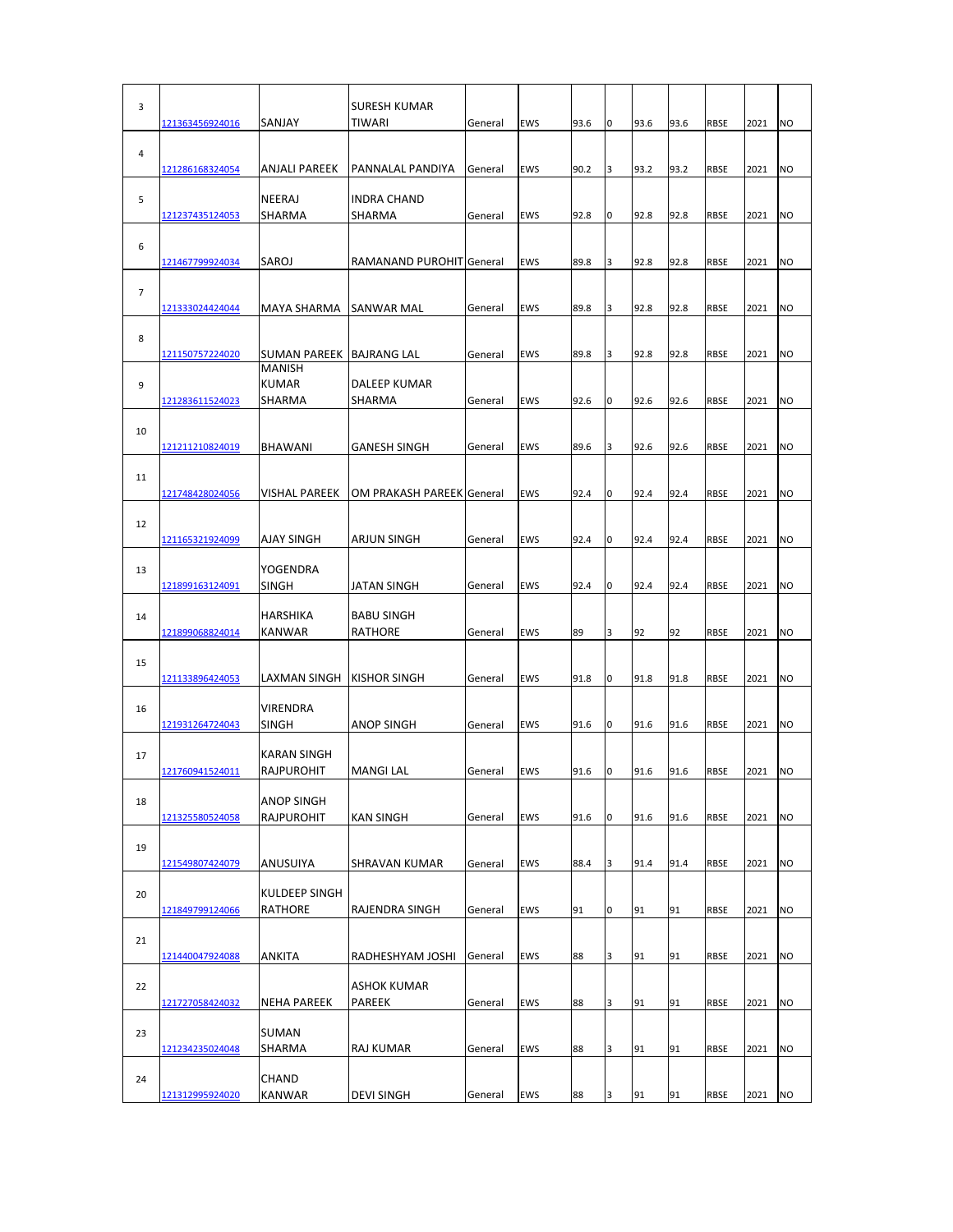| 25 | 121571872724071        | <b>BHEEMSEN</b>                    | PRATAP CHAND<br>UPADHYAY             | General | EWS        | 90.6 | 0 | 90.6 | 90.6 | <b>RBSE</b> | 2021 | N <sub>O</sub> |
|----|------------------------|------------------------------------|--------------------------------------|---------|------------|------|---|------|------|-------------|------|----------------|
| 26 | 121906803824065        |                                    | MAMTA PAREEK VIDYADHAR PAREEK        | General | EWS        | 87.6 | 3 | 90.6 | 90.6 | <b>RBSE</b> | 2021 | <b>NO</b>      |
| 27 |                        | TUSHAR GAUR                        | RAJAT KUMAR GAUR                     | General | EWS        | 90   | 0 | 90   | 90   | <b>RBSE</b> | 2021 | <b>NO</b>      |
| 28 | 121565019024047        |                                    |                                      |         |            |      |   |      |      |             |      |                |
|    | <u>121917779324082</u> | SAJID KAZI                         | SHER MOHAMMAD                        | General | EWS        | 90   | 0 | 90   | 90   | <b>RBSE</b> | 2021 | <b>NO</b>      |
| 29 | 121342710524020        | KAJAL PAREEK                       | VIMAL KUMAR<br>PAREEK                | General | EWS        | 87   | 3 | 90   | 90   | <b>RBSE</b> | 2021 | <b>NO</b>      |
| 30 | 121447982924038        | <b>JYOTI</b><br>RAJPUROHIT         | VIJAY SINGH<br>RAJPUROHIT            | General | EWS        | 87   | 3 | 90   | 90   | <b>RBSE</b> | 2021 | <b>NO</b>      |
| 31 | 121191271624034        | ANIL SHARMA                        | <b>BHAL CHAND</b><br>SHARMA          | General | EWS        | 89.8 | 0 | 89.8 | 89.8 | <b>RBSE</b> | 2021 | NO             |
| 32 | 121967742824060        | <b>BABY KANWAR</b>                 | <b>BHANWAR SINGH</b><br>SHEKHAWAT    | General | EWS        | 86.8 | 3 | 89.8 | 89.8 | <b>RBSE</b> | 2021 | N <sub>O</sub> |
| 33 |                        | <b>KAVITA</b>                      |                                      |         |            |      |   |      |      |             |      |                |
|    | 121735023624030        | RAJPUROHIT                         | SANTOSH SINGH                        | General | EWS        | 86.8 | 3 | 89.8 | 89.8 | <b>RBSE</b> | 2021 | <b>NO</b>      |
| 34 |                        | <b>NIKITA</b><br><b>RAJPUROHIT</b> | <b>SUMER SINGH</b><br>RAJPUROHIT     | General | <b>EWS</b> | 86.8 | 3 | 89.8 | 89.8 | <b>RBSE</b> | 2021 | <b>NO</b>      |
|    | <u>121634590624031</u> |                                    |                                      |         |            |      |   |      |      |             |      |                |
| 35 | 121737236524058        | SAROJ KANWAR                       | DASHRATH SINGH                       | General | EWS        | 86.6 | 3 | 89.6 | 89.6 | <b>RBSE</b> | 2021 | <b>NO</b>      |
| 36 | 121119036624093        | PUNAM SINGH<br><b>RAJPOOT</b>      | <b>MOHAN SINGH</b><br><b>RAJPOOT</b> | General | EWS        | 89.4 | 0 | 89.4 | 89.4 | <b>RBSE</b> | 2021 | <b>NO</b>      |
| 37 | 121793803724060        | <b>DALEEP SINGH</b><br>RAJAWAT     | <b>GANGA SINGH</b><br>RAJAWAT        | General | EWS        | 89.4 | 0 | 89.4 | 89.4 | <b>RBSE</b> | 2021 | N <sub>O</sub> |
| 38 |                        |                                    |                                      |         |            |      |   |      |      |             |      |                |
|    | 121769092324026        | <b>AMAN SINGH</b>                  | <b>PAWAN SINGH</b>                   | General | EWS        | 89.4 | 0 | 89.4 | 89.4 | <b>RBSE</b> | 2021 | <b>NO</b>      |
| 39 | 121211659724015        | YOGENDER<br>SINGH BHATI            | DEVI SINGH BHATI                     | General | EWS        | 89.2 | 0 | 89.2 | 89.2 | <b>RBSE</b> | 2021 | <b>NO</b>      |
| 40 |                        | <b>ROHITASH</b>                    |                                      |         |            |      |   |      |      |             |      |                |
|    | 121147937324036        | <b>PAREEK</b>                      | <b>SHANKAR LAL PAREEK General</b>    |         | EWS        | 89   | 0 | 89   | 89   | <b>RBSE</b> | 2021 | <b>NO</b>      |
| 41 |                        | PANKAJ KUMAR                       |                                      |         |            |      |   |      |      |             |      |                |
|    | 121659117724074        | PAREEK                             | HARIRAM PAREEK                       | General | EWS        | 89   | 0 | 89   | 89   | <b>RBSE</b> | 2021 | <b>NO</b>      |
| 42 | 121612172124025        | <b>AJIT SINGH</b>                  | MAHENDRA SINGH                       | General | EWS        | 89   | 0 | 89   | 89   | <b>RBSE</b> | 2021 | <b>NO</b>      |
| 43 | 121521646424096        | SARJEET SINGH<br>RATHORE           | <b>BHARAT SINGH</b><br>RATHORE       | General | EWS        | 89   | 0 | 89   | 89   | <b>RBSE</b> | 2021 | <b>NO</b>      |
|    |                        |                                    |                                      |         |            |      |   |      |      |             |      |                |
| 44 | 121850982324010        | AARTI RAJPOOT                      | <b>GORA SINGH</b>                    | General | EWS        | 86   | 3 | 89   | 89   | <b>RBSE</b> | 2021 | <b>NO</b>      |
| 45 |                        | LAKHAN                             |                                      |         |            |      |   |      |      |             |      |                |
|    | 121873753024030        | SHARMA                             | RAJKARAN SHARMA                      | General | EWS        | 86   | 3 | 89   | 89   | RBSE        | 2021 | <b>NO</b>      |
| 46 | 121884569324096        | LAXMI                              | SHIVBHAGWAN<br>PUROHIT               | General | EWS        | 86   | 3 | 89   | 89   | RBSE        | 2021 | <b>NO</b>      |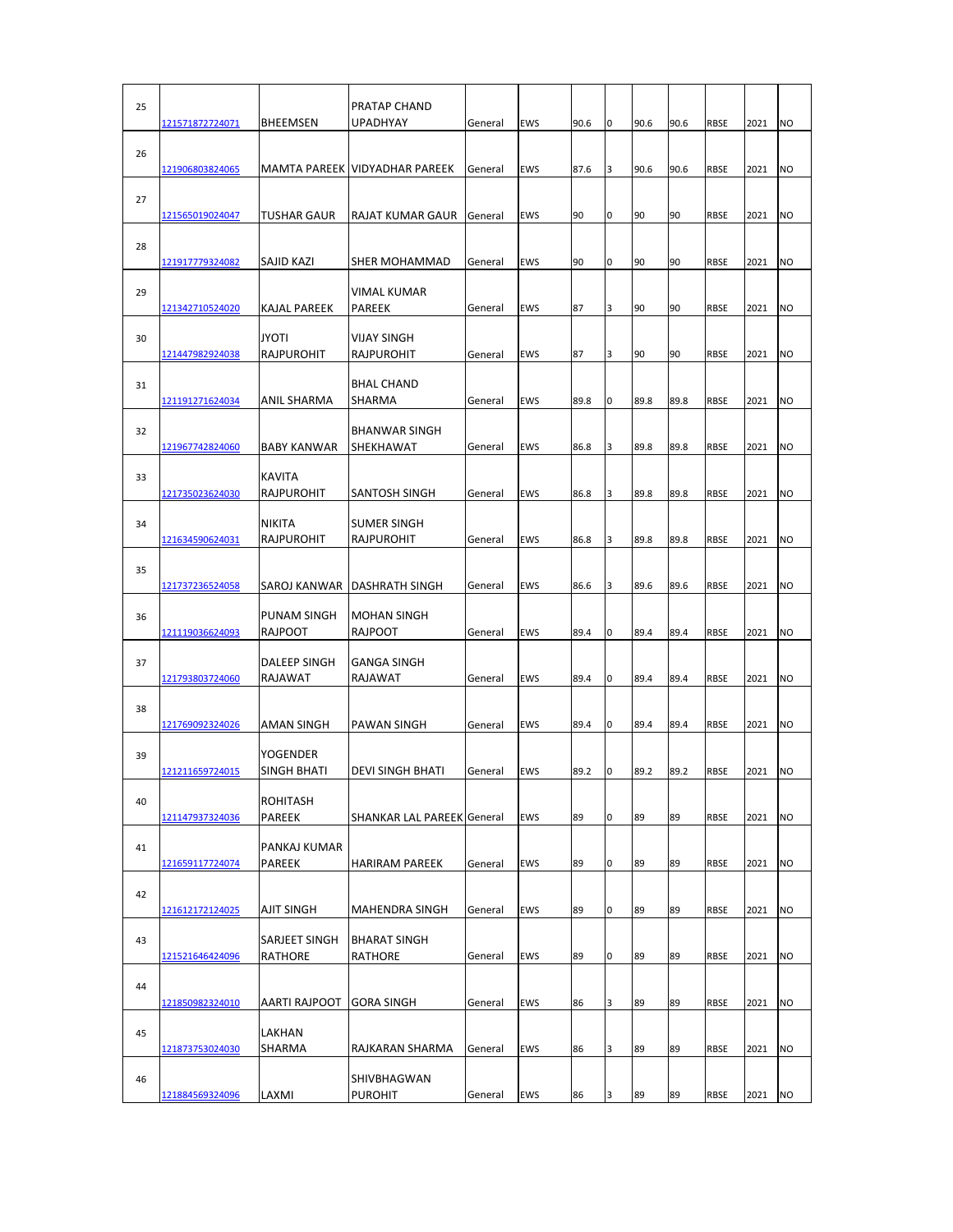| 47 | 121515540224062 | <b>HANUMAN</b><br>PRASAD              | <b>KESHARI CHAND</b>                   | General | <b>EWS</b> | 88.8 | l0       | 88.8 | 88.8 | <b>RBSE</b> | 2021 | <b>NO</b>      |
|----|-----------------|---------------------------------------|----------------------------------------|---------|------------|------|----------|------|------|-------------|------|----------------|
| 48 | 121134996224054 | JODHPAL<br><b>RATHORE</b>             | <b>GANESH SINGH</b>                    | General | <b>EWS</b> | 88.8 | l0       | 88.8 | 88.8 | <b>RBSE</b> | 2021 | <b>NO</b>      |
| 49 | 121966400324034 | <b>SALONI PAREEK</b>                  | <b>DURGA PRASAD</b><br><b>PAREEK</b>   | General | <b>EWS</b> | 85.8 | 3        | 88.8 | 88.8 | <b>RBSE</b> | 2021 | <b>NO</b>      |
| 50 | 121358836024064 | <b>NARPAT SINGH</b><br><b>RAJAWAT</b> | <b>MANOHAR SINGH</b><br><b>RAJAWAT</b> | General | <b>EWS</b> | 88.2 | l0       | 88.2 | 88.2 | <b>RBSE</b> | 2021 | <b>NO</b>      |
| 51 | 121981844524033 | <b>JOGENDRA</b><br>SINGH              | <b>RANVEER SINGH</b>                   | General | <b>EWS</b> | 88.2 | l0       | 88.2 | 88.2 | <b>RBSE</b> | 2021 | N <sub>O</sub> |
| 52 | 121641768724053 | POOJA PAREEK                          | MANOJ KUMAR                            | General | <b>EWS</b> | 85.2 | 3        | 88.2 | 88.2 | <b>RBSE</b> | 2021 | N <sub>O</sub> |
| 53 | 121429288524035 | <b>RADHIKA</b><br><b>SHARMA</b>       | SANWAR MAL                             | General | <b>EWS</b> | 85.2 | 3        | 88.2 | 88.2 | <b>RBSE</b> | 2021 | N <sub>O</sub> |
| 54 | 121921939924030 | ANKIT SHARMA                          | <b>IRAKESH SHARMA</b>                  | General | <b>EWS</b> | 88   | $\Omega$ | 88   | 88   | <b>RBSE</b> | 2021 | <b>NO</b>      |

|                | <b>OBC Merit List Total Applications: 115 Cutoff: 92.0000</b> |                                     |                                          |          |                  |                  |      |                |       |              |        |                |  |  |  |
|----------------|---------------------------------------------------------------|-------------------------------------|------------------------------------------|----------|------------------|------------------|------|----------------|-------|--------------|--------|----------------|--|--|--|
| Sr.No          |                                                               | Name of                             | <b>Father's Name</b>                     |          | <b>Admission</b> | Percen<br>tage.( | Bonu | Tot.<br>Perc.( | %tile | <b>Board</b> | Passin | Fee            |  |  |  |
|                | <b>Application ID</b>                                         | Applicant                           |                                          | Category | Category         | %)               | s(%) | %)             |       | Name         | g Year |                |  |  |  |
| $\mathbf{1}$   | 121828331624066                                               | <b>PUJA SIHAG</b>                   | <b>KALURAM SIHAG</b>                     | OBC      | OBC              | 91.6             | 3    | 94.6           | 94.6  | <b>RBSE</b>  | 2021   | <b>NO</b>      |  |  |  |
| $\overline{2}$ | 121602861024090                                               | <b>SITA RAM</b>                     | <b>JAGDISH PRASAD</b>                    | OBC.     | OBC              | 94.4             | lo.  | 94.4           | 94.4  | <b>RBSE</b>  | 2021   | <b>NO</b>      |  |  |  |
| 3              | 121313759124055                                               | <b>ANIL KUMAR</b><br><b>SAINI</b>   | <b>RAJ KUMAR SAINI</b>                   | OBC      | OBC              | 94.4             | lo.  | 94.4           | 94.4  | <b>RBSE</b>  | 2021   | <b>NO</b>      |  |  |  |
| 4              | 121612813024091                                               | <b>RACHNA</b><br><b>SUTHAR</b>      | LAXMINARAYAN                             | OBC      | OBC              | 91.4             | 3    | 94.4           | 94.4  | <b>RBSE</b>  | 2021   | <b>NO</b>      |  |  |  |
| 5              | 121491451524074                                               | <b>ASHOK KUMAR</b>                  | PREM RAJ                                 | OBC      | OBC              | 94.2             | l0   | 94.2           | 94.2  | <b>RBSE</b>  | 2021   | N <sub>O</sub> |  |  |  |
| 6              | 121144690024076                                               | <b>KAMLESH DAN</b><br><b>CHARAN</b> | <b>GURU DAYAL SINGH</b><br><b>CHARAN</b> | OBC      | OBC              | 94.2             | lo   | 94.2           | 94.2  | <b>RBSE</b>  | 2021   | <b>NO</b>      |  |  |  |
| $\overline{7}$ | 121270478024090                                               | <b>AISHA BANO</b>                   | <b>NASIR KHAN</b>                        | OBC      | OBC              | 91.2             | 3    | 94.2           | 94.2  | <b>RBSE</b>  | 2021   | <b>NO</b>      |  |  |  |
| 8              | 121961512024019                                               | <b>SAROJ SWAMI</b>                  | <b>RAM CHANDRA</b><br><b>SWAMI</b>       | OBC      | OBC              | 91.2             | Iз   | 94.2           | 94.2  | <b>RBSE</b>  | 2021   | <b>NO</b>      |  |  |  |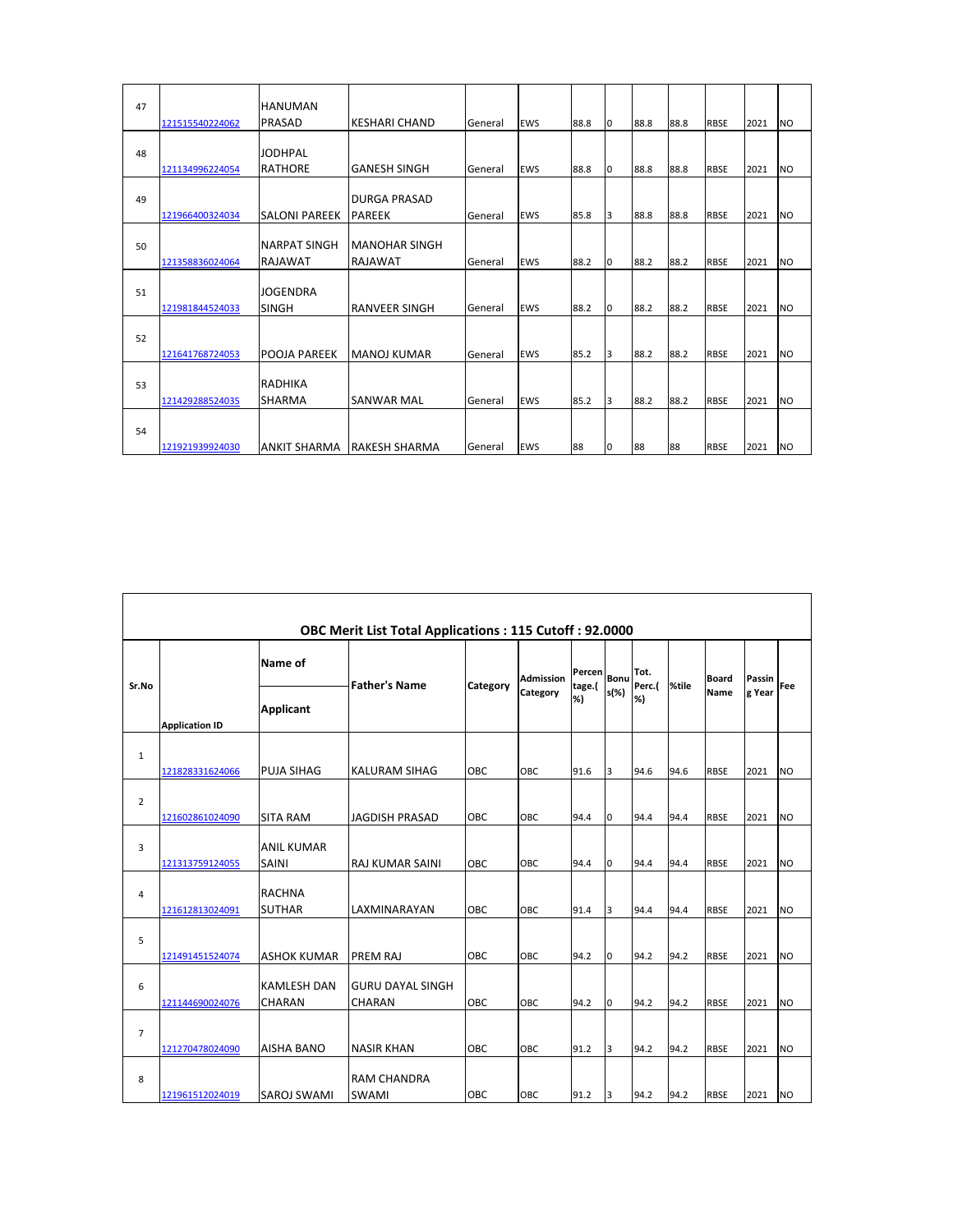| 9  | 121864363624044        | <b>MANJU SWAMI</b>             | MAHAVEER PRASAD<br>SWAMI      | OBC | OBC | 91.2 | 3 | 94.2 | 94.2 | <b>RBSE</b> | 2021 | <b>NO</b>      |
|----|------------------------|--------------------------------|-------------------------------|-----|-----|------|---|------|------|-------------|------|----------------|
| 10 | 121815534224058        | <b>MANISHA SONI</b>            | <b>GIRDHARI LAL SONI</b>      | OBC | OBC | 91.2 | 3 | 94.2 | 94.2 | <b>RBSE</b> | 2021 | N <sub>O</sub> |
| 11 | 121728959224037        | AJAY TAK                       | NORANGLAL NAI                 | OBC | OBC | 94   | 0 | 94   | 94   | <b>RBSE</b> | 2021 | <b>NO</b>      |
| 12 | 121690729224064        | RAMPRATAP<br><b>NATH</b>       | <b>MAHAVIR NATH</b>           | OBC | OBC | 94   | 0 | 94   | 94   | <b>RBSE</b> | 2021 | <b>NO</b>      |
| 13 | 121274132424093        | ASHOK NATH                     | <b>MANFUL NATH</b>            | OBC | OBC | 94   | 0 | 94   | 94   | <b>RBSE</b> | 2021 | <b>NO</b>      |
| 14 | 121770489724017        | <b>MANISH</b><br><b>POONIA</b> | RAJURAM POONIA                | OBC | OBC | 94   | 0 | 94   | 94   | <b>RBSE</b> | 2021 | <b>NO</b>      |
| 15 | 121253393724010        | RAJESH                         | <b>MOHAN GIRI</b>             | OBC | OBC | 94   | 0 | 94   | 94   | <b>RBSE</b> | 2021 | <b>NO</b>      |
| 16 |                        |                                |                               |     |     |      |   |      | 94   |             |      |                |
| 17 | 121622784724091        | <b>SUKHRAM</b>                 | TOLURAM SARAN                 | OBC | OBC | 94   | 0 | 94   |      | <b>RBSE</b> | 2021 | <b>NO</b>      |
| 18 | 121771800024060        |                                | BAJRANG SARAN RAJURAM SARAN   | OBC | OBC | 94   | 0 | 94   | 94   | <b>RBSE</b> | 2021 | <b>NO</b>      |
| 19 | 121823191824000        | MANISHA                        | <b>SHIV NARAYAN</b>           | OBC | OBC | 91   | 3 | 94   | 94   | <b>RBSE</b> | 2021 | <b>NO</b>      |
| 20 | <u>121291553424020</u> | <b>MONIKA</b>                  | PAPPU RAM                     | OBC | OBC | 91   | 3 | 94   | 94   | <b>RBSE</b> | 2021 | <b>NO</b>      |
|    | 121471809824080        | NAZIYA                         | <b>MUMTAJ ALI</b>             | OBC | OBC | 91   | 3 | 94   | 94   | <b>RBSE</b> | 2021 | <b>NO</b>      |
| 21 | 121692388124020        | <b>SITA RAM</b>                | BANWARI LAL JAT               | OBC | OBC | 93.8 | 0 | 93.8 | 93.8 | <b>RBSE</b> | 2020 | <b>NO</b>      |
| 22 | 121425811824023        |                                | MAMTA JAKHAR HARIRAM JAKHAR   | OBC | OBC | 90.8 | 3 | 93.8 | 93.8 | <b>RBSE</b> | 2021 | <b>NO</b>      |
| 23 | 121723404624011        | <b>SAROJ</b>                   | GIRDHARI NATH                 | OBC | OBC | 90.8 | 3 | 93.8 | 93.8 | <b>RBSE</b> | 2021 | <b>NO</b>      |
| 24 | 121929689424039        |                                | MONIKA SARAN LEKHRAM SARAN    | OBC | OBC | 90.8 | 3 | 93.8 | 93.8 | <b>RBSE</b> | 2021 | <b>NO</b>      |
| 25 | 121985660024020        | <b>MUSKAN</b>                  | SHAMSHER ALI KHAN             | OBC | OBC | 90.8 | 3 | 93.8 | 93.8 | <b>RBSE</b> | 2021 | <b>NO</b>      |
| 26 |                        |                                |                               |     |     |      |   |      |      |             |      |                |
| 27 | 121455740024016        | PRIYANKA                       | BANWARI NATH                  | OBC | OBC | 90.8 | 3 | 93.8 | 93.8 | <b>RBSE</b> | 2021 | <b>NO</b>      |
|    | 121284861324024        | <b>MAYAWATI</b>                | KRISHAN KUMAR                 | OBC | OBC | 90.8 | 3 | 93.8 | 93.8 | <b>RBSE</b> | 2021 | <b>NO</b>      |
| 28 | 121910075024054        | <b>TONIKA</b><br>PRAJAPAT      | RANJEET PRAJAPAT              | ОВС | OBC | 90.8 | 3 | 93.8 | 93.8 | <b>RBSE</b> | 2021 | <b>NO</b>      |
| 29 | 121846639924025        | <b>VINITA SUTHAR</b>           | MUKESH KUMAR<br><b>SUTHAR</b> | OBC | OBC | 90.8 | 3 | 93.8 | 93.8 | <b>RBSE</b> | 2021 | <b>NO</b>      |
| 30 |                        |                                |                               |     |     |      |   |      |      |             |      |                |
|    | 121778441324035        | EKATA                          | LICHHU PURI                   | ОВС | OBC | 90.8 | 3 | 93.8 | 93.8 | <b>RBSE</b> | 2021 | <b>NO</b>      |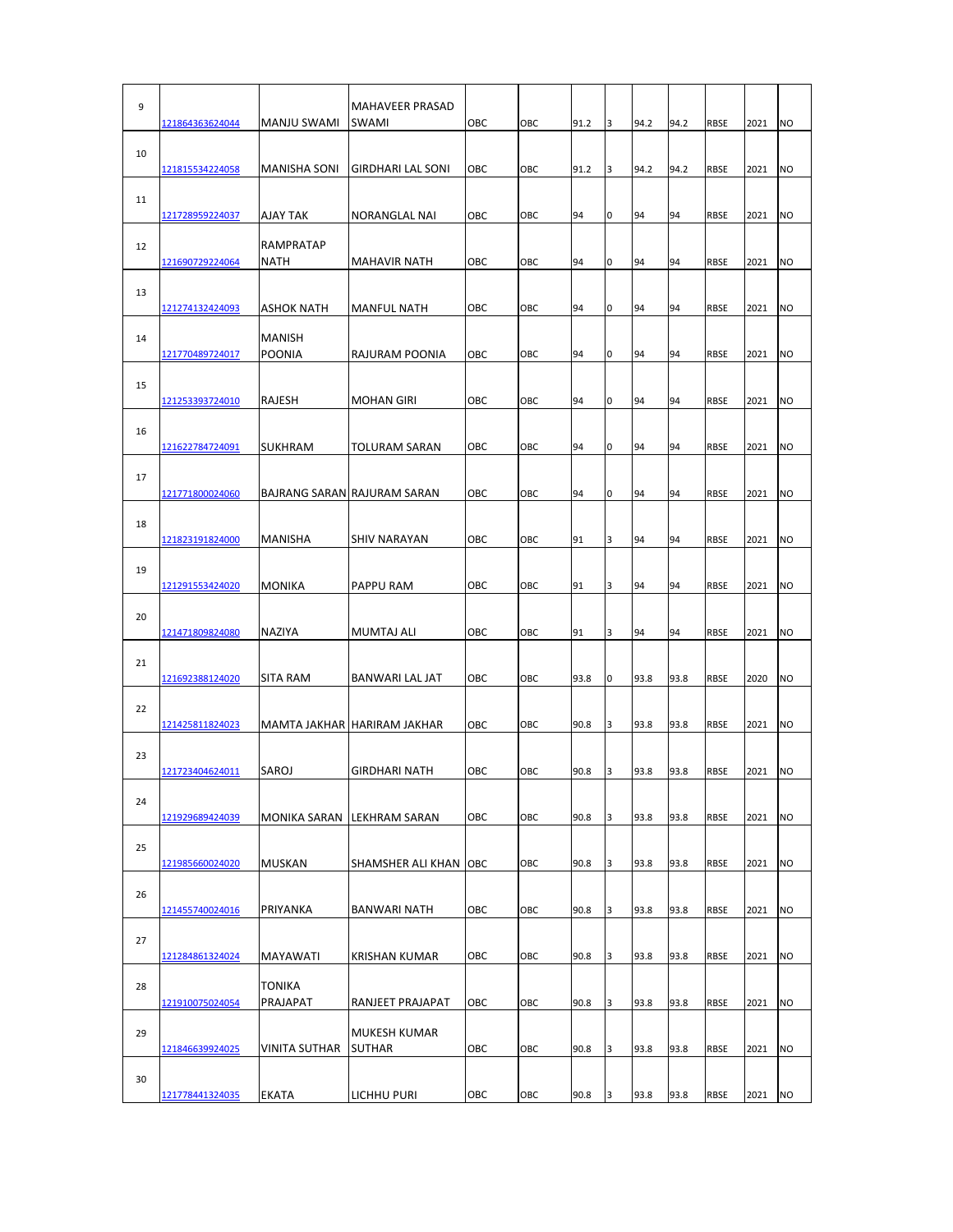| 31 | 121302053524017        | <b>KANIKA</b><br>PRAJAPAT | MALA RAM PRAJAPATOBC                  |     | OBC | 90.8 | 3 | 93.8 | 93.8 | RBSE        | 2021 | <b>NO</b>      |
|----|------------------------|---------------------------|---------------------------------------|-----|-----|------|---|------|------|-------------|------|----------------|
| 32 | 121356795024059        | POOJA GODARA              | <b>MANPHUL GODARA</b>                 | OBC | OBC | 90.8 | 3 | 93.8 | 93.8 | <b>RBSE</b> | 2021 | <b>NO</b>      |
| 33 | 121823137624083        | MANEESHA<br>KANWAR        | KISHAN SINGH                          | OBC | OBC | 90.8 | 3 | 93.8 | 93.8 | <b>RBSE</b> | 2021 | <b>NO</b>      |
| 34 | 121616047924034        | <b>SUNITA</b>             | BIRBAL RAM GODARA OBC                 |     | OBC | 90.8 | 3 | 93.8 | 93.8 | <b>RBSE</b> | 2021 | N <sub>O</sub> |
| 35 | 121698866924026        | SANTOSH                   | KALURAM DUDI                          | OBC | OBC | 90.8 | 3 | 93.8 | 93.8 | <b>RBSE</b> | 2021 | <b>NO</b>      |
| 36 | 121630192024030        | SANJU SIHAG               | OMPRAKASH SIHAG                       | OBC | OBC | 90.8 | 3 | 93.8 | 93.8 | <b>RBSE</b> | 2021 | <b>NO</b>      |
| 37 |                        |                           |                                       |     |     |      |   |      |      |             |      |                |
| 38 | <u>121306963624064</u> | <b>SITA</b>               | <b>BALBEER KHICHAR</b><br>PHOOL CHAND | OBC | OBC | 90.8 | 3 | 93.8 | 93.8 | <b>RBSE</b> | 2021 | <b>NO</b>      |
| 39 | 121952955724037        | KAVITA GODARA GODARA      |                                       | OBC | OBC | 90.8 | 3 | 93.8 | 93.8 | <b>RBSE</b> | 2021 | <b>NO</b>      |
| 40 | 121563949224066        | <b>ARTI</b>               | GOPI RAM                              | OBC | OBC | 90.8 | 3 | 93.8 | 93.8 | <b>RBSE</b> | 2021 | <b>NO</b>      |
| 41 | <u>121689199024041</u> | MANEESHA                  | MOTA RAM                              | OBC | OBC | 90.8 | 3 | 93.8 | 93.8 | <b>RBSE</b> | 2021 | <b>NO</b>      |
| 42 | 121820961324075        | ASHOK KUMAR               | RAMKUMAR DUDI                         | OBC | OBC | 93.6 | 0 | 93.6 | 93.6 | <b>RBSE</b> | 2021 | NO             |
|    | 121439578924011        | ANIL SUTHAR               | RAM KUMAR SUTHAR OBC                  |     | OBC | 93.6 | 0 | 93.6 | 93.6 | <b>RBSE</b> | 2021 | <b>NO</b>      |
| 43 | <u>121934076824095</u> | SHARDA<br>BUGALIYA        | <b>SULTANA RAM</b><br><b>BUGALIYA</b> | OBC | OBC | 90.6 | 3 | 93.6 | 93.6 | <b>RBSE</b> | 2021 | <b>NO</b>      |
| 44 | 121115719424019        | ANJA HUDDA                | <b>MURLIDHAR</b>                      | OBC | OBC | 90.6 | 3 | 93.6 | 93.6 | <b>RBSE</b> | 2021 | <b>NO</b>      |
| 45 | 121866569024029        | <b>ANOSH</b>              | BHANI RAM                             | OBC | OBC | 90.6 | 3 | 93.6 | 93.6 | <b>RBSE</b> | 2021 | <b>NO</b>      |
| 46 | 121355904024094        | POONAM                    | BHEENWA RAM                           | OBC | OBC | 90.6 | 3 | 93.6 | 93.6 | <b>RBSE</b> | 2021 | <b>NO</b>      |
| 47 | 121660184724043        | SHAHEENA<br><b>BANO</b>   | MOENUDDIN KHAN                        | OBC | OBC | 90.4 | 3 | 93.4 | 93.4 | <b>RBSE</b> | 2021 | <b>NO</b>      |
| 48 | 121206952624080        | NAJMEEN BANO ASALAM KHAN  |                                       | OBC | OBC | 90.4 | 3 | 93.4 | 93.4 | <b>RBSE</b> | 2021 | <b>NO</b>      |
| 49 | 121995134424011        | <b>MAYA SARAN</b>         | LALCHAND                              | OBC | OBC | 90.4 | 3 | 93.4 | 93.4 | <b>RBSE</b> | 2021 | <b>NO</b>      |
| 50 |                        |                           |                                       |     |     |      |   |      |      |             |      |                |
| 51 | 121336450024070        | RAJNI SONI<br>SUBHASH     | MAHESH SONI                           | OBC | OBC | 90.4 | 3 | 93.4 | 93.4 | <b>RBSE</b> | 2021 | <b>NO</b>      |
| 52 | 121127636524040        | BANGRWA                   | PUNAMCHAND                            | OBC | OBC | 93.2 | 0 | 93.2 | 93.2 | <b>RBSE</b> | 2021 | <b>NO</b>      |
|    | 121394863024080        | FATIMA BANO               | AYUB KHAN                             | ОВС | OBC | 90.2 | 3 | 93.2 | 93.2 | RBSE        | 2021 | <b>NO</b>      |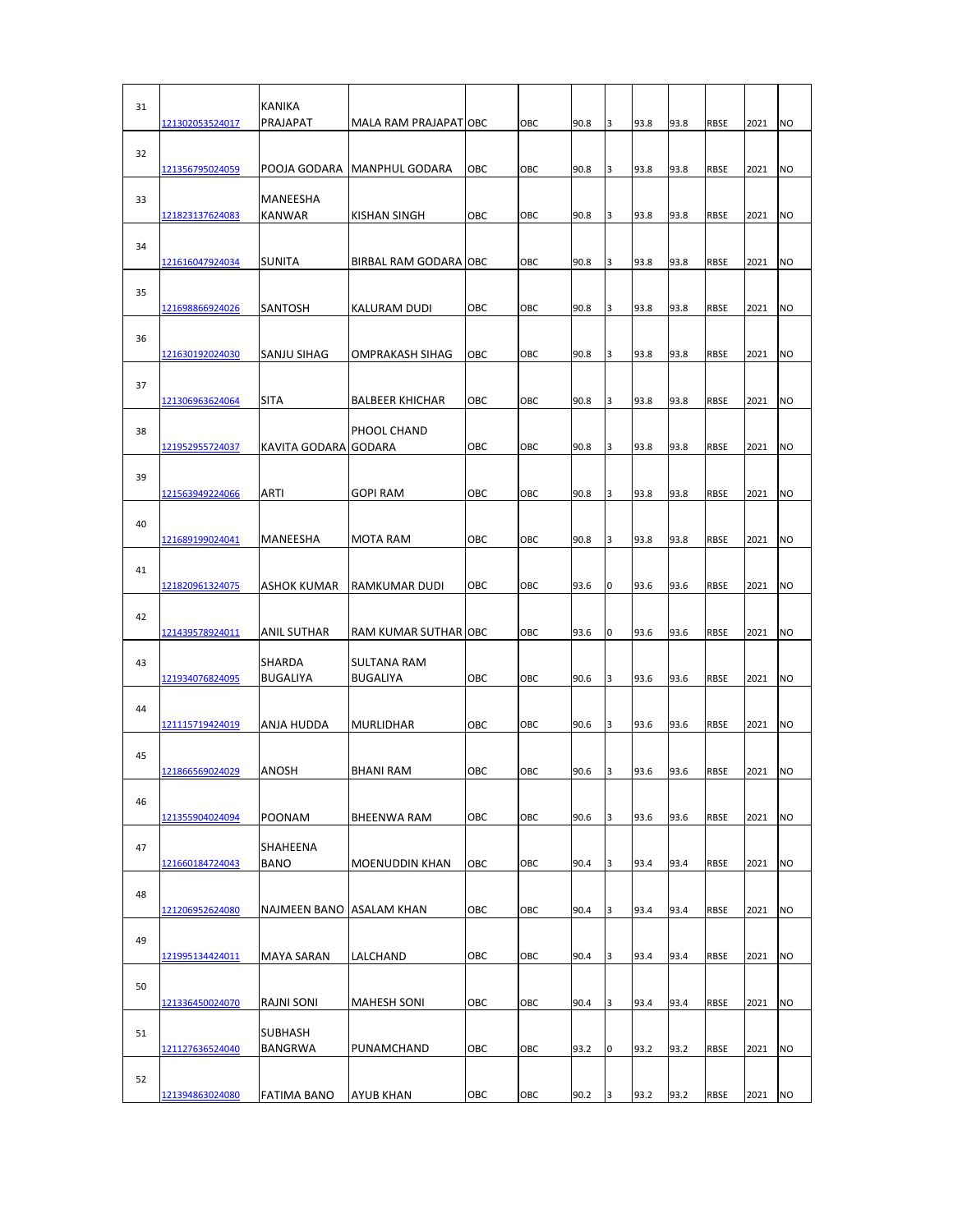| 53 | 121654843124069 | SANJU SWAMI                        | OM PRAKASH SWAMI OBC          |     | OBC | 90.2 | 3 | 93.2 | 93.2 | <b>RBSE</b> | 2019 | <b>NO</b>      |
|----|-----------------|------------------------------------|-------------------------------|-----|-----|------|---|------|------|-------------|------|----------------|
| 54 | 121182149424033 | <b>PARUL SARAN</b>                 | RAMESH KUMAR                  | OBC | OBC | 90.2 | 3 | 93.2 | 93.2 | <b>RBSE</b> | 2021 | <b>NO</b>      |
| 55 | 121883095224097 | LAXMI                              | OM PRAKASH                    | OBC | OBC | 90.2 | 3 | 93.2 | 93.2 | <b>RBSE</b> | 2021 | <b>NO</b>      |
| 56 | 121768955624079 | <b>KALPANA</b>                     | <b>GOPI CHAND</b>             | OBC | OBC | 90   | 3 | 93   | 93   | CBSE        | 2021 | <b>NO</b>      |
| 57 |                 | PRIYANKA                           |                               |     |     |      |   |      |      |             |      |                |
| 58 | 121600379124037 | SARAN                              | SANWARMAL SARAN               | OBC | OBC | 90   | 3 | 93   | 93   | <b>RBSE</b> | 2021 | NO             |
| 59 | 121993340224031 | <b>PUSHPA</b><br><b>POONAM</b>     | <b>MADAN LAL</b>              | OBC | OBC | 90   | 3 | 93   | 93   | <b>RBSE</b> | 2021 | NO             |
| 60 | 121406025024048 | JANGIR<br>LICHHAMA                 | <b>REWANT RAM</b>             | OBC | OBC | 90   | 3 | 93   | 93   | <b>RBSE</b> | 2021 | <b>NO</b>      |
| 61 | 121549748724044 | SAHU                               | <b>BHANWAR LAL</b>            | OBC | OBC | 90   | 3 | 93   | 93   | <b>RBSE</b> | 2021 | <b>NO</b>      |
|    | 121145368824059 | <b>MANOJ</b>                       | KHINWARAM                     | OBC | OBC | 90   | 3 | 93   | 93   | <b>RBSE</b> | 2021 | <b>NO</b>      |
| 62 | 121100684524059 | <b>MONIKA</b><br><b>SUTHAR</b>     | RAJKUMAR SUTHAR               | OBC | OBC | 90   | 3 | 93   | 93   | <b>RBSE</b> | 2021 | <b>NO</b>      |
| 63 | 121247424024084 | <b>SUMAN SARAN</b>                 | <b>GOMAD RAM SARAN</b>        | OBC | OBC | 90   | 3 | 93   | 93   | <b>RBSE</b> | 2021 | <b>NO</b>      |
| 64 | 121712539724036 | <b>REKHA</b>                       | MUNI RAM JAT                  | OBC | OBC | 90   | 3 | 93   | 93   | <b>RBSE</b> | 2021 | <b>NO</b>      |
| 65 |                 | <b>KANCHAN</b>                     |                               | OBC | OBC | 90   | 3 | 93   | 93   | <b>RBSE</b> |      | <b>NO</b>      |
| 66 | 121287424224079 |                                    | <b>GOVIND RAM</b>             |     |     |      |   |      |      |             | 2021 |                |
|    | 121213808724014 | <b>KHETU</b>                       | <b>MAHENDRA DAS</b>           | OBC | OBC | 90   | 3 | 93   | 93   | <b>RBSE</b> | 2021 | <b>NO</b>      |
| 67 | 121689716424011 | URMILA                             | SHISHRAM                      | OBC | OBC | 90   | 3 | 93   | 93   | <b>RBSE</b> | 2021 | <b>NO</b>      |
| 68 | 121785390024046 | <b>BASU</b>                        | PALARAM SARAN                 | OBC | OBC | 90   | 3 | 93   | 93   | <b>RBSE</b> | 2021 | <b>NO</b>      |
| 69 | 121466024924032 |                                    | KHUSHI SUTHAR SHYAMLAL SUTHAR | OBC | OBC | 90   | 3 | 93   | 93   | <b>RBSE</b> | 2021 | <b>NO</b>      |
| 70 |                 | POOJA                              |                               |     |     |      |   |      |      |             |      |                |
| 71 | 121616118124015 | SAHARAN                            | SOHAN LAL                     | OBC | OBC | 90   | 3 | 93   | 93   | <b>RBSE</b> | 2021 | <b>NO</b>      |
|    | 121901160424083 | <b>HEERA LAL</b>                   | SAHIRAM                       | OBC | OBC | 92.8 | 0 | 92.8 | 92.8 | <b>RBSE</b> | 2021 | N <sub>O</sub> |
| 72 | 121715451224086 | <b>JYOTI KUMARI</b>                | DALA RAM                      | OBC | OBC | 89.8 | 3 | 92.8 | 92.8 | <b>RBSE</b> | 2021 | <b>NO</b>      |
| 73 | 121530348524016 | <b>URVASHI</b><br><b>CHOUDHARY</b> | VINOD KUMAR                   | ОВС | OBC | 89.8 | 3 | 92.8 | 92.8 | <b>RBSE</b> | 2021 | <b>NO</b>      |
| 74 |                 |                                    | REWANTRAM                     |     |     |      |   |      |      |             |      |                |
|    | 121814312324069 | <b>SUMAN</b>                       | MAHALA                        | ОВС | OBC | 89.8 | 3 | 92.8 | 92.8 | <b>RBSE</b> | 2021 | <b>NO</b>      |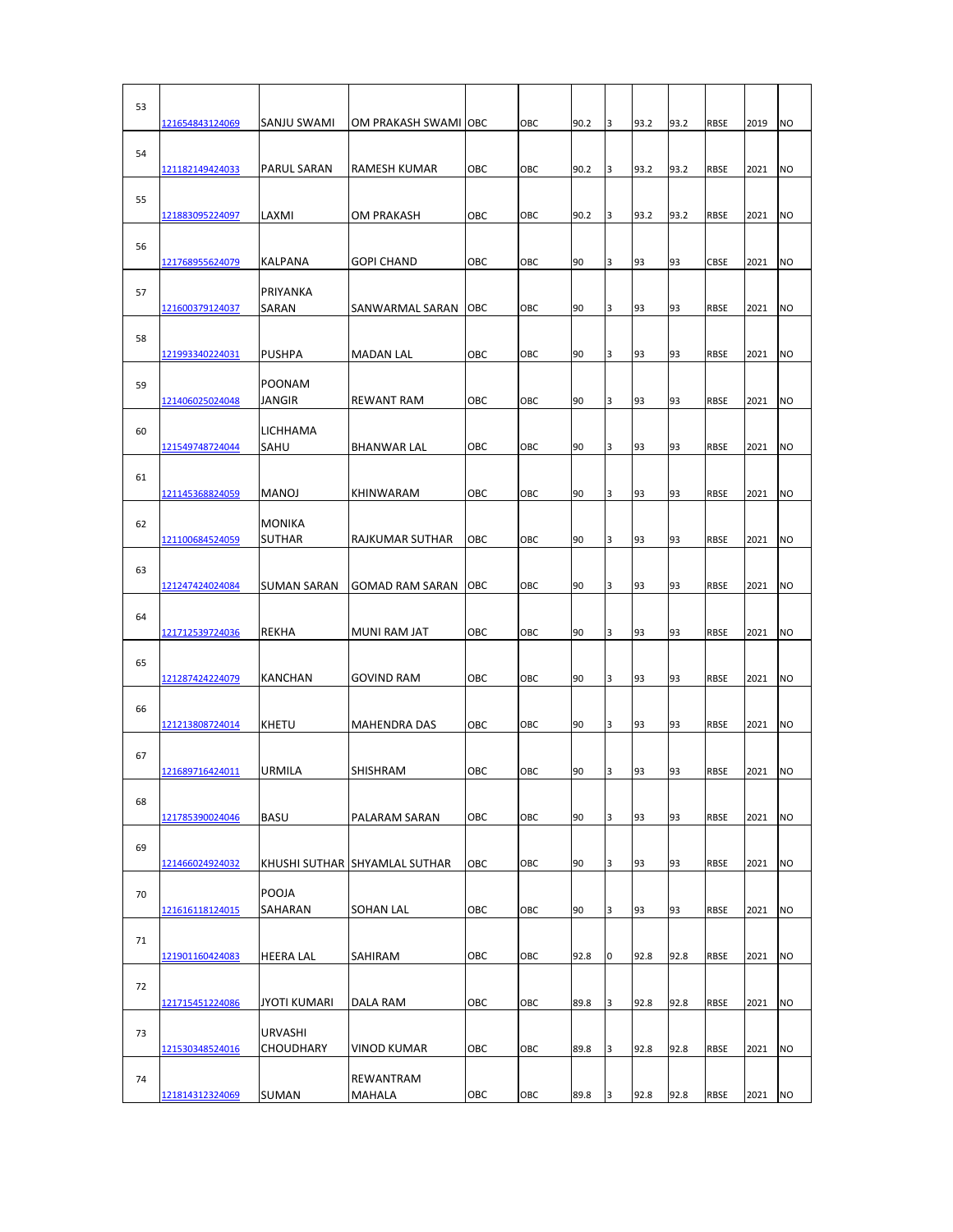| 75 | 121674110724067        | <b>SAPNA</b>                    | SITA RAM                        | OBC | OBC | 89.8 | 3 | 92.8 | 92.8 | <b>RBSE</b> | 2021 | <b>NO</b> |
|----|------------------------|---------------------------------|---------------------------------|-----|-----|------|---|------|------|-------------|------|-----------|
| 76 | <u>121506525724092</u> | <b>ANITA</b>                    | UDA RAM SHARAN                  | OBC | OBC | 89.8 | 3 | 92.8 | 92.8 | <b>RBSE</b> | 2021 | <b>NO</b> |
| 77 | <u>121713119724057</u> | ANJU THECHH                     | <b>MANI RAM THECHH</b>          | OBC | OBC | 89.8 | 3 | 92.8 | 92.8 | <b>RBSE</b> | 2021 | <b>NO</b> |
| 78 | 121164711024054        | SONIYA MIRASI                   | VINOD KUMAR                     | OBC | OBC | 89.8 | 3 | 92.8 | 92.8 | <b>RBSE</b> | 2021 | <b>NO</b> |
| 79 |                        |                                 |                                 |     |     |      |   |      |      |             |      |           |
| 80 | <u>121733602024023</u> |                                 | SUNITA SINWAR JRAJ KUMAR SINWAR | OBC | OBC | 89.8 | 3 | 92.8 | 92.8 | <b>RBSE</b> | 2021 | NO        |
| 81 | 121811586724063        | HEMLATA                         | <b>NATHMAL</b>                  | OBC | OBC | 89.8 | 3 | 92.8 | 92.8 | <b>RBSE</b> | 2021 | <b>NO</b> |
| 82 | 121390802124036        | <b>SURJEET</b><br>SAMEER        | RUGHA RAM                       | OBC | OBC | 92.6 | 0 | 92.6 | 92.6 | <b>RBSE</b> | 2021 | <b>NO</b> |
|    | <u>121644935924027</u> | CHOUHAN                         | <b>ABASH CHOUHAN</b>            | OBC | OBC | 92.6 | 0 | 92.6 | 92.6 | <b>RBSE</b> | 2021 | <b>NO</b> |
| 83 | 121335884424088        | PRAVEEN SAINI                   | KANHAIYA LAL SAINI              | OBC | OBC | 92.6 | 0 | 92.6 | 92.6 | <b>RBSE</b> | 2021 | <b>NO</b> |
| 84 | 121453916624082        | VIKASH<br>KARWASRA              | LICHHU RAM<br>KARWASRA          | OBC | OBC | 92.6 | 0 | 92.6 | 92.6 | <b>RBSE</b> | 2021 | <b>NO</b> |
| 85 |                        | <b>RAMSWARUP</b>                |                                 |     |     |      |   |      |      |             |      |           |
| 86 | 121283103324089        | KULHARI<br>MANESH               | SANWAR MAL<br>CHYANANMAL        | OBC | OBC | 92.6 | 0 | 92.6 | 92.6 | <b>RBSE</b> | 2021 | <b>NO</b> |
|    | 121989611024063        | <b>KUMARI</b>                   | SAHARAN                         | OBC | OBC | 89.6 | 3 | 92.6 | 92.6 | <b>RBSE</b> | 2021 | <b>NO</b> |
| 87 | 121787674624081        | ABHISHEK<br><b>SWAMI</b>        | <b>PRADEEP SWAMI</b>            | OBC | OBC | 92.4 | 0 | 92.4 | 92.4 | <b>RBSE</b> | 2021 | <b>NO</b> |
| 88 | 121835987124099        | KARISHMA<br>SARAN               | SANJAY KUMAR<br>SARAN           | OBC | OBC | 89.4 | 3 | 92.4 | 92.4 | <b>RBSE</b> | 2021 | <b>NO</b> |
| 89 | 121848978724083        | <b>HEMLATA</b><br><b>JANGIR</b> | KHETA RAM JANGIR                | OBC | OBC | 89.4 | 3 | 92.4 | 92.4 | <b>RBSE</b> | 2021 | <b>NO</b> |
| 90 | 121973847924035        | BALDEV<br>DEHARU                | HET RAM DEHARU                  | OBC | OBC | 92.2 | 0 | 92.2 | 92.2 | <b>RBSE</b> | 2021 | <b>NO</b> |
| 91 |                        | RUPA RAM                        | IMI LAL                         | OBC |     | 92.2 | 0 | 92.2 | 92.2 | <b>RBSE</b> | 2021 | <b>NO</b> |
| 92 | 121523348024092        | KUMHAR<br>SHARWAN               | PRAMESHWAR LAL                  |     | OBC |      |   |      |      |             |      |           |
| 93 | 121724136124038        | KUMAR JANGHU JANGHU<br>RAMNIWAS |                                 | OBC | OBC | 92.2 | 0 | 92.2 | 92.2 | <b>RBSE</b> | 2021 | <b>NO</b> |
|    | 121755247024085        | SARAN                           | NAND LAL SARAN                  | OBC | OBC | 92.2 | 0 | 92.2 | 92.2 | RBSE        | 2021 | <b>NO</b> |
| 94 | 121698338724012        | SONA                            | AMARCHAND<br>SUTHAR             | ОВС | OBC | 89.2 | 3 | 92.2 | 92.2 | RBSE        | 2021 | <b>NO</b> |
| 95 |                        |                                 |                                 | OBC | OBC | 89.2 | 3 | 92.2 | 92.2 | RBSE        | 2021 | <b>NO</b> |
|    | 121594727524023        | POOJA                           | TARA CHAND SARAN                |     |     |      |   |      |      |             |      |           |
| 96 | 121423761024044        |                                 | POONAM RUHIL CHETANRAM RUHIL    | ОВС | OBC | 89.2 | 3 | 92.2 | 92.2 | RBSE        | 2021 | <b>NO</b> |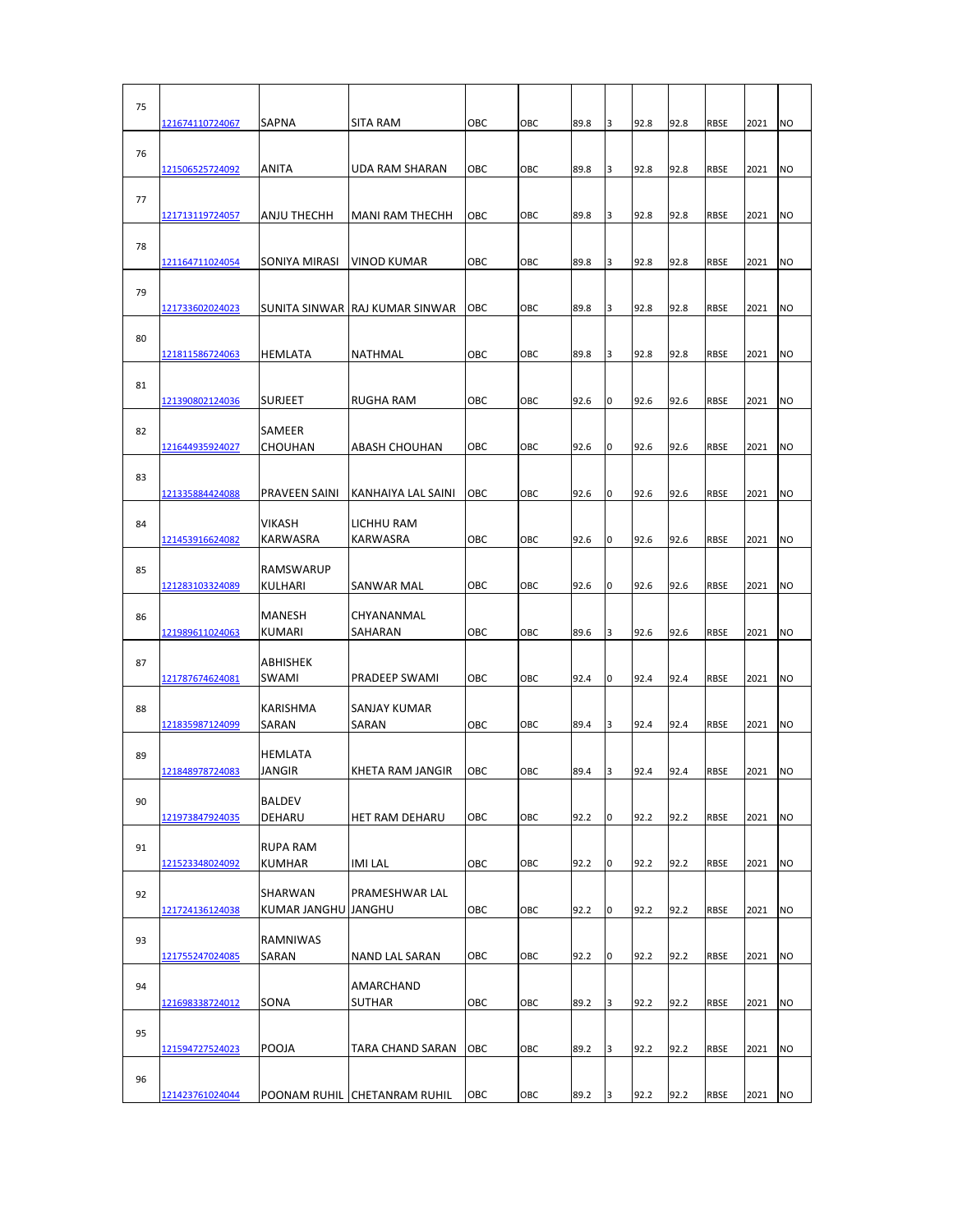| 97  | 121447422424096 | RANJNA<br><b>CHOUDHARY</b> | MOHAN LAL JAT         | OBC | OBC | 89.2 | 3 | 92.2 | 92.2 | <b>RBSE</b> | 2021 | N <sub>O</sub> |
|-----|-----------------|----------------------------|-----------------------|-----|-----|------|---|------|------|-------------|------|----------------|
| 98  |                 |                            | GANGARAM              |     |     |      |   |      |      |             |      |                |
|     | 121844292424032 | MEERA                      | PRAJAPAT              | OBC | OBC | 89.2 | 3 | 92.2 | 92.2 | <b>RBSE</b> | 2021 | <b>NO</b>      |
| 99  |                 |                            |                       |     |     |      |   |      |      |             |      |                |
|     | 121266394624031 | <b>MONIKA NAI</b>          | DHANPAT NAI           | OBC | OBC | 89.2 | 3 | 92.2 | 92.2 | RBSE        | 2021 | N <sub>O</sub> |
| 100 | 121130600024038 | SAJANA POONIA              | <b>GOPAL RAM</b>      | OBC | OBC | 89.2 | 3 | 92.2 | 92.2 | <b>RBSE</b> | 2021 | <b>NO</b>      |
|     |                 |                            |                       |     |     |      |   |      |      |             |      |                |
| 101 | 121123182324081 | EKTA SWAMI                 | SANJAY KUMAR          | OBC | OBC | 89.2 | 3 | 92.2 | 92.2 | <b>RBSE</b> | 2021 | <b>NO</b>      |
|     |                 |                            |                       |     |     |      |   |      |      |             |      |                |
| 102 |                 | <b>SUMESHTA</b>            |                       |     |     |      |   |      |      |             |      |                |
|     | 121790214224043 | <b>MOOND</b>               | RAKESH KUMAR          | OBC | OBC | 89.2 | 3 | 92.2 | 92.2 | <b>RBSE</b> | 2021 | N <sub>O</sub> |
| 103 |                 | <b>POONAM</b>              | RAMNARAYAN            |     |     |      |   |      |      |             |      |                |
|     | 121989533424099 | <b>SUTHAR</b>              | <b>SUTHAR</b>         | OBC | OBC | 89.2 | 3 | 92.2 | 92.2 | <b>RBSE</b> | 2021 | <b>NO</b>      |
|     |                 |                            |                       |     |     |      |   |      |      |             |      |                |
| 104 | 121166389824072 | SUNITA                     | MANIRAM NAI           | OBC | OBC | 89.2 | 3 | 92.2 | 92.2 | <b>RBSE</b> | 2021 | <b>NO</b>      |
|     |                 |                            |                       |     |     |      |   |      |      |             |      |                |
| 105 |                 | <b>SUMITRA</b>             | <b>BEGA RAM</b>       |     |     |      |   |      |      |             |      |                |
|     | 121983249024017 | DHETARWAL                  | DHETARWAL             | OBC | OBC | 89   | 3 | 92   | 92   | <b>RBSE</b> | 2021 | <b>NO</b>      |
| 106 |                 | <b>RAKSHA</b>              |                       |     |     |      |   |      |      |             |      |                |
|     | 121456380824042 | GODARA                     | HAJARI RAM GODARA OBC |     | OBC | 89   | 3 | 92   | 92   | <b>RBSE</b> | 2021 | <b>NO</b>      |
|     |                 |                            |                       |     |     |      |   |      |      |             |      |                |
| 107 | 121564848224063 | RADHA                      | BEGARAM               | OBC | OBC | 89   | 3 | 92   | 92   | <b>RBSE</b> | 2021 | <b>NO</b>      |
|     |                 |                            |                       |     |     |      |   |      |      |             |      |                |
| 108 |                 |                            |                       |     |     |      |   |      |      |             |      |                |
|     | 121570411924026 | KHUSHI SONI                | PAWAN KUMAR SONI OBC  |     | OBC | 89   | 3 | 92   | 92   | <b>RBSE</b> | 2021 | <b>NO</b>      |
| 109 |                 |                            |                       |     |     |      |   |      |      |             |      |                |
|     | 121363293124061 | GAYTRI JANGIR              | <b>BABULAL JANGIR</b> | OBC | OBC | 89   | 3 | 92   | 92   | <b>RBSE</b> | 2021 | <b>NO</b>      |
|     |                 |                            | <b>CHETAN RAM</b>     |     |     |      |   |      |      |             |      |                |
| 110 | 121442035424040 | RAMKANYA<br>PRAJAPAT       | PRAJAPAT              | OBC | OBC | 89   | 3 | 92   | 92   | <b>RBSE</b> | 2021 | <b>NO</b>      |
|     |                 |                            |                       |     |     |      |   |      |      |             |      |                |
| 111 |                 |                            | SATYA NARAYAN         |     |     |      |   |      |      |             |      |                |
|     | 121851908724070 | AARTEE SWAMI               | <b>SWAMI</b>          | OBC | OBC | 89   | 3 | 92   | 92   | <b>RBSE</b> | 2021 | <b>NO</b>      |
| 112 |                 | <b>GULNAJ</b>              |                       |     |     |      |   |      |      |             |      |                |
|     | 121369988824053 | SANKHALA                   | NOUSHAD ALI           | OBC | OBC | 89   | 3 | 92   | 92   | <b>RBSE</b> | 2021 | <b>NO</b>      |
|     |                 |                            |                       |     |     |      |   |      |      |             |      |                |
| 113 | 121309433224046 | <b>BHARTI</b>              | FULARAM GODARA        | OBC | OBC | 89   | 3 | 92   | 92   | <b>RBSE</b> | 2021 | <b>NO</b>      |
|     |                 |                            |                       |     |     |      |   |      |      |             |      |                |
| 114 |                 | <b>HARI GANGA</b>          |                       |     |     |      |   |      |      |             |      |                |
|     | 121184007124066 | SARAN                      | KHINWARAM SARAN       | OBC | OBC | 89   | 3 | 92   | 92   | <b>RBSE</b> | 2021 | <b>NO</b>      |
| 115 |                 |                            |                       |     |     |      |   |      |      |             |      |                |
|     | 121833295524029 | HARIYANA                   | AKBAR ALI             | OBC | OBC | 89   | 3 | 92   | 92   | RBSE        | 2021 | <b>NO</b>      |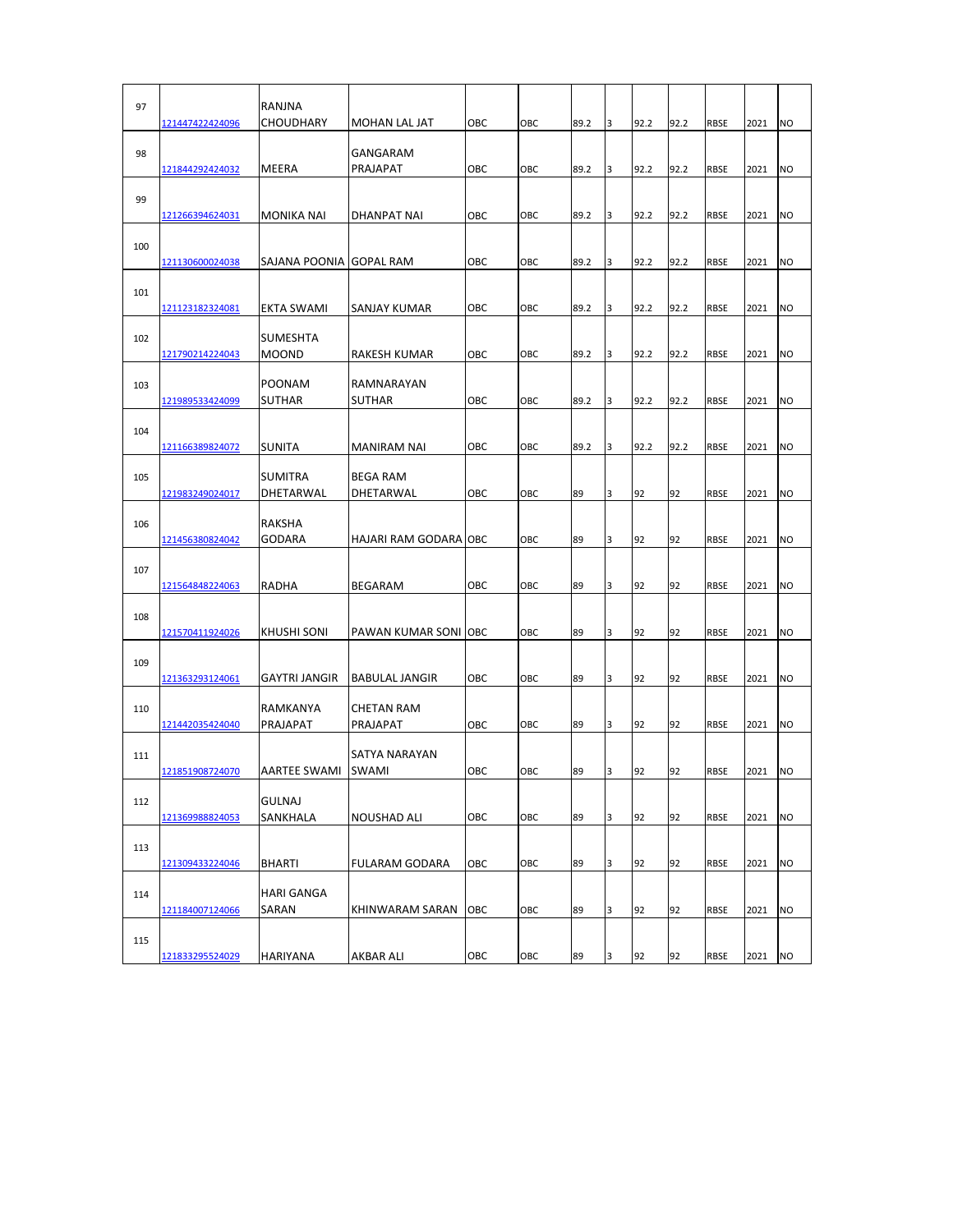|                |                        |                                 | SC Merit List Total Applications: 87 Cutoff: 87.2000 |          |                       |                        |              |                      |       |               |                  |                |
|----------------|------------------------|---------------------------------|------------------------------------------------------|----------|-----------------------|------------------------|--------------|----------------------|-------|---------------|------------------|----------------|
| Sr.No          | <b>Application ID</b>  | Name of<br><b>Applicant</b>     | <b>Father's Name</b>                                 | Category | Admission<br>Category | Percen<br>tage.(<br>%) | Bonu<br>s(%) | Tot.<br>Perc.(<br>%) | %tile | Board<br>Name | Passin<br>g Year | Fee            |
| $\mathbf{1}$   | 121898519724017        | LILADHAR                        | DEEPA RAM                                            | SC       | SC                    | 94                     | 0            | 94                   | 94    | <b>RBSE</b>   | 2021             | <b>NO</b>      |
| $\overline{2}$ | 121489051524071        | <b>VIKAS BALAN</b>              | <b>PAWAN KUMAR</b><br><b>BALAN</b>                   | SC       | SC                    | 90.8                   | 3            | 93.8                 | 93.8  | <b>RBSE</b>   | 2021             | <b>NO</b>      |
| 3              | <u>121112874624036</u> | <b>MAMTA</b><br><b>MEGHWAL</b>  | MEHARCHAND<br>MEGHWAL                                | SC       | SC                    | 90.8                   | 3            | 93.8                 | 93.8  | <b>RBSE</b>   | 2021             | <b>NO</b>      |
| 4              | 121161785324048        | <b>POOJA</b>                    | TARACHAND<br>MEGHAWAL                                | SC       | SC                    | 90.8                   | 3            | 93.8                 | 93.8  | <b>RBSE</b>   | 2021             | <b>NO</b>      |
| 5              | 121610365124095        | <b>SARITA</b><br>MEGHWAL        | OMPRAKASH<br>MEGHWAL                                 | SC       | SC                    | 90.8                   | 3            | 93.8                 | 93.8  | <b>RBSE</b>   | 2021             | <b>NO</b>      |
| 6              | 121158369124078        | <b>CHETRAM</b><br><b>NAYAK</b>  | RAM CHANDRA<br><b>NAYAK</b>                          | SC       | SC                    | 93.6                   | $\mathsf{O}$ | 93.6                 | 93.6  | <b>RBSE</b>   | 2021             | <b>NO</b>      |
| $\overline{7}$ | 121427868824054        | <b>AJAY PRAKASH</b>             | BHAIRA RAM                                           | SC       | SC                    | 93.2                   | 0            | 93.2                 | 93.2  | <b>RBSE</b>   | 2021             | <b>NO</b>      |
| 8              | 121432875624088        | <b>KALAWATI</b><br><b>NAYAK</b> | RAGHUVEER NAYAK                                      | SC       | SC                    | 90                     | 3            | 93                   | 93    | <b>RBSE</b>   | 2021             | <b>NO</b>      |
| 9              | 121987584724020        | <b>RADHA</b><br>SANDELA         | MULCHAND SANDELA SC                                  |          | SC                    | 90                     | 3            | 93                   | 93    | <b>RBSE</b>   | 2021             | N <sub>O</sub> |
| 10             | 121990765524029        |                                 | RAJESH PATWAL SHISHPAL PATWAL                        | SC       | SC                    | 90                     | 3            | 93                   | 93    | <b>RBSE</b>   | 2021             | <b>NO</b>      |
| 11             | 121498854924098        | <b>HANSRAJ</b><br>MEGHWAL       | TILOKARAM                                            | SC       | SC                    | 92.8                   | 0            | 92.8                 | 92.8  | <b>RBSE</b>   | 2021             | <b>NO</b>      |
| 12             | 121404284024082        | <b>MAMTA</b>                    | RAMESH KUMAR                                         | SC       | SC                    | 89.8                   | 3            | 92.8                 | 92.8  | <b>RBSE</b>   | 2021             | <b>NO</b>      |
| 13             | 121744565924086        | ARTI DANODIYA KISHAN KUMAR      |                                                      | SC       | SC                    | 89.8                   | 3            | 92.8                 | 92.8  | <b>RBSE</b>   | 2021             | <b>NO</b>      |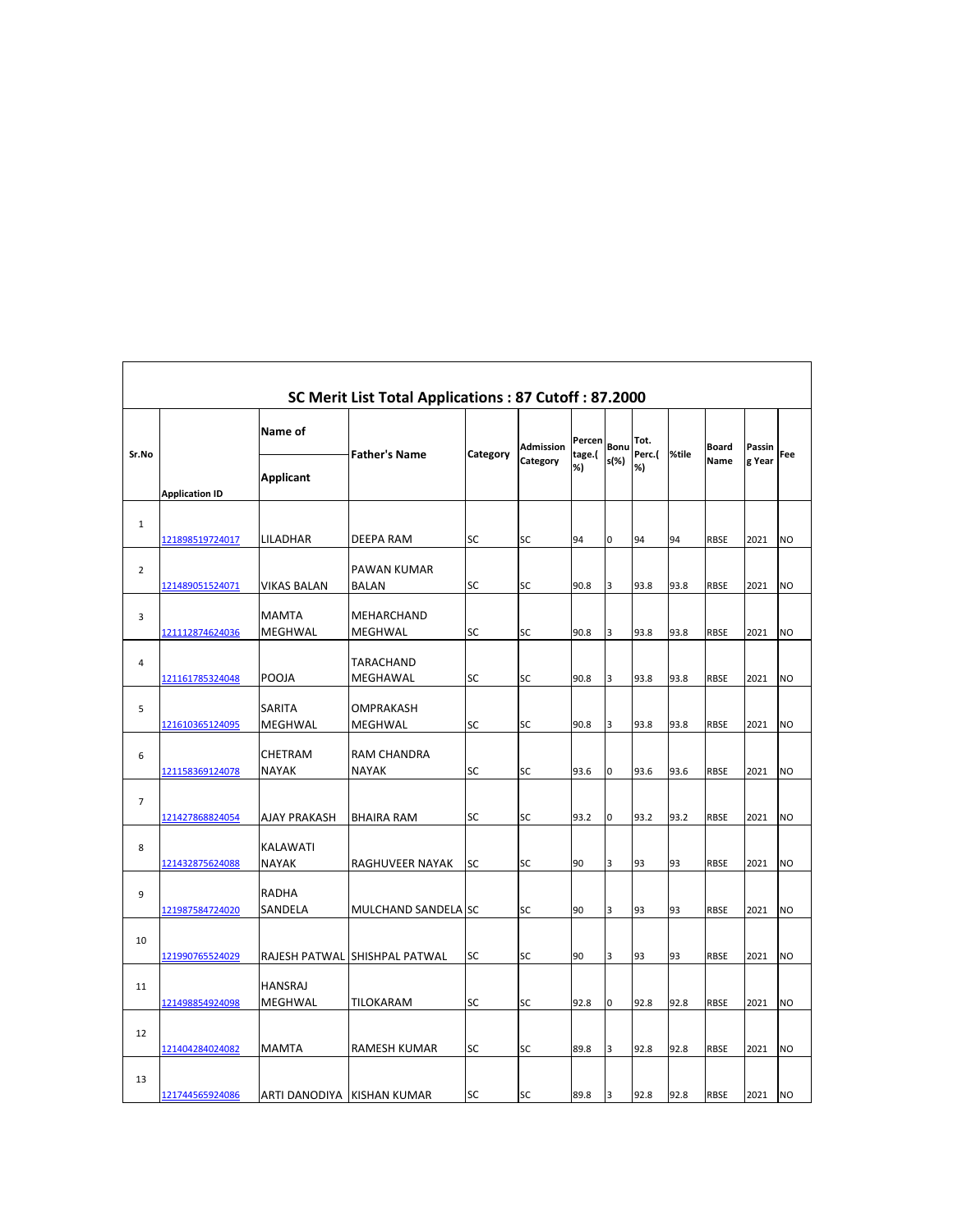| 14 | 121581457324023        | <b>MANOJ KUMAR</b><br><b>NAYAK</b> | MANGLA RAM                              | SC        | <b>SC</b>       | 92.6 | 0      | 92.6 | 92.6     | <b>RBSE</b> | 2021 | <b>NO</b>      |
|----|------------------------|------------------------------------|-----------------------------------------|-----------|-----------------|------|--------|------|----------|-------------|------|----------------|
| 15 | 121484539724017        | <b>VEENA</b><br>MEGHWAL            | <b>DHANNA RAM</b>                       | SC        | <b>SC</b>       | 89.6 | 3      | 92.6 | 92.6     | <b>RBSE</b> | 2021 | <b>NO</b>      |
| 16 | 121515979524020        | DHANNA RAM<br>MEGHWAL              | PAWAN MEGHWAL                           | <b>SC</b> | <b>SC</b>       | 92.2 | 0      | 92.2 | 92.2     | <b>RBSE</b> | 2021 | N <sub>O</sub> |
| 17 | 121680913724088        | <b>DINESH KUMAR</b><br>PARIHAR     | <b>MANOHAR LAL</b>                      | SC        | <b>SC</b>       | 92   | 0      | 92   | 92       | <b>RBSE</b> | 2021 | <b>NO</b>      |
| 18 | 121755423024055        | <b>GAYATRI</b>                     | PREMCHAND                               | SC        | SC              | 89   | 3      | 92   | 92       | <b>RBSE</b> | 2021 | <b>NO</b>      |
| 19 | 121910538824010        | SHUBH LAL                          | KISANA RAM                              | SC        | <b>SC</b>       | 91.8 | 0      | 91.8 | 91.8     | <b>RBSE</b> | 2021 | <b>NO</b>      |
| 20 | 121384664124075        | PRIYANKA<br><b>MANDAR</b>          | <b>RAJ KUMAR MANDAR ISC</b>             |           | SC              | 88.6 | 3      | 91.6 | 91.6     | <b>RBSE</b> | 2021 | <b>NO</b>      |
| 21 | 121647948024050        |                                    | SHIKSHA NAYAK   DULA RAM NAYAK          | SC        | <b>SC</b>       | 88.4 | 3      | 91.4 | 91.4     | <b>RBSE</b> | 2021 | <b>NO</b>      |
| 22 | 121720823524083        | <b>NIRMALA</b>                     | DEVI LAL MEGHWAL                        | SC        | <b>SC</b>       | 88.4 | 3      | 91.4 | 91.4     | <b>RBSE</b> | 2021 | <b>NO</b>      |
| 23 | 121540228124049        | <b>SUMITRA</b>                     | ASHA RAM                                | SC        | <b>SC</b>       | 88.2 | 3      | 91.2 | 91.2     | <b>RBSE</b> | 2021 | <b>NO</b>      |
| 24 |                        | POOJA                              | <b>BHOJ RAJ</b>                         | SC        | <b>SC</b>       | 88.2 | 3      | 91.2 | 91.2     | <b>RBSE</b> |      |                |
| 25 | <u>121555124424055</u> |                                    |                                         |           |                 |      |        |      |          |             | 2021 | <b>NO</b>      |
| 26 | 121290734224024        | <b>VIKAS NAYAK</b><br>RADHA        | <b>INDRAJ NAYAK</b>                     | SC        | SC<br><b>SC</b> | 91   | 0<br>3 | 91   | 91<br>91 | <b>RBSE</b> | 2021 | <b>NO</b>      |
| 27 | 121430636624029        | MEGHWAL<br>ANURADHA                | <b>BHANWAR LAL</b><br><b>TARA CHAND</b> | SC        |                 | 88   |        | 91   |          | <b>RBSE</b> | 2021 | <b>NO</b>      |
| 28 | 121556808324093        | MEGHWAL                            | MEGHWAL                                 | SC        | SC              | 88   | 3      | 91   | 91       | <b>RBSE</b> | 2021 | <b>NO</b>      |
| 29 | <u>121602035724066</u> | rajuram                            | sultanaram meghwal                      | SC        | SC              | 90.8 | 0      | 90.8 | 90.8     | <b>RBSE</b> | 2021 | <b>NO</b>      |
| 30 | 121878427424019        | <b>BASKARO</b><br>POOJA            | OM PRAKASH                              | SC        | SC              | 87.8 | 3      | 90.8 | 90.8     | <b>RBSE</b> | 2021 | <b>NO</b>      |
| 31 | 121342775524062        | MEGHWAL<br><b>ROSHAN</b>           | <b>MANGI LAL</b><br><b>SANJAY KUMAR</b> | SC        | SC              | 87.6 | 3      | 90.6 | 90.6     | <b>RBSE</b> | 2021 | <b>NO</b>      |
| 32 | 121605544324050        | MAKAWANA<br>POONAM                 | MAKAWANA                                | SC        | SC              | 87.4 | 3      | 90.4 | 90.4     | CBSE        | 2021 | <b>NO</b>      |
| 33 | 121855951624085        | <b>DHANAK</b>                      | HARI RAM                                | SC        | SC              | 87.4 | 3      | 90.4 | 90.4     | <b>RBSE</b> | 2021 | <b>NO</b>      |
|    | 121327939024095        | SONU                               | UDRAM MEGHWAL                           | SC        | SC              | 90.2 | 0      | 90.2 | 90.2     | <b>RBSE</b> | 2021 | <b>NO</b>      |
| 34 | 121963512424078        | KAUSHLYA<br>MEGHWAL                | JAGDISH MEGHWAL                         | SC        | SC              | 87.2 | 3      | 90.2 | 90.2     | <b>RBSE</b> | 2021 | <b>NO</b>      |
| 35 | 121728482224029        |                                    | RANJEET REGAR KHYALI RAM REGAR          | SC        | SC              | 85.2 | 5      | 90.2 | 90.2     | RBSE        | 2021 | <b>NO</b>      |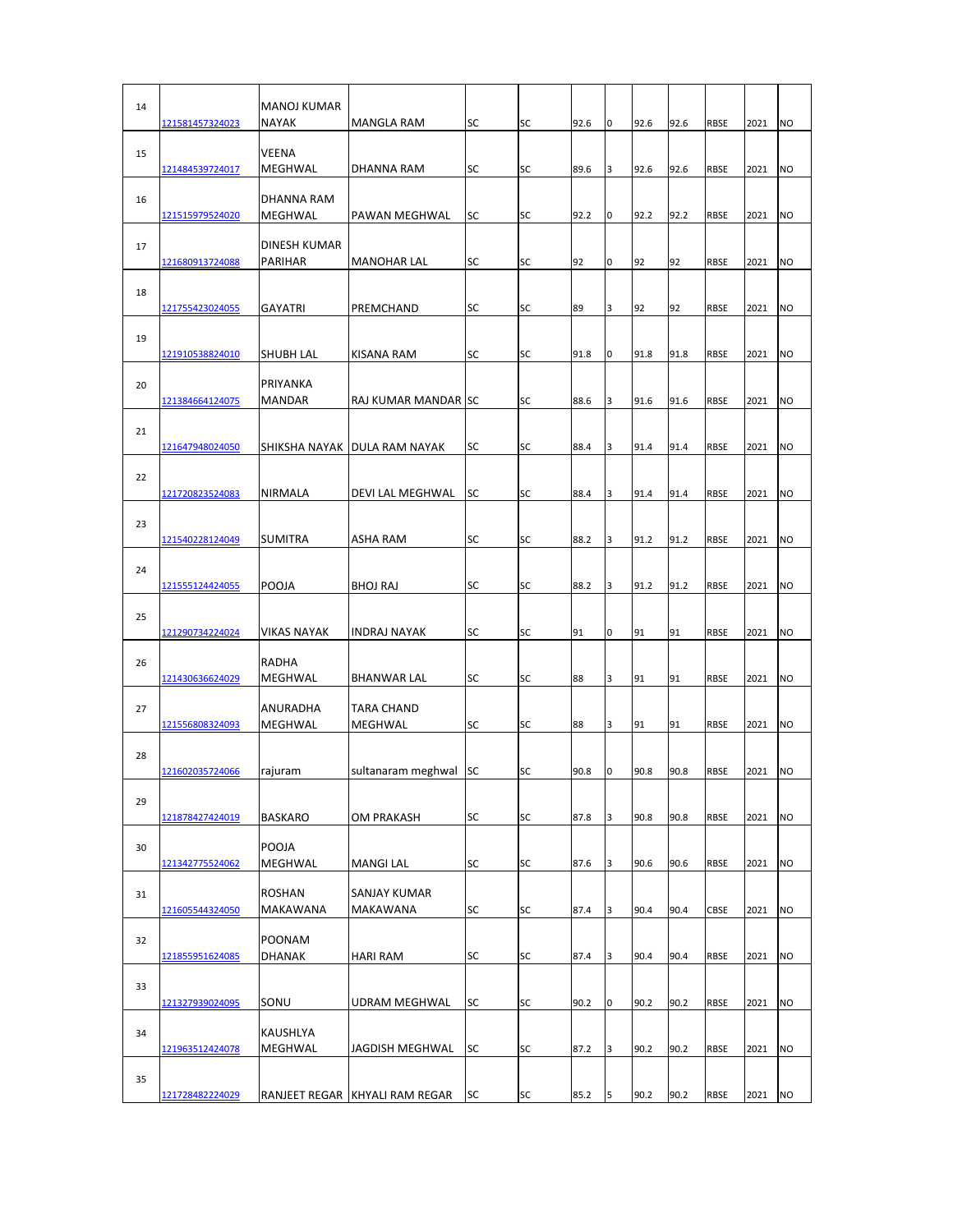| 36 | 121530927124031        | <b>MANOJ NAYAK</b>                 | SANWAR MAL                    | <b>SC</b> | SC        | 90   | 0              | 90   | 90   | <b>RBSE</b> | 2021 | N <sub>O</sub> |
|----|------------------------|------------------------------------|-------------------------------|-----------|-----------|------|----------------|------|------|-------------|------|----------------|
| 37 | 121265837024000        | <b>VIKASH</b><br><b>PANWAR</b>     | DUNGARMAL<br>PANWAR           | <b>SC</b> | <b>SC</b> | 90   | 0              | 90   | 90   | <b>RBSE</b> | 2021 | <b>NO</b>      |
| 38 | 121288830724070        | YUVRAJ GODHA                       | MANGAL CHAND                  | SC        | <b>SC</b> | 90   | 0              | 90   | 90   | <b>RBSE</b> | 2021 | <b>NO</b>      |
| 39 |                        |                                    |                               |           |           |      |                |      |      |             |      |                |
| 40 | 121497317124045        | <b>RAMANAND</b>                    | GANESH KUMAR BIRBAL RAM NAYAK | SC        | <b>SC</b> | 90   | 0              | 90   | 90   | <b>RBSE</b> | 2021 | <b>NO</b>      |
| 41 | 121227773624093        | MEGHWAL<br><b>ASHOK</b>            | KUMBHA RAM                    | SC        | SC        | 90   | 0              | 90   | 90   | <b>RBSE</b> | 2021 | <b>NO</b>      |
| 42 | 121338330024059        | MEGHWAL                            | HETRAM                        | SC        | <b>SC</b> | 88   | $\overline{2}$ | 90   | 90   | <b>RBSE</b> | 2021 | <b>NO</b>      |
| 43 | 121216255324040        | SONA                               | PYARELAL                      | SC        | <b>SC</b> | 87   | 3              | 90   | 90   | <b>RBSE</b> | 2021 | <b>NO</b>      |
|    | 121609106824060        | NEETU                              | <b>KRISHAN KUMAR</b>          | SC        | <b>SC</b> | 87   | 3              | 90   | 90   | <b>RBSE</b> | 2021 | <b>NO</b>      |
| 44 | 121346077624075        | <b>PARMA</b>                       | <b>HARI RAM MEGHWAL SC</b>    |           | <b>SC</b> | 87   | 3              | 90   | 90   | <b>RBSE</b> | 2021 | <b>NO</b>      |
| 45 | <u>121124740324016</u> | KAMLA NAYAK                        | SHERARAM NAYAK                | SC        | <b>SC</b> | 87   | 3              | 90   | 90   | <b>RBSE</b> | 2021 | <b>NO</b>      |
| 46 | 121389796324011        | <b>KAVITA NAYAK</b>                | DALA RAM NAYAK                | SC        | SC        | 87   | 3              | 90   | 90   | <b>RBSE</b> | 2021 | <b>NO</b>      |
| 47 | 121342190224020        | LATA MEGHWAL KALU RAM              |                               | SC        | <b>SC</b> | 87   | 3              | 90   | 90   | <b>RBSE</b> | 2021 | <b>NO</b>      |
| 48 | 121515205824024        | <b>KANISHKA</b><br><b>TALNIYA</b>  | KAILASH CHANDRA               | SC        | SC        | 87   | 3              | 90   | 90   | <b>RBSE</b> | 2021 | <b>NO</b>      |
| 49 |                        |                                    |                               |           |           |      |                |      |      |             |      |                |
|    | 121443510624043        | <b>SILOCHANA</b><br><b>SITARAM</b> | <b>BHANWARLAL</b>             | SC        | SC        | 87   | 3              | 90   | 90   | <b>RBSE</b> | 2021 | <b>NO</b>      |
| 50 | 121475871624033        | MEGHWAL                            | CHETAN RAM                    | SC        | SC        | 89.8 | 0              | 89.8 | 89.8 | <b>RBSE</b> | 2021 | <b>NO</b>      |
| 51 | 121378492524080        | JAYPRAKASH                         | PALARAM NAYAK                 | SC        | SC        | 89.8 | 0              | 89.8 | 89.8 | <b>RBSE</b> | 2021 | <b>NO</b>      |
| 52 | 121197810724000        | <b>KHETA RAM</b><br>NAYAK          | <b>MADAN LAL</b>              | SC        | SC        | 89.6 | 0              | 89.6 | 89.6 | <b>RBSE</b> | 2021 | <b>NO</b>      |
| 53 |                        | <b>MUKESH</b>                      |                               |           |           |      |                |      |      |             |      |                |
| 54 | 121626292824028        | <b>KUMAR NAYAK</b><br>SAURABH      | <b>BUDHARAM NAYAK</b>         | SC        | SC        | 89.6 | 0              | 89.6 | 89.6 | <b>RBSE</b> | 2021 | <b>NO</b>      |
|    | 121981408024081        | MEGHWAL                            | TIKU RAM MEGHWAL SC           |           | SC        | 86.6 | 3              | 89.6 | 89.6 | <b>RBSE</b> | 2021 | <b>NO</b>      |
| 55 | 121709192324042        | <b>MONIKA</b>                      | <b>BRIJ LAL</b>               | SC        | SC        | 86.6 | 3              | 89.6 | 89.6 | RBSE        | 2021 | <b>NO</b>      |
| 56 | 121679424424029        | LILAWATI<br>MEGHWAL                | RUPARAM MEGHWAL SC            |           | SC        | 86.6 | 3              | 89.6 | 89.6 | RBSE        | 2021 | <b>NO</b>      |
| 57 | 121368007924027        | <b>MEERA</b><br>MEGHWAL            | MAHAVEER<br>MEGHWAL           | SC        | SC        | 86.2 | 3              | 89.2 | 89.2 | RBSE        | 2021 | <b>NO</b>      |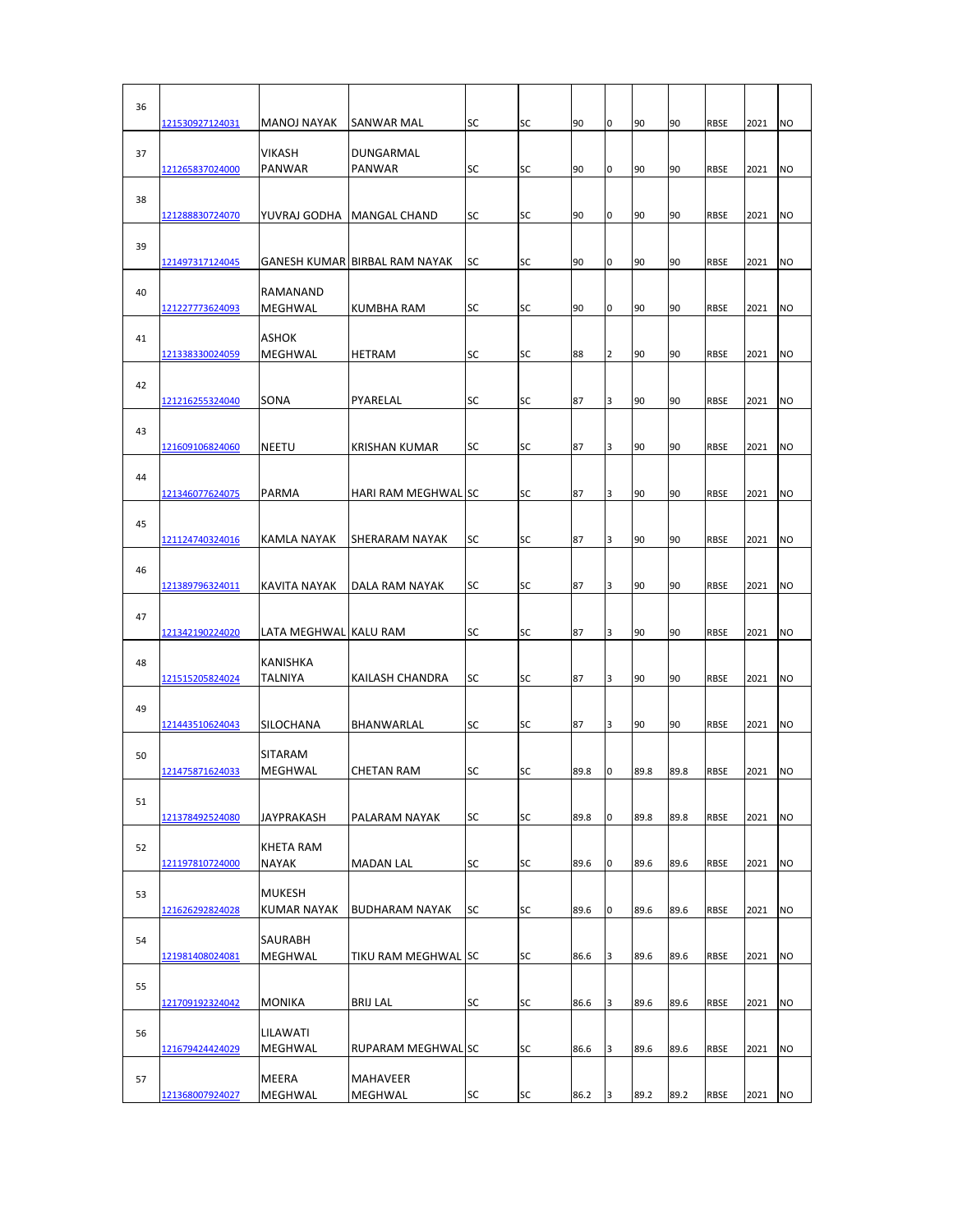| 58 | 121300542224069 | <b>SUNITA</b><br>MEGHWAL        | PADAMLAL                        | SC        | SC | 86.2 | 3 | 89.2 | 89.2 | RBSE        | 2021 | <b>NO</b>      |
|----|-----------------|---------------------------------|---------------------------------|-----------|----|------|---|------|------|-------------|------|----------------|
| 59 | 121481432924085 | <b>SUNIL</b>                    | CHIMNA RAM                      | SC        | SC | 89   | 0 | 89   | 89   | <b>RBSE</b> | 2021 | N <sub>O</sub> |
| 60 | 121677478824044 | <b>SUSHILA</b><br>MEGHWAL       | RAMU RAM                        | SC        | SC | 86   | 3 | 89   | 89   | <b>RBSE</b> | 2021 | N <sub>O</sub> |
| 61 |                 | <b>SANTOSH</b>                  | <b>CHORU LAL</b>                |           |    |      |   |      |      |             |      |                |
| 62 | 121627755024079 | MEGHWAL<br><b>MAYA</b>          | MEGHWAL<br><b>BIRBAL RAM</b>    | SC        | SC | 86   | 3 | 89   | 89   | <b>RBSE</b> | 2021 | <b>NO</b>      |
| 63 | 121932626724092 | MEGHWAL<br><b>MAMATA</b>        | MEGHWAL                         | SC        | SC | 86   | 3 | 89   | 89   | <b>RBSE</b> | 2021 | <b>NO</b>      |
| 64 | 121895229824052 | <b>NAYAK</b><br><b>DHAPU</b>    | PAPPU RAM NAYAK<br>BHAGAWANARAM | SC        | SC | 86   | 3 | 89   | 89   | <b>RBSE</b> | 2021 | <b>NO</b>      |
|    | 121102460024063 | MEGHWAL                         | MEGHWAL                         | SC        | SC | 85.8 | 3 | 88.8 | 88.8 | <b>RBSE</b> | 2021 | <b>NO</b>      |
| 65 | 121994963424026 | ANIL MEGHWAL ISAGAR MAL         |                                 | SC        | SC | 88.4 | 0 | 88.4 | 88.4 | <b>RBSE</b> | 2021 | <b>NO</b>      |
| 66 | 121636566424037 | VIJAY                           | MANI RAM                        | SC        | SC | 88.2 | 0 | 88.2 | 88.2 | <b>RBSE</b> | 2021 | <b>NO</b>      |
| 67 | 121272260524030 | <b>NEETU</b><br>MEGHWAL         | INDERCHAND<br>MEGHWAL           | SC        | SC | 85.2 | 3 | 88.2 | 88.2 | <b>RBSE</b> | 2021 | NO             |
| 68 |                 | <b>ANITA</b>                    | <b>ARJUN RAM</b>                |           |    |      |   |      |      |             |      |                |
| 69 | 121857104024096 | MEGHWAL<br><b>SAPANA</b>        | MEGHWAL                         | SC        | SC | 85.2 | 3 | 88.2 | 88.2 | <b>RBSE</b> | 2021 | NO             |
|    | 121442208124032 | SINGHAL                         | RAMPHAL                         | SC        | SC | 85.2 | 3 | 88.2 | 88.2 | <b>RBSE</b> | 2021 | <b>NO</b>      |
| 70 | 121245094524010 | <b>SUMAN</b><br>PARIHAR         | KISHORA RAM                     | SC        | SC | 85.2 | 3 | 88.2 | 88.2 | <b>RBSE</b> | 2021 | <b>NO</b>      |
| 71 | 121753936324081 | <b>MANISHA</b>                  | SHIVEBHAGWAN                    | SC        | SC | 85.2 | 3 | 88.2 | 88.2 | <b>RBSE</b> | 2021 | <b>NO</b>      |
| 72 | 121210797024028 | <b>KRISHAN LAL</b>              | <b>RAMURAM</b><br>MEGHWAL       | SC        | SC | 88   | 0 | 88   | 88   | <b>RBSE</b> | 2021 | <b>NO</b>      |
| 73 | 121163520824092 | <b>SONA NAYAK</b>               | CHETAN RAM NAYAK                | <b>SC</b> | SC | 85   | 3 | 88   | 88   | <b>RBSE</b> | 2021 | <b>NO</b>      |
| 74 |                 |                                 |                                 |           |    |      |   |      |      |             |      |                |
|    | 121555796124042 | <b>SUMAN</b>                    | RANJEET                         | SC        | SC | 85   | 3 | 88   | 88   | <b>RBSE</b> | 2021 | <b>NO</b>      |
| 75 | 121243679224038 | <b>KALAWATI</b>                 | JAGDISH                         | SC        | SC | 85   | 3 | 88   | 88   | <b>RBSE</b> | 2021 | <b>NO</b>      |
| 76 | 121718190624048 | MAMTA<br>KATARIYA               | <b>HUKMARAM</b><br>KATARIYA     | SC        | SC | 85   | 3 | 88   | 88   | <b>RBSE</b> | 2021 | <b>NO</b>      |
| 77 | 121859027024091 | <b>TEEJU</b><br><b>SINGHMAR</b> | MANGILAL                        | SC        | SC | 85   | 3 | 88   | 88   | <b>RBSE</b> | 2021 | <b>NO</b>      |
| 78 | 121115449024037 | <b>PINTU</b><br>MEGHWAL         | CHHAGAN LAL                     | SC        | SC | 85   | 3 | 88   | 88   | <b>RBSE</b> | 2021 | <b>NO</b>      |
| 79 |                 |                                 |                                 |           |    |      |   |      |      |             |      |                |
|    | 121489933624000 | POOJA NAYAK                     | PARBHU RAM                      | SC        | SC | 85   | 3 | 88   | 88   | RBSE        | 2021 | <b>NO</b>      |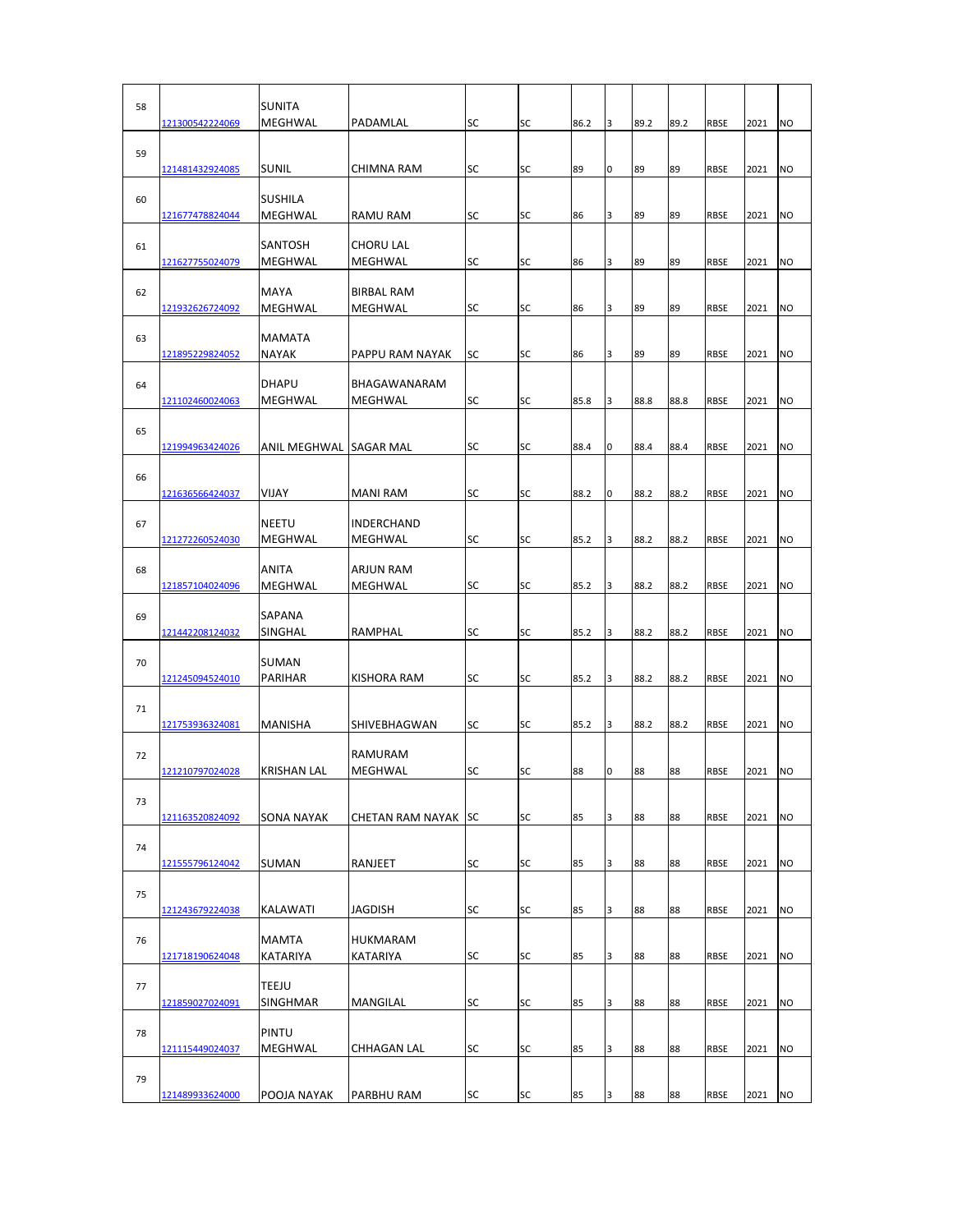|    |                 | <b>SURENDRA</b>    |                          |           |           |      |    |      |      |             |      |           |
|----|-----------------|--------------------|--------------------------|-----------|-----------|------|----|------|------|-------------|------|-----------|
| 80 |                 | <b>KUMAR</b>       | <b>KUNAN MAL</b>         |           |           |      |    |      |      |             |      |           |
|    | 121112528324051 | <b>MEGHWAL</b>     | MEGHWAL                  | <b>SC</b> | <b>SC</b> | 87.8 | lo | 87.8 | 87.8 | <b>RBSE</b> | 2021 | <b>NO</b> |
|    |                 |                    |                          |           |           |      |    |      |      |             |      |           |
| 81 |                 | RAJENDRA           |                          |           |           |      |    |      |      |             |      |           |
|    | 121314547124090 | <b>BHATIYA</b>     | <b>MOHAN LAL BHATIYA</b> | <b>SC</b> | <b>SC</b> | 87.8 | l0 | 87.8 | 87.8 | <b>RBSE</b> | 2021 | <b>NO</b> |
|    |                 |                    |                          |           |           |      |    |      |      |             |      |           |
| 82 |                 | <b>TILOKA RAM</b>  | DEEPA RAM                |           |           |      |    |      |      |             |      |           |
|    | 121522648724070 | <b>MEGHWAL</b>     | MEGHWAL                  | <b>SC</b> | <b>SC</b> | 87.8 | l0 | 87.8 | 87.8 | <b>RBSE</b> | 2021 | <b>NO</b> |
|    |                 |                    |                          |           |           |      |    |      |      |             |      |           |
| 83 |                 |                    |                          |           |           |      |    |      |      |             |      |           |
|    | 121672939524080 | PAWAN KUMAR        | <b>BHAGIRATH</b>         | <b>SC</b> | <b>SC</b> | 87.6 | l0 | 87.6 | 87.6 | <b>RBSE</b> | 2021 | <b>NO</b> |
|    |                 |                    |                          |           |           |      |    |      |      |             |      |           |
| 84 |                 |                    |                          |           |           |      |    |      |      |             |      |           |
|    | 121675130024026 | <b>RAM SWAROOP</b> | <b>BHANI RAM</b>         | <b>SC</b> | <b>SC</b> | 87.4 | l0 | 87.4 | 87.4 | <b>RBSE</b> | 2021 | <b>NO</b> |
| 85 |                 | RADHESHYAM         |                          |           |           |      |    |      |      |             |      |           |
|    | 121735887824061 | <b>NAYAK</b>       | PAPU RAM NAYAK           | <b>SC</b> | <b>SC</b> | 87.4 | l0 | 87.4 | 87.4 | <b>RBSE</b> | 2021 | <b>NO</b> |
|    |                 |                    |                          |           |           |      |    |      |      |             |      |           |
| 86 |                 | <b>NARENDER</b>    |                          |           |           |      |    |      |      |             |      |           |
|    | 121470180924062 | <b>KUMAR</b>       | <b>SOHAN LAL</b>         | SC        | <b>SC</b> | 87.4 | l0 | 87.4 | 87.4 | <b>RBSE</b> | 2021 | <b>NO</b> |
|    |                 |                    |                          |           |           |      |    |      |      |             |      |           |
| 87 |                 | <b>SUMITRA</b>     |                          |           |           |      |    |      |      |             |      |           |
|    | 121521078024021 | MEGHWAL            | <b>TORU RAM</b>          | <b>SC</b> | <b>SC</b> | 84.2 | 3  | 87.2 | 87.2 | <b>RBSE</b> | 2021 | <b>NO</b> |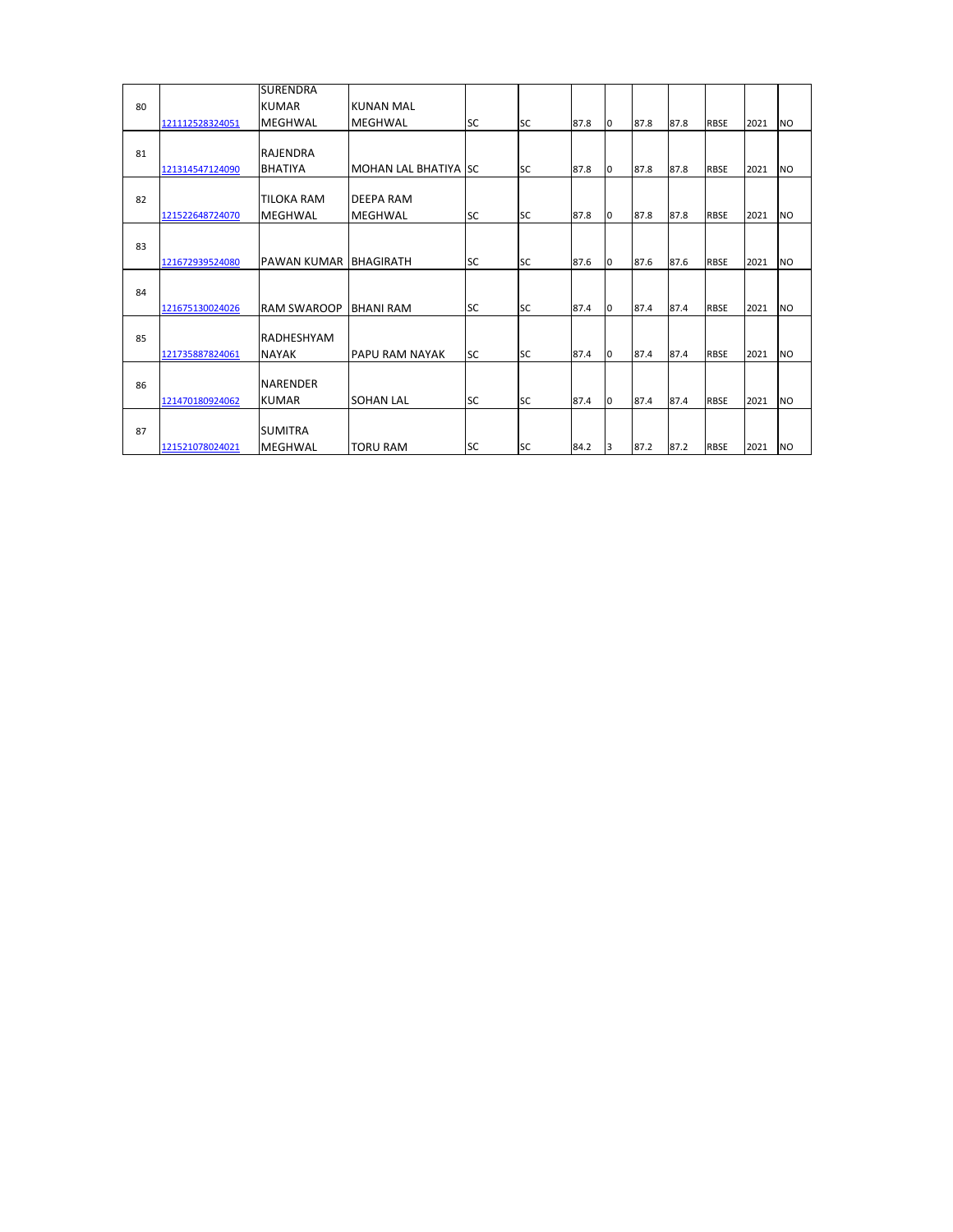|                |                        |                                 | ST Merit List Total Applications: 37 Cutoff: 52.6000 |            |                       |                  |              |                |       |               |                  |           |
|----------------|------------------------|---------------------------------|------------------------------------------------------|------------|-----------------------|------------------|--------------|----------------|-------|---------------|------------------|-----------|
| Sr.No          |                        | Name of                         | <b>Father's Name</b>                                 | Category   | Admission<br>Category | Percen<br>tage.( | Bonu<br>s(%) | Tot.<br>Perc.( | %tile | Board<br>Name | Passin<br>g Year | Fee       |
|                | <b>Application ID</b>  | Applicant                       |                                                      |            |                       | %)               |              | %)             |       |               |                  |           |
| 1              | <u>121647901224092</u> | <b>MONIKA MEENA MEENA</b>       | MUKESH KUMAR                                         | ST         | <b>ST</b>             | 90               | 3            | 93             | 93    | <b>RBSE</b>   | 2021             | <b>NO</b> |
| 2              | <u>121676153124039</u> |                                 | MONIKA MEENA MANFUL CHANDRA                          | ST         | <b>ST</b>             | 89               | 3            | 92             | 92    | <b>RBSE</b>   | 2021             | <b>NO</b> |
| 3              | 121929063124033        | DEEPIKA MEENA JAIPAL MEENA      |                                                      | ST         | <b>ST</b>             | 86.2             | 3            | 89.2           | 89.2  | <b>RBSE</b>   | 2021             | <b>NO</b> |
| 4              | 121560295924048        | <b>KOMAL MEENA</b>              | <b>BABULAL MEENA</b>                                 | ST         | <b>ST</b>             | 84.2             | 3            | 87.2           | 87.2  | <b>RBSE</b>   | 2021             | <b>NO</b> |
| 5              | 121842197724050        | <b>ARTI MEENA</b>               | <b>HARI RAM MEENA</b>                                | <b>ST</b>  | <b>ST</b>             | 83.6             | 3            | 86.6           | 86.6  | <b>RBSE</b>   | 2021             | <b>NO</b> |
| 6              | 121964129624048        | <b>AARATI MEENA</b>             | <b>MOHAN SINGH</b>                                   | ST         | ST                    | 83.4             | 3            | 86.4           | 86.4  | <b>RBSE</b>   | 2021             | <b>NO</b> |
| $\overline{7}$ | 121291096524073        | SANDEEP<br><b>KUMAR MEENA</b>   | OM PRAKASH MEENA ST                                  |            | <b>ST</b>             | 85               | 0            | 85             | 85    | <b>RBSE</b>   | 2021             | <b>NO</b> |
| 8              | 121753030024097        | JYOTI MEENA                     | JAGMAL MEENA                                         | ST         | <b>ST</b>             | 82               | 3            | 85             | 85    | <b>RBSE</b>   | 2021             | <b>NO</b> |
| 9              | 121921551824077        | PREMLATA                        | MAHENDRA KUMAR                                       | ST         | <b>ST</b>             | 81               | 3            | 84             | 84    | <b>RBSE</b>   | 2021             | <b>NO</b> |
| 10             | 121310225224015        | <b>NAVRATAN</b><br><b>MEENA</b> | <b>MANGAL CHAND</b><br><b>MEENA</b>                  | ST         | ST                    | 83.6             | 0            | 83.6           | 83.6  | <b>RBSE</b>   | 2021             | <b>NO</b> |
| 11             | 121974827724055        | <b>MANDEEP</b><br><b>MEENA</b>  | TULSI RAM MEENA                                      | ST         | <b>ST</b>             | 83.4             | 0            | 83.4           | 83.4  | <b>RBSE</b>   | 2021             | <b>NO</b> |
| 12             | 121616751124048        | <b>DEEPAK KUMAR</b><br>MEENA    | <b>GANESH MAL MEENA ST</b>                           |            | <b>ST</b>             | 83.4             | 0            | 83.4           | 83.4  | <b>RBSE</b>   | 2021             | <b>NO</b> |
| 13             | 121628778924076        | <b>RAMAKISHAN</b><br>MEENA      | <b>SHARWAN RAM</b><br>MEENA                          | ST         | ST                    | 83               | $\pmb{0}$    | 83             | 83    | RBSE          | 2021             | <b>NO</b> |
| 14             | <u>121772700224063</u> | NILESH MEENA                    | <b>SURESH KUMAR</b><br>MEENA                         | ST         | ST                    | 82.8             | 0            | 82.8           | 82.8  | RBSE          | 2021             | <b>NO</b> |
| 15             | 121898128524051        | SANGEETA<br>MEENA               | ROHITASH MEENA                                       | ST         | <b>ST</b>             | 79.8             | 3            | 82.8           | 82.8  | RBSE          | 2021             | <b>NO</b> |
| 16             | 121673477124031        | ADITYA MEENA                    | KANHAIYA LAL<br>MEENA                                | ST         | ST                    | 82               | 0            | 82             | 82    | RBSE          | 2021             | <b>NO</b> |
| 17             | 121258311924089        | VIRENDRA<br><b>KUMAR MEENA</b>  | GANESHMAL MEENA                                      | <b>IST</b> | <b>ST</b>             | 81.8             | 0            | 81.8           | 81.8  | RBSE          | 2021             | <b>NO</b> |
| 18             | 121919805724091        | PRIYANKA<br>MEENA               | KISHANLAL MEENA                                      | ST         | ST                    | 77.8             | 3            | 80.8           | 80.8  | RBSE          | 2021             | <b>NO</b> |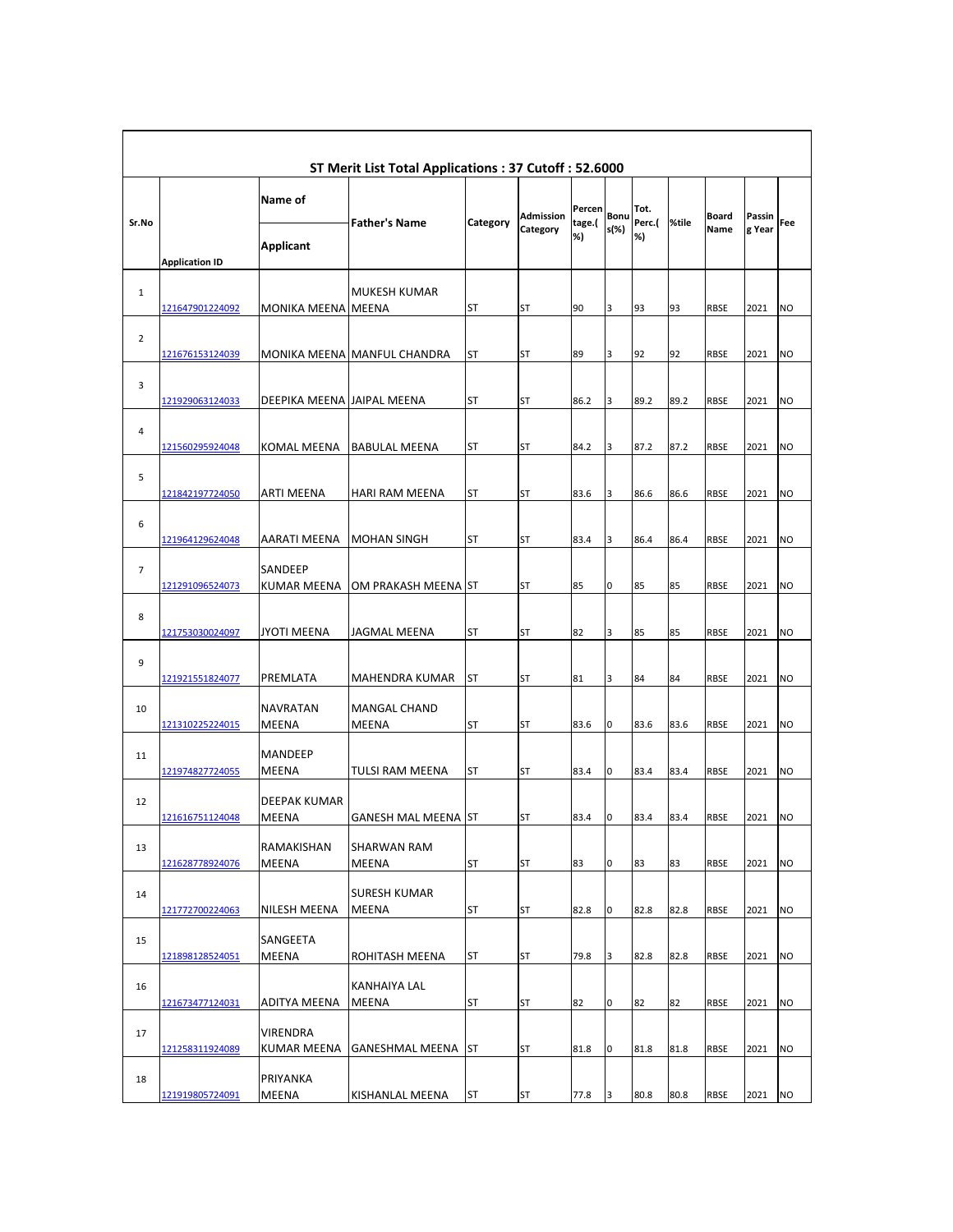| 19 | 121862401824094                    | MONIKA MEENA JAIPAL MEENA         |                                                             | ST              | <b>ST</b>              | 77.6       | 3      | 80.6       | 80.6       | <b>RBSE</b>                | 2021         | <b>NO</b>              |
|----|------------------------------------|-----------------------------------|-------------------------------------------------------------|-----------------|------------------------|------------|--------|------------|------------|----------------------------|--------------|------------------------|
| 20 | <u>121501580224030</u>             |                                   | RAMESH MEENA HARIRAM MEENA                                  | ST              | <b>ST</b>              | 80.2       | 0      | 80.2       | 80.2       | <b>RBSE</b>                | 2021         | <b>NO</b>              |
| 21 | 121958106724048                    | DHAN RAJ<br><b>MEENA</b>          | <b>BACHCHH RAJ</b><br>MEENA                                 | ST              | <b>ST</b>              | 79.8       | 0      | 79.8       | 79.8       | <b>RBSE</b>                | 2021         | <b>NO</b>              |
| 22 | 121556063124011                    | NARENDRA                          | <b>JAGDISH PRASAD</b><br><b>MINA</b>                        | ST              | <b>ST</b>              | 79.4       | 0      | 79.4       | 79.4       | <b>RBSE</b>                | 2021         | <b>NO</b>              |
| 23 | 121103477824036                    | <b>AJAY KUMAR</b><br><b>MEENA</b> | JIWAN RAM MEENA                                             | ST              | <b>ST</b>              | 79.2       | 0      | 79.2       | 79.2       | <b>RBSE</b>                | 2021         | N <sub>O</sub>         |
| 24 | 121260840324060                    | ABHISHEK<br><b>MEENA</b>          | RAM SWAROOP<br><b>MEENA</b>                                 | <b>ST</b>       | <b>ST</b>              | 79.2       | l0     | 79.2       | 79.2       | <b>RBSE</b>                | 2021         | N <sub>O</sub>         |
| 25 | 121402615324050                    | SANDEEP<br><b>KUMAR MEENA</b>     | <b>JITU RAM MEENA</b>                                       | ST              | <b>ST</b>              | 79         | 0      | 79         | 79         | <b>RBSE</b>                | 2021         | <b>NO</b>              |
| 26 | 121833381924074                    | RAKHI                             | BHANWAR LAL<br>MEENA                                        | ST              | <b>ST</b>              | 75.8       | 3      | 78.8       | 78.8       | <b>RBSE</b>                | 2021         | <b>NO</b>              |
| 27 | <u>121358577324091</u>             | RAVI MEENA                        | SHISH RAM MEENA                                             | ST              | <b>ST</b>              | 78.6       | 0      | 78.6       | 78.6       | <b>RBSE</b>                | 2021         | <b>NO</b>              |
| 28 | 121442480324020                    |                                   |                                                             | ST              | <b>ST</b>              | 77.8       | 0      | 77.8       | 77.8       | <b>RBSE</b>                | 2021         | <b>NO</b>              |
| 29 |                                    | SONU MEENA                        | BANWARI LAL                                                 |                 |                        |            |        |            |            |                            |              |                        |
| 30 | 121247010324067<br>121512777024062 | POOJA MEENA                       | YOGESH MEENA   NANURAM MEENA<br>REWANTA RAM<br><b>MEENA</b> | ST<br><b>ST</b> | <b>ST</b><br><b>ST</b> | 76<br>72.8 | 0<br>3 | 76<br>75.8 | 76<br>75.8 | <b>RBSE</b><br><b>RBSE</b> | 2021<br>2021 | <b>NO</b><br><b>NO</b> |
| 31 | 121853178724089                    | AMIT MEENA                        | <b>BHAGIRATH MEENA</b>                                      | <b>ST</b>       | <b>ST</b>              | 73.2       | 0      | 73.2       | 73.2       | <b>RBSE</b>                | 2021         | <b>NO</b>              |
| 32 | 121633060124070                    | NITESH KUMAR                      | PRABHURAM MEENA                                             | ST              | <b>ST</b>              | 72.4       | 0      | 72.4       | 72.4       | <b>RBSE</b>                | 2021         | <b>NO</b>              |
| 33 | 121969499724036                    | <b>KAUSHAL</b><br>MEENA           | SHANKAR LAL MEENA ST                                        |                 | <b>ST</b>              | 72         | 0      | 72         | 72         | CBSE                       | 2021         | <b>NO</b>              |
| 34 | 121427921924067                    | <b>KULDEEP</b><br><b>MEENA</b>    | MAHENDRA MEENA                                              | ST              | <b>ST</b>              | 72         | 0      | 72         | 72         | <b>RBSE</b>                | 2021         | <b>NO</b>              |
| 35 |                                    | <b>SUNIL KUMAR</b>                |                                                             |                 |                        |            |        |            |            |                            |              |                        |
| 36 | 121973799024036                    | MEENA<br><b>ANIL KUMAR</b>        | <b>GOPICHAND MEENA</b><br>LIKHAMI CHAND                     | <b>ST</b>       | ST                     | 71         | 0      | 71         | 71         | <b>RBSE</b>                | 2021         | <b>NO</b>              |
| 37 | 121491605824091                    | MEENA                             | MEENA                                                       | ST              | <b>ST</b>              | 54.4       | 0      | 54.4       | 54.4       | <b>RBSE</b>                | 2020         | N <sub>O</sub>         |
|    | 121277721524055                    |                                   | MUKESH MEENA RAJU RAM MEENA                                 | ST              | <b>ST</b>              | 52.6       | O      | 52.6       | 52.6       | <b>RBSE</b>                | 2020         | <b>NO</b>              |

## **MBC Merit List Total Applications : 15 Cutoff : 68.4000**